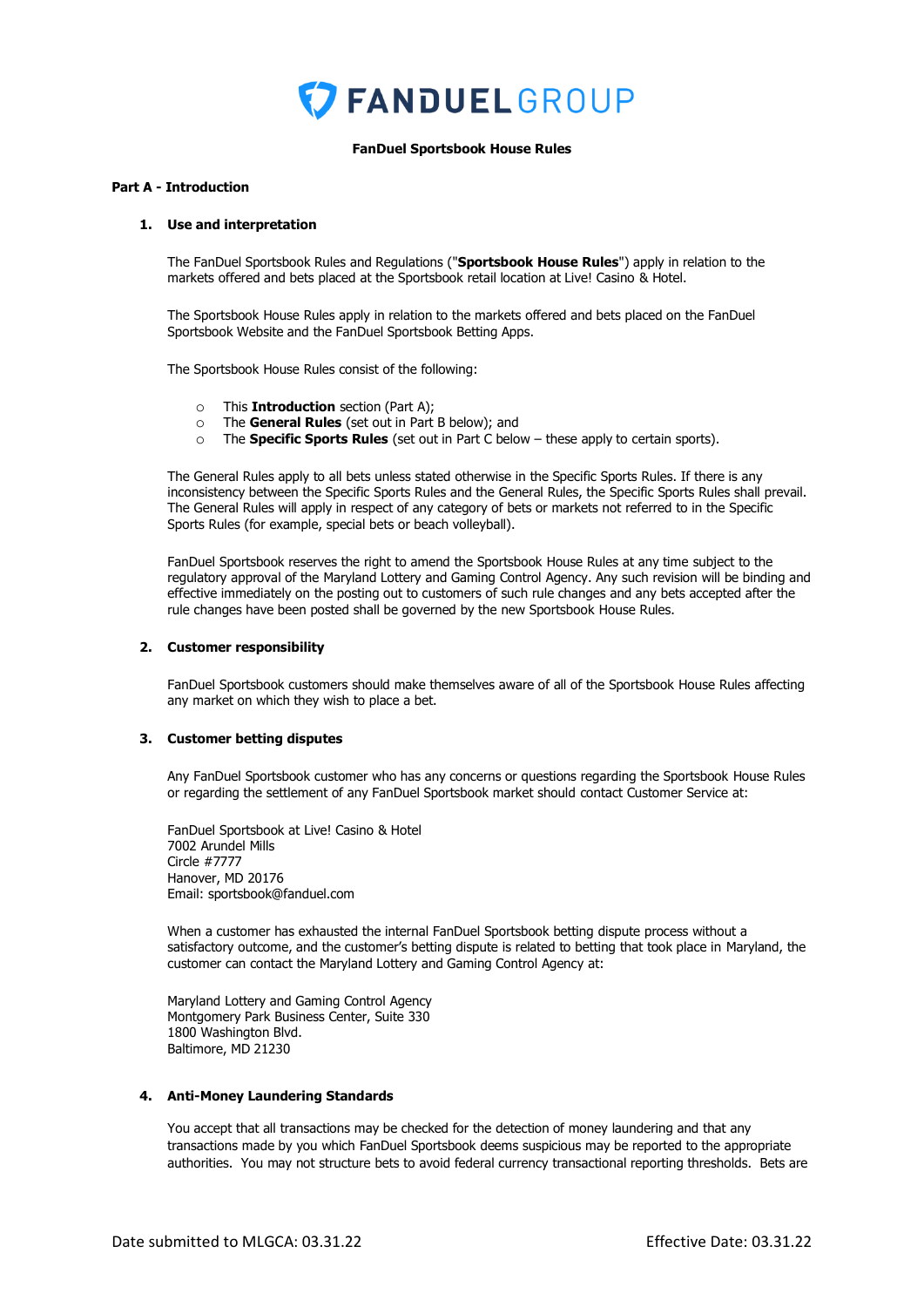subject to anti-money laundering standards, including triggers and requirement for filing currency transaction reports and suspicious activity reports.

## **Part B - General Rules**

## **1. Prohibited Persons**

The following individuals are prohibited from placing wagers or collecting winnings:

i. Any person under the age of 21;

ii. Any person who has been placed on the Maryland Lottery and Gaming Control Commission's voluntary exclusion list under COMAR 36.01.03 and 36.10.10;

iii. Any person who has been placed on the Maryland Lottery and Gaming Control Commission's mandatory exclusion list under 36.10.11;

iv. Any person whose participation may undermine the integrity of the wagering or the sports event or for other good cause, including but not limited to, any individual placing or cashing a wager as an agent or a proxy.

No athlete, competitor, referee, official, coach, manager, medical professional or athletic trainer, or team affiliates, including any employee, owner or contractor of a team or athletic organization may engage in sports wagering on games within their leagues or sports in which they participate. Any individual whose participating may undermine the integrity of wagering or a sporting event may not participate in wagering on such sporting event.

# **2. Retail and Kiosk Betting Tickets**

- i. The FanDuel Sportsbook is not responsible for lost, stolen or unreadable tickets.
- ii. Customers should verify that all information on wagering tickets is accurate before leaving the betting window or kiosk. Management is not responsible for errors or omissions made on a ticket once the patron has left the betting window or kiosk. Tickets may not be altered or voided prior to the start of an event, except at the discretion of management and with the approval of both parties.
- iii. Winning tickets may be mailed in for redemption. See the reverse side of the wagering ticket for mail-in collection instructions. The FanDuel Sportsbook is not responsible for tickets that are not mailed-in in compliance with the printed instructions on the reverse side of the wagering ticket.
- iv. Winning tickets expire 182 days from the time of the event. The time on the tickets is Eastern Time.

## **3. Wager Type Calculations**

Calculations for wager types are as follows:

- Moneyline payoff: The money line is expressed as a 3-digit number. For example, -120 means a player must bet \$120 for every \$100 they wish to win, and multiples thereof. Or, +150 means a player will win \$150 for every \$100 bet.
- Point spread payoff: The point spread is expressed as a 3-digit number. For example, -110 means a player must bet \$110 for every \$100 they wish to win. Or, +225 means a player will win \$225 for every \$100 bet.
- Parlay payoff Odds will be calculated based on the prices of the individual selections.
- Teaser payoff Odds are derived from a fixed payout chart.

## **4. Notification of Odds or Line Changes**

Customers will be notified of odds or line changes in the following manner:

- Posted odds will be changed automatically on the electronic boards.
- Posted odds will be changed manually on all handwritten boards.
- Posted changes will be updated within 10 minutes on the electronic boards.
- Non-posted printed media will be updated on a weekly basis with the date of the last issue.

The FanDuel Sportsbook will accept wagers on currently posted terms unless otherwise posted or noted on printed media.

## **5. Funding of Wagers**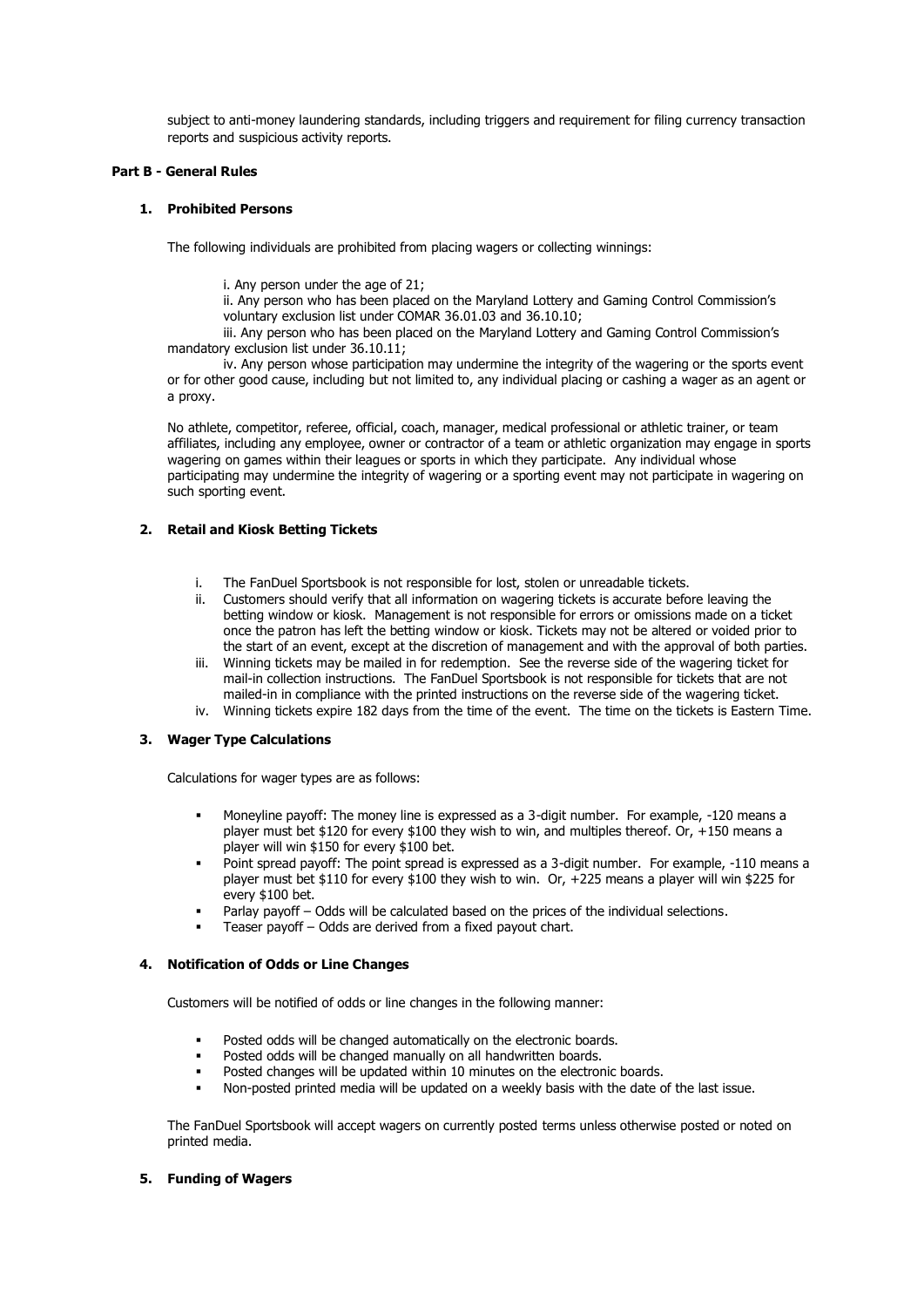Customers may fund their wagers at the FanDuel Sportsbook at Live! Hotel & Casino via cash, winning tickets, cash/wagering vouchers, or other methods approved by the Maryland Lottery and Gaming Control Agency.

#### **6. In-Play Betting**

If a market is not scheduled to be turned in-play but FanDuel Sportsbook fails to suspend the market at the relevant time, then:

- if the event has a scheduled 'off' time, all bets matched after that scheduled off time will be void; and
- if the event does not have a scheduled 'off' time, FanDuel Sportsbook will use its reasonable efforts to ascertain the time of the actual 'off' and all bets after the time of the 'off' determined by FanDuel Sportsbook will be void.

FanDuel Sportsbook aims to use its reasonable efforts to suspend in-play markets at the start of and at the end of the event. However, FanDuel Sportsbook does not guarantee that such markets will be suspended at the relevant time.

FanDuel Sportsbook reserves the right at its absolute discretion to part-suspend or fully suspend outcomes/selections in a market that has been turned in-play.

FanDuel Sportsbook customers are responsible for managing their in-play bets at all times.

For the purposes of in-play betting, customers should be aware that transmissions described as "live" by some broadcasters may actually be delayed or pre-recorded. The extent of any delay may vary depending on the set-up through which they are receiving pictures or data. Please also be aware that, for operational reasons, bet requests made in-play may take slightly longer to process.

If FanDuel Sportsbook accepts a bet on a market for which the outcome has already been determined, then that bet shall be deemed void (and no winnings shall be payable in respect of it) regardless of the bet being a win, lose or push.

## **7. Results and market settlement**

## **7.1 General**

- Where the Specific Sports Rules do not specify how and on what basis a market will be settled, markets will be settled on the official result of the relevant governing body regardless of any subsequent disqualification or amendment to the result.
- If no official result of a relevant governing body is available, the result will be determined by FanDuel Sportsbook (acting reasonably) using information from independent sources. In such cases, if any new information comes into the public domain within 48 hours of settlement, then FanDuel Sportsbook shall (acting reasonably) determine either:
	- i. Whether the market should be reinstated or resettled in light of this new information; or
	- ii. Whether or not to wait for further information before deciding whether to reinstate or resettle the market. Except where FanDuel Sportsbook has announced that it is waiting for further information, any information that comes into the public domain more than 48 hours after a market has been settled shall not be considered by FanDuel Sportsbook (regardless of whether or not such information may have led to a different result).
- In the event of any uncertainty about any result or potential result, FanDuel Sportsbook reserves the right to suspend settlement of any market for an unlimited period until the uncertainty can be resolved to the reasonable satisfaction of FanDuel Sportsbook. FanDuel Sportsbook reserves the right to void any market if the uncertainty regarding settlement cannot be resolved to FanDuel Sportsbook's reasonable satisfaction.
- In the event of a withdrawal of a selection after the start of an event due to such selection testing positive for a virus or other disease, all wagers on that selection shall be void.
- All-In Betting All-In' means that regardless of whether or not a particular competitor or team or member of a team starts or completes the event on which a bet is placed, all bets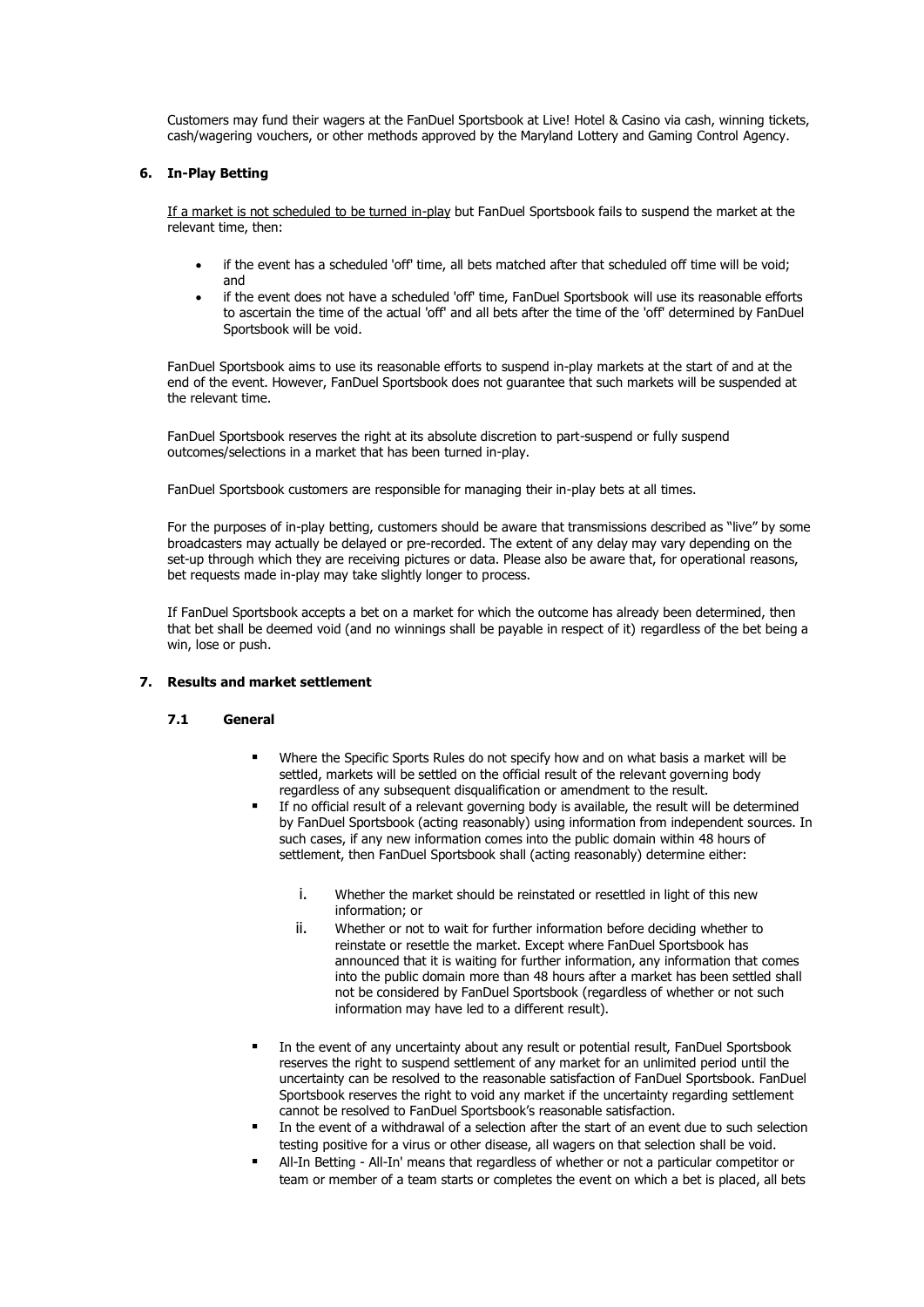stand and no refunds will be payable. Clients will be notified if a market is All-In via Blurbs, Market title and/or Selection name.

- In the event a player, team or selection are deemed the winner of a specified Outright market with one winner (e.g. NCAA Men's Basketball Championship) but were not offered for betting due to state regulations forbidding betting on that player, team or selection then all bets placed on that market will be void. This does not include cashed out bets, which will be settled at the specified cash out offer received by the customer. For markets with multiple winners (e.g. To Make Final Four), if a non-listed player, team or selection wins, then all bets are action.
- Weekly/Daily specials: All relevant games must be played to a natural completion for wagers to stand. In the event one or more game(s) are postponed and/or have a venue change, all wagers in the relevant market will be refunded.
- Regarding player markets. Additional to the rules above, all listed players must be active for wagers to stand. If one or more player(s) listed do not play, all wagers will be refunded.

## **7.2 Resettlements**

- Markets are generally settled shortly after the end of the event in question. FanDuel Sportsbook may settle (or part-settle) some markets before the official result is declared purely as a customer service benefit. However, FanDuel Sportsbook reserves the right to amend the settlement of the market if:
	- i. The official result is different to the result on which FanDuel Sportsbook initially settled the market; or
	- ii. If the whole market is eventually voided (e.g. for an abandoned event).
- FanDuel Sportsbook reserves the right to reverse the settlement of a market if a market is settled in error (for example, a human or technical error).
- FanDuel Sportsbook will settle markets on the basis that it obtains the relevant information once the outcome has been determined. If this information is not obtained, or if there is an obvious error in the information, the settlement of the bet offer will be based on other public information/ official sources at the reasonable discretion of FanDuel Sportsbook.

#### **7.3 Non-Runners**

- Unless stated otherwise, sports bets are accepted on a "non-runner, no bet" basis. This means that stakes will be refunded on a player, team or other competitor that is withdrawn prior to the start of an event. If you have placed a bet on a sporting event run on a "non-runner, no bet" basis and a player, team or other competitor (on which you did not place your bet) is withdrawn, suspended or disqualified from that event, we may apply relevant deductions to your winnings (based on the price of the player, team or other competitor that is withdrawn) referenced in table below.
- Where specified, certain markets will be offered on an "all-in compete or not" basis. This means that, if a player, team or other competitor is withdrawn from an event (whether he, she or it pulls out of the event, is suspended or disqualified from it or otherwise) before he, she or it has taken part in the event, then any bet placed on that player, team or competitor (as applicable) will be deemed a losing bet.
- If an event is specified as "fixed draw" and a team, player or other competitor is withdrawn, suspended or disqualified from that event, we reserve the right to settle any bets on the subsequent prices once the market has been revised without the withdrawn team/player.
- If a player, team or other competitor has taken any part in a sporting event once it has officially started and then fails to complete that event for any reason, any bet placed on that player, team or other competitor will be deemed live (i.e. bets on that player, team or other competitor will not be voided).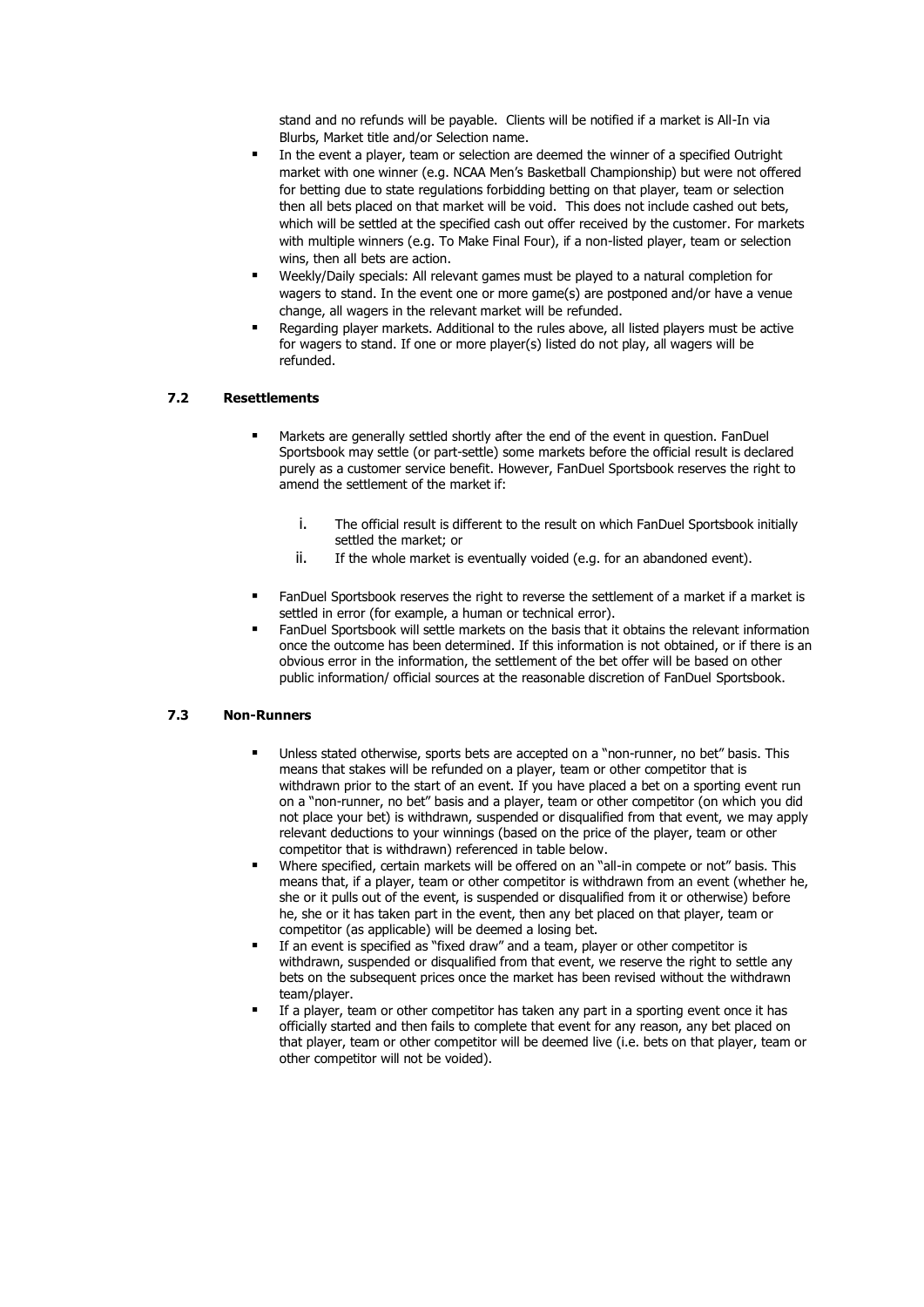| Current odds of the withdrawn                                                   |                    |
|---------------------------------------------------------------------------------|--------------------|
| runner/Deductions in<br>percentage of net gain                                  |                    |
| 1.30 and lower                                                                  | 75%                |
| 1.31 to 1.40                                                                    | 70%                |
| 1.41 to 1.53                                                                    | 65%                |
| 1.54 to 1.62                                                                    | 60%                |
| 1.63 to 1.80                                                                    | 55%                |
| 1.81 to 1.95                                                                    | 50%                |
| 1.96 to 2.20                                                                    | 45%                |
| 2.21 to 2.50                                                                    | 40%                |
| 2.51 to 2.75                                                                    | 35%                |
| 2.76 to 3.25                                                                    | 30%                |
| 3.26 to 4.00                                                                    | 25%                |
| 4.01 to 5.00                                                                    | 20%                |
| 5.01 to 6.50                                                                    | 15%                |
| 6.51 to 10.00                                                                   | 10%                |
| 10.01 to 15.00                                                                  | 5%                 |
| 15.01 and higher                                                                | No deductions made |
| Place Betting:                                                                  |                    |
| Current odds of the withdrawn<br>runner/Deductions in<br>percentage of net gain |                    |
| 1.06 and lower                                                                  | 55%                |
| 1.07 to 1.14                                                                    | 45%                |
| 1.15 to 1.25                                                                    | 40%                |
| 1.26 to 1.52                                                                    | 30%                |
| 1.53 to 1.85                                                                    | 25%                |
| 1.86 to 2.40                                                                    | 20%                |
| 2.41 to 3.15                                                                    | 15%                |
| 3.16 to 4.00                                                                    | 10%                |
| 4.01 to 5.00                                                                    | 5%                 |
| 5.01 and higher                                                                 | No deductions made |

#### **8. Unexpected events and other changes**

To the extent there is any inconsistency between the general rules contained in this Part B, Section 8 and the Specific Sports Rules applying to a specific event, the following general rules will prevail:

- If an event or events occur beyond the reasonable control of the Sportsbook such as an epidemic, pandemic, flood, fire, earthquake, element of nature or act of God, act of war, terrorism, riot, rebellion, strike, blockade, labor disruption or other cause, that materially impact any sporting or other event (or a series of events in a season), which is the subject of a contingency or outcome of a market offered by the Sportsbook, the Sportsbook may, acting in good faith, exercise its discretion to void, cancel, restrict or otherwise alter or adjust the payout (in whole or in part) of the affected wager(s) placed on the relevant market (including, without limitation, retrospectively take any of the actions contemplated once a bet has been placed and before or after it has been resolved). For the avoidance of doubt, "impact" on any sporting or other event includes, without limitation:
	- o Any reduction in the number of games or matches in a season;
	- o Any material change in the length of a game or match or when the matches are played;
	- o A material change to the format or rules of the relevant event(s), series or competitions as determined by the relevant sports body; or
	- o A change in the location of any match, game or event.

## **9. Futures Settlement**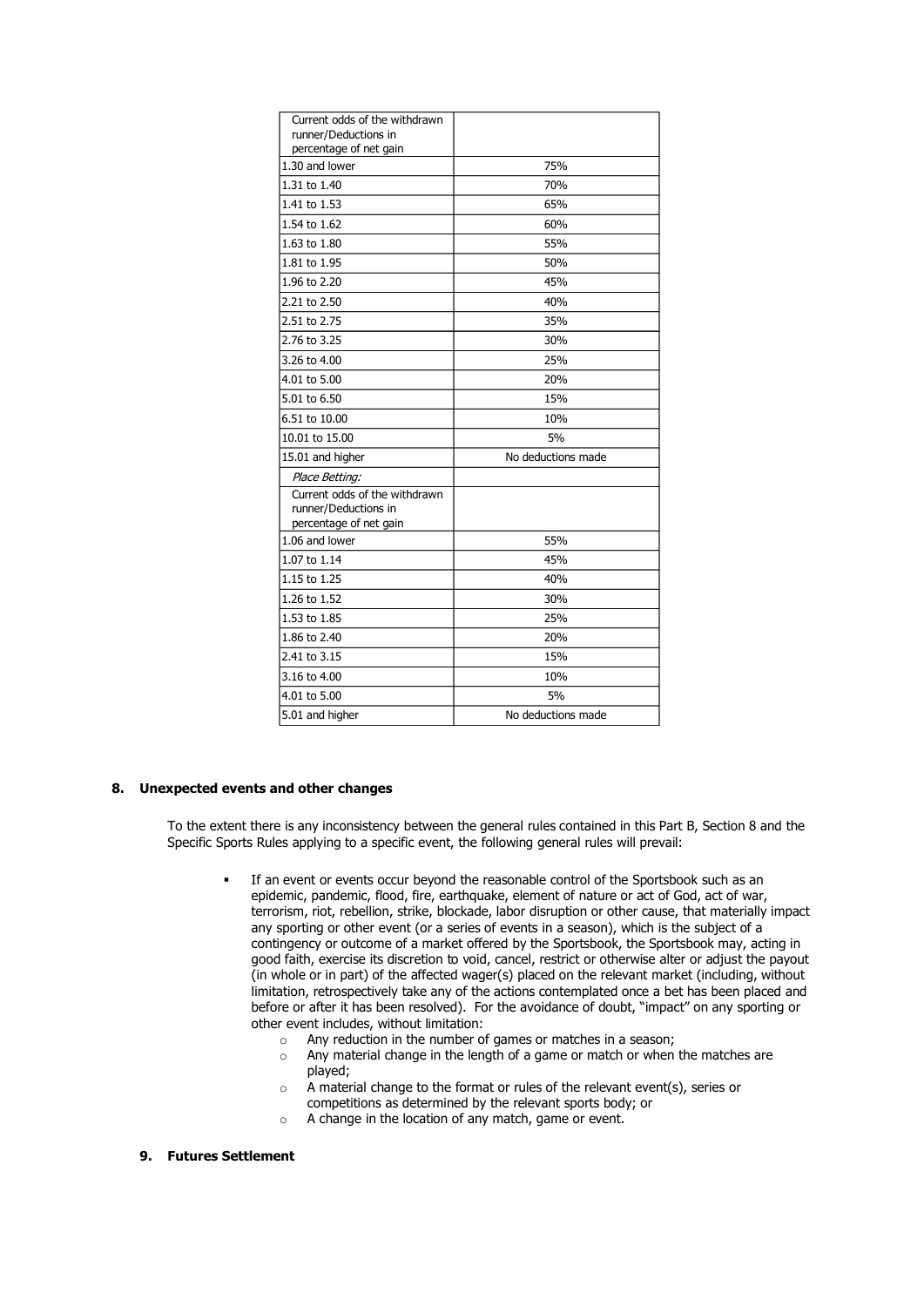- Some markets have different rules and these are listed in the Specific Sports Rules. However, where a market has no rules in the Specific Sports Rules in relation to how and on what basis a futures market will be settled the following shall apply.
- Where a season or tournament is unexpectedly shortened all futures markets/bets will be settled in accordance with the official ruling of the relevant governing body after the postponement, subject to i. and ii. below, so long as the ruling is made within 90 days after the scheduled completion date:
	- i. unless the outcome has unequivocally been determined prior to the interruption of the season – example Team A were prior to the postponement unable to win more than x regular season games, bets on over x games will be settled as a loser and bets on under x wins settled as winners;
	- ii. Where the competition format has materially changed after the postponement and any outcome that was prior to the postponement possible is no longer made possible due to the format change – example Team B were mathematically able to make playoffs prior to the postponement however a new playoff format announced after the postponement prevented any opportunity to make playoffs, all bets on Team B to make and miss playoffs will be void.
	- iii. Where a league/ governing body officially suspends a season and rules for recording purposes that all stats are final on the shortened season, futures will be settled in accordance with the official ruling. If deemed completed by the relevant governing body, winners will be settled as so, and remaining selections void unless the outcome has unequivocally been determined prior to the suspension of the season or stated by the relevant governing body:
		- 1. Example: 2019/20 NHL Regular season points: Detroit Red Wings Over/Under 74.5 points settled as Under 74.5 as the winning selection. Result fully determined prior to season suspension ( Detroit Red Wings on 39 points prior to suspension. Only 24 points on offer if season was to resume thus result fully determined as Under 74.5).
		- 2. Example: 2019/20 NHL Regular season points: Boston Bruins Over/Under 100.5 points. Boston Bruins had recorded 100 points prior to season suspension. Result undetermined if season wasn't to resume and thus voided.
		- 3. Example: 2019/20 Rocket Richard Trophy. Ovechkin/Pastrnak settled as winners and all other selections settled as losers. Both players leading prior to season suspension and ruled as winners and deemed completed as per governing body.
- Bets on markets that don't reach completion before the interruption but have already been unconditionally determined will be settled as such. For example, if a team is mathematically eliminated from playoffs prior to the interruption then bets on them to miss the playoffs are winners whereas bets on them to make the playoffs or win the Championship are losers.
- If the ruling governing body announces within 90 days of the original scheduled completion date, the rescheduling of a tournament or competition all bets on the original competition will remain active. At the customer's request, the Sportsbook will void bets made on the originally scheduled tournament or competition but only before the start of the rescheduled competition. In the event that no official ruling is made postponing the competition or tournament within 90 days of the original scheduled completion date all bets will be void.
	- Example: Euro 2020 Soccer Tournament was rescheduled to take place in 2021 all bets prior to the postponement remained active unless a customer contacted to void the bet prior to the start of the tournament in 2021.
	- Example: There is no announcement from the International Tennis Federation by September 5, 2020 on the rescheduling of the 2020 French Open, all futures bets on the French Open 2020 will be void.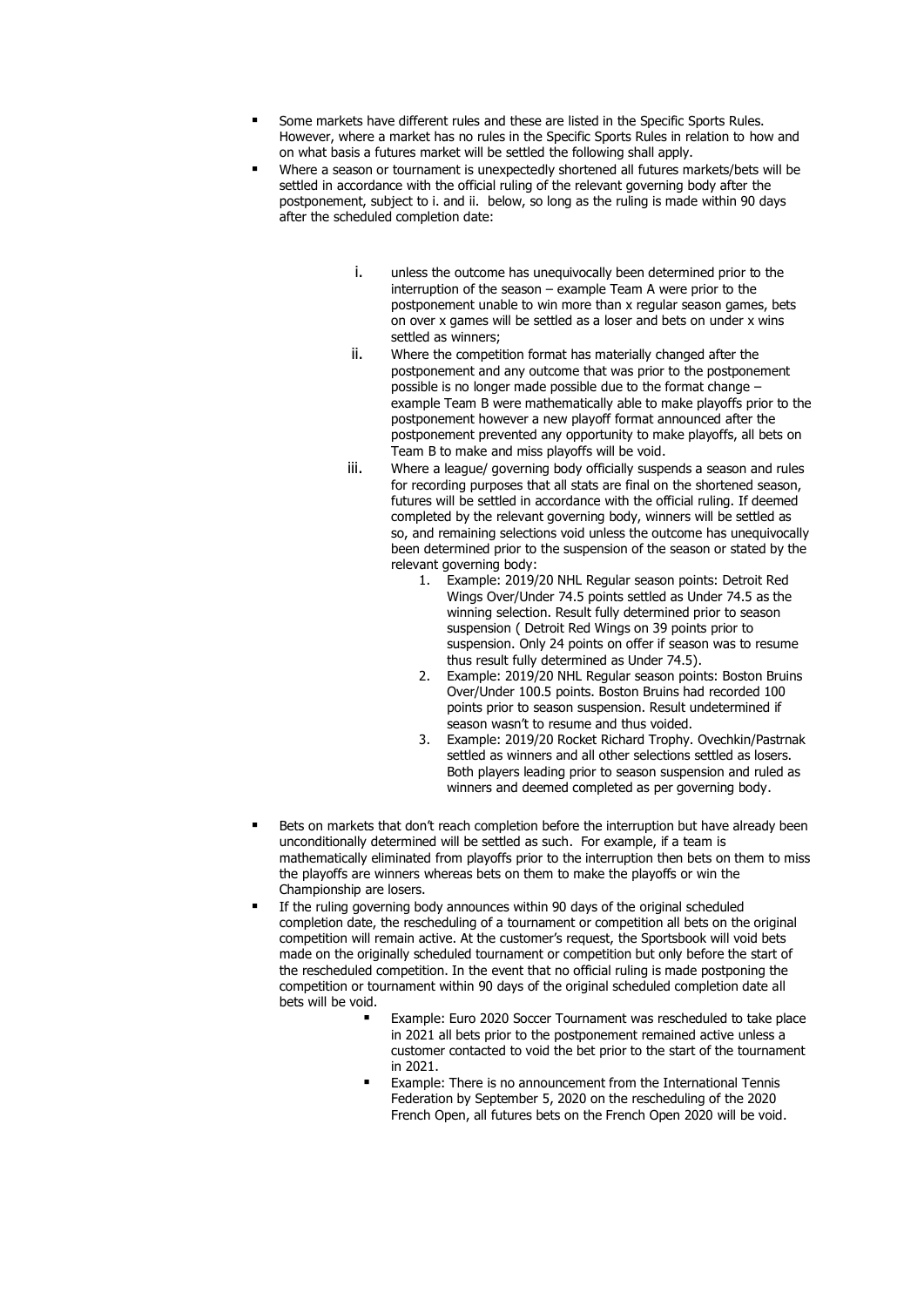#### **10. Abandonments, Cancellations, Postponements, Forfeits**

- Some markets have different rules and these are listed in the Specific Sports Rules. However, where a market has no rules in the Specific Sports Rules in relation to an abandonment, cancellation and/or postponement the following shall apply.
- In relation to any match, fixture, game, individual event, race or similar: If the event is not completed within 48 hours after the scheduled completion date, then all bets on markets for this event will be void, except for bets on any markets that have been unconditionally determined. All bets on an event that is officially deemed a forfeit will be void.
- In relation to any tournament, competition or similar: If the event is not completed within 48 hours following the scheduled completion date of the event, then any markets relating to the event will be settled in accordance with the official ruling of the relevant governing body, providing such a decision is given within 90 days after the scheduled completion date. If no official ruling is announced in this 90-day period, then bets on any market relating to this event will be void, except for bets on any markets which have been unconditionally determined. If a market is to be voided but has been part-settled as a courtesy to the Sportsbook customers, then such part-settled bets will be reversed and all bets on the market will be void.
- If there is no further sporting action in any market that does not contain the selection 'draw' or 'tie', all bets placed after this conclusion of action will be voided ((e.g. If the game ends in a draw and the two selections that are named in the market are "Team A" and "Team B" without a "Draw" or "Tie" selection – the bet on either Team A or B will be Voided).
- The Sportsbook will decide (acting reasonably) whether a market relates to a match (or similar) or a tournament (or similar). However, by way of example, the following shall apply:
	- iv. Major League Soccer Cup = tournament;
	- v. NFL AFC West = tournament;
	- $vi.$  Ryder Cup outright = tournament;
	- $V$ ii. Golf tournament outright = tournament:
	- viii. Tennis Tournament outright = tournament;
	- ix. Motor Race (e.g. Indianapolis 500) = match;
	- $x.$  NBA Finals = match:
	- xi. NBA Championship = tournament.

#### **11. Change of venue**

- Some markets have different rules and these are listed in the Specific Sports Rules. However, if change of venue is not dealt with in the Specific Sports Rules then the following shall apply:
	- o For any team sport: if the scheduled venue is changed after a bet is placed, all bets will be void only if the new venue is a home ground of the original away team (or in the case of international matches, only if the venue changes to a venue in a different country).
	- $\circ$  For all categories or markets other than team sports: if the scheduled venue is changed after a bet is placed, all bets will stand.
	- If there is a change in the type of scheduled surface (e.g. a hockey match switching from grass to astro-turf) after a bet is placed, all bets will stand.

#### **12. Periods of time**

- Some markets have different rules and these are listed in the Specific Sports Rules. However, if not dealt with in the Specific Sports Rules then the following shall apply.
- If the scheduled duration of an event is changed after a bet is placed but before the start of the event, then all bets will be void.
- Some markets refer to the length of time until an occurrence in the event (e.g. time of first goal). If an event happens in stoppage or injury time after any regular time period then it will be deemed to have occurred at the end of the regular time period. For example, if a goal is scored in first half stoppage-time in a soccer match it will be deemed to have occurred on 45 minutes.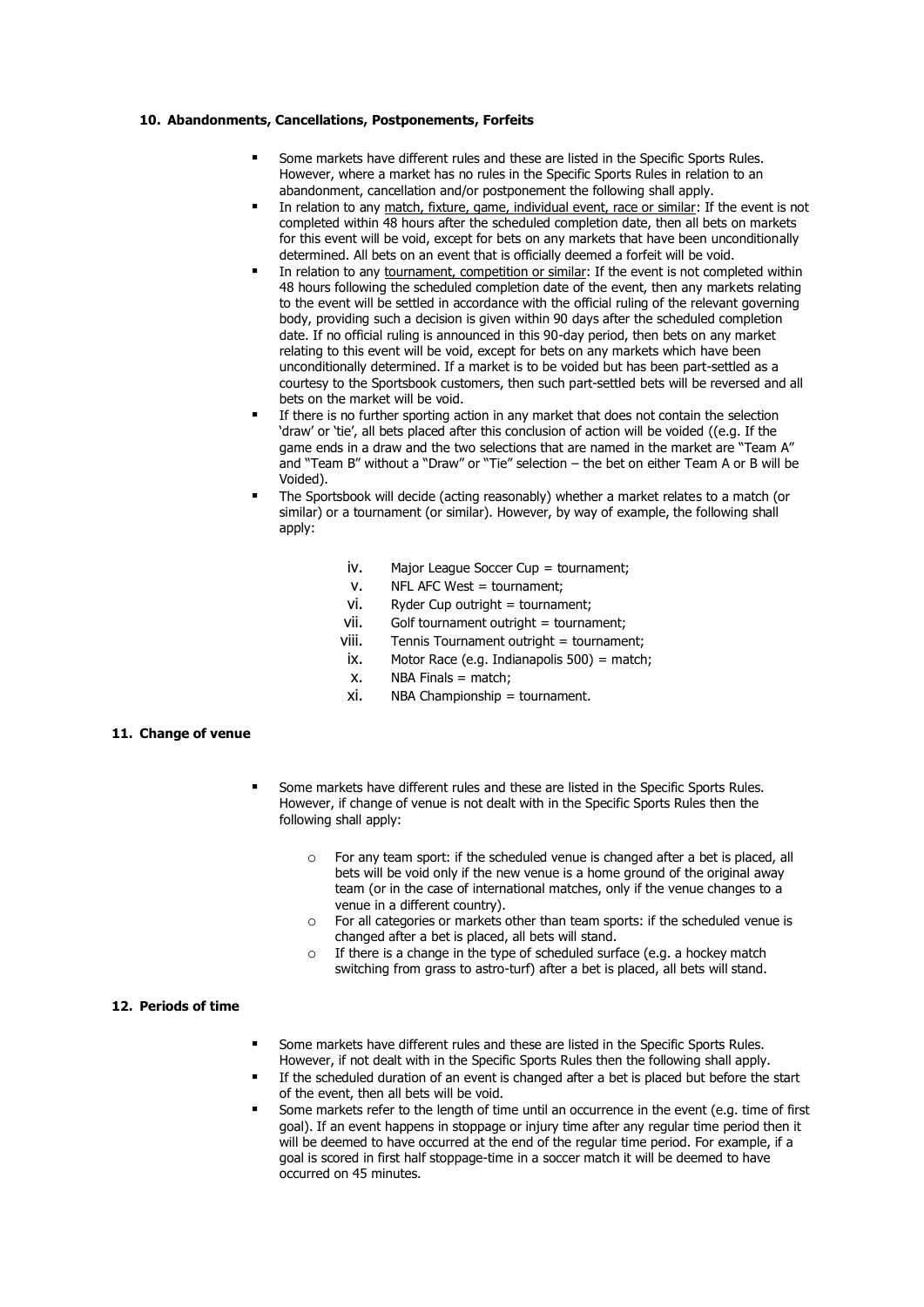- All bets apply to the relevant full 'regular time' period including stoppage time. Any extratime and/or penalty shoot-out is not included.
- References within these Rules and Regulations to a particular number of 'days' shall mean the end of the day local time after the expiration of the specified number of days. For example, if a rugby match is scheduled for the 1st of December, then the rule that allows the match to be completed within 48 hours after the scheduled completion date (see Paragraph 3 above) would mean that the deadline for completion of that match would be 11:59:59 p.m. on the 4th of December.

#### **13. "To qualify markets**

- Some sports/markets have different rules and these are listed in the Specific Sports Rules. However, if not dealt with in the Specific Sports Rules then the following shall apply.
- Any 'to qualify' market (e.g. "to reach the final" markets) will be determined by the competitor or team that progresses, whether or not they take part in the next round or event for which they have qualified. Markets will be settled after the qualifying stage and any subsequent disqualification or amendment to the result will not count.

## **14. Dead heats**

- **■** Unless stated otherwise in the Specific Sports Rules the Dead Heat Rule applies to bets on a market where there are more winners than expected.
- If not otherwise stated as a push settlement. In the event of a tie, where no 'draw' option was offered by FanDuel on such outcome, wagers will be paid at face value of the ticket (total payout figure including the initial stake) divided by the number of competitors tied for that placing. The stake is proportioned according to the number of competitors tied for that placing.
- For example, \$100 placed on Tiger Woods  $@ +200$  to finish top 10. If Tiger ties with four other competitors for 10th position your wager will be calculated by dividing your \$100 stake five times as per Rules. Calculation:  $\frac{20^*}{20^*} + 200 = 60$ .

#### **15. Errors**

- FanDuel Sportsbook makes every effort to ensure that it does not make any errors when accepting bets. However, if as a result of technical or system problems or human error, a bet is accepted that is at odds (which includes handicap provisions or similar) and/or is on terms that are either:
	- materially different from those available in the general betting market at the time the bet was made; or
	- clearly incorrect given the chance of the event occurring at the time the bet was made including, in either case, because the bet was placed after the start of an event, because the market was not displaying or reflecting in-play status, or because of any other reason, then the FanDuel Sportsbook reserves the right to either (i) correct any obvious errors by settling winning bets at the 'correct price,' as reasonably determined by FanDuel Sportsbook, or (ii) void any bet placed where such errors have occurred.
- If FanDuel Sportsbook accepts a bet on a market for which the outcome has already been determined, then that bet shall be deemed void (and no winnings shall be payable in respect of it).
- If FanDuel Sportsbook accepts a bet on a market where the incorrect teams are listed and/or listed in the incorrect order (i.e. Home Team listed as Away) FanDuel Sportsbook reserves the right to void such wagers, regardless of the outcome of the event.

#### **16. Duplicate Events**

- In the event that odds for the same exact game are displayed on the FanDuel Sportsbook more than once (regardless of whether the markets are related and/or displayed odds are different), FanDuel Sportsbook reserves the right to cancel any correlated parlay bets placed on both/multiple events, regardless of whether the markets and/or displayed odds are different.
- Single Bets placed individually on the above markets will be settled in accordance with official results.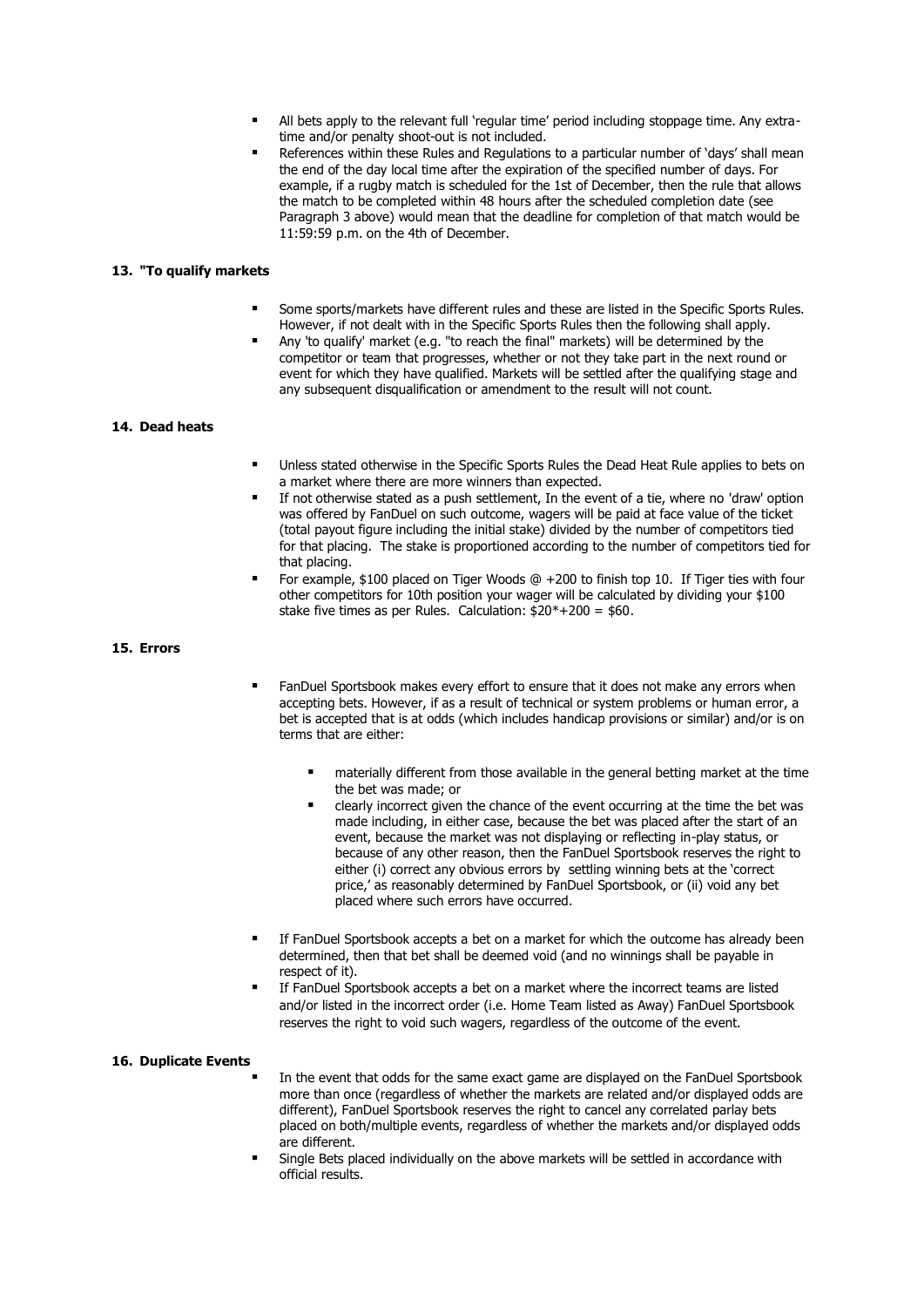#### **17. Maximum winnings**

- For all events listed below, the maximum payout limits apply on a per day basis. If you place a bet that exceeds the applicable limits for a particular event, the relevant maximum payouts will still apply.
- The maximum payout limits refer to the total returns on your bets, excluding your original stake.
- The maximum payout limits apply to any one customer or group of customers acting together, backing the same combination of selections, regardless of whether or not such bets are struck separately, at a range of different prices, on different days and through a number of different accounts. If the Sportsbook believes that a number of bets have been placed in this way, the total payment of all those bets combined will be limited to one single maximum payout.
- The maximum payouts shown below are shown in U.S. Dollars. If bets are placed in another currency, the maximum payout will be converted using the applicable exchange rate on the day of settlement of the bets.
- The following maximum payout limits will apply to the events shown (please note, if a multiple/parlay bet has been placed which involves events with different maximum payout limits, the lowest applicable maximum payout limit will apply to the whole of your parlay bet – for example, if you place a parlay bet on English Premier League football matches and on a PGA Tour golf tournament, your winnings will be capped at \$500,000 and not \$1,000,000)
- For games in which we offer Same Game Parlay, the maximum payout will be equal to the overall maximum payout of the event involved, outlined in each sport's subsection below:

#### **Basketball Events:**

| INBA- Basketball               | Moneyline, Total Points, Point Spread (Handicap), Competition<br>Winner | \$1,000,000 |
|--------------------------------|-------------------------------------------------------------------------|-------------|
|                                | All others including not listed                                         | \$1,000,000 |
| NBA- Basketball Pre-<br>season | Moneyline, Total Points, Point Spread (Handicap), Competition<br>Winner | \$1,000,000 |
|                                | All others including not listed                                         | \$1,000,000 |
| INCAA- Basketball              | Moneyline, Total Points, Point Spread (Handicap), Competition<br>Winner | \$1,000,000 |
|                                | All others including not listed                                         | \$1,000,000 |
| Non NBA/NCAA-<br>Basketball    | Moneyline, Total Points, Point Spread (Handicap), Competition<br>Winner | \$1,000,000 |
|                                | All others including not listed                                         | \$500,000   |

## **American Football Events:**

| <b>INFL-American Football</b>     | Moneyline, Total Points, Point Spread (Handicap), Competition<br>Winner | \$1,000,000 |
|-----------------------------------|-------------------------------------------------------------------------|-------------|
|                                   | All others including not listed                                         | \$1,000,000 |
| NFL-American Football Pre-        | Moneyline, Total Points, Point Spread (Handicap), Competition<br>Winner | \$1,000,000 |
| season                            | All others including not listed                                         | \$1,000,000 |
| <b>INCAA-American Football</b>    | Moneyline, Total Points, Point Spread (Handicap), Competition<br>Winner | \$1,000,000 |
|                                   | All others including not listed                                         | \$1,000,000 |
| Non NFL/NCAA-American<br>Football | All Markets                                                             | \$500,000   |

#### **Baseball Events:**

| MLB- Baseball | Moneyline, Total Runs, Point Spread (Handicap), Competition<br>Winner | \$1,000,000 |
|---------------|-----------------------------------------------------------------------|-------------|
|---------------|-----------------------------------------------------------------------|-------------|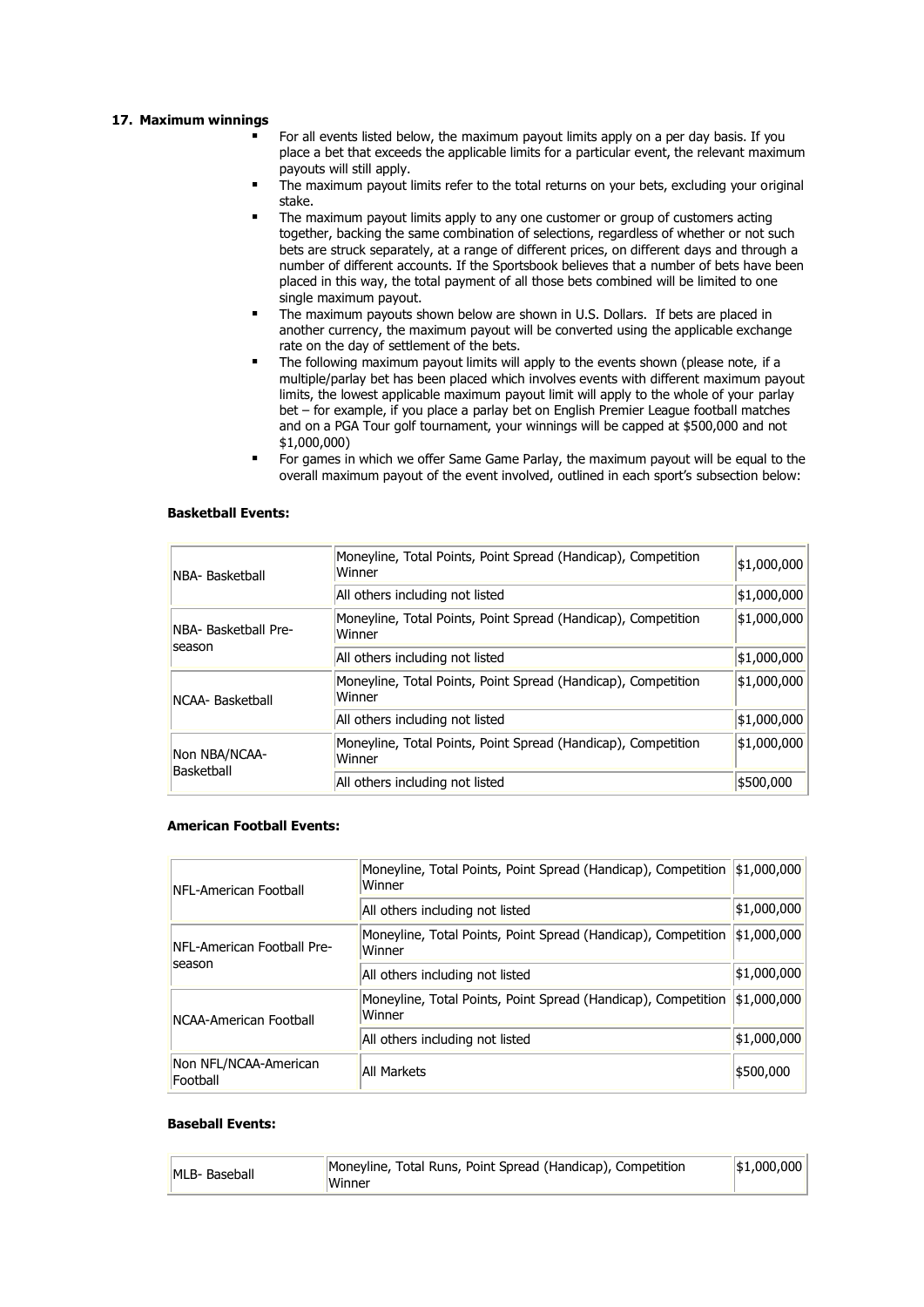|                                      | All others including not listed                                       | \$1,000,000 |
|--------------------------------------|-----------------------------------------------------------------------|-------------|
| MLB- Baseball Pre-                   | Moneyline, Total Runs, Point Spread (Handicap), Competition<br>Winner | \$1,000,000 |
| Iseason                              | All others including not listed                                       | \$1,000,000 |
| INCAA- Baseball                      | Moneyline, Total Runs, Point Spread (Handicap), Competition<br>Winner | \$1,000,000 |
|                                      | All others including not listed                                       | \$500,000   |
| Non MLB/NCAA- Baseball   All Markets |                                                                       | \$500,000   |

# **Tennis Events:**

| Tennis – single events only, grand slam events post qualification, ATP                                                  | Match betting and set<br> betting                                           | \$1,000,000 |
|-------------------------------------------------------------------------------------------------------------------------|-----------------------------------------------------------------------------|-------------|
| Masters Series, WTA Tour Championship, ATP or WTA events post<br>qualification with a prize fund in excess of \$200,000 | All markets other than<br>match betting and set $ \$1,000,000 $<br> betting |             |
|                                                                                                                         | Match betting and set<br> betting                                           | \$1,000,000 |
| Tennis – events excluding the above                                                                                     | All markets other than<br>match betting and set \\$500,000<br>betting       |             |

## **Soccer Events:**

a. Tier 1 Soccer

Major League Soccer, English Premier League, FIFA World Cup Finals, French Ligue 1, German 1. Bundesliga, Serie A, Spanish Primera Division, The Championship, League 1 & 2, UEFA Champions League (group stage onwards), Europa League (group stage onwards), UEFA European Championship, FA Cup (1st round onwards), Competitive Internationals played between two UEFA teams.

# **Market Limits**

| Match Result, To Win League, To Win Cup                                                                                                                  |             |
|----------------------------------------------------------------------------------------------------------------------------------------------------------|-------------|
| To Qualify, Over/Under Goals, Correct Score, Double Chance, Half Time/Full Time,<br>First/Last/Anytime Goalscorer, Wincast, Scorecast, Match Odds & BTTS | \$1,000,000 |
| All Other Match Markets                                                                                                                                  | \$1,000,000 |
| Other Ante-Post/Long Term Markets                                                                                                                        | \$1,000,000 |
| All Other Markets (including all markets that are decided off the field of play, i.e. Next<br>Manager to Leave)                                          | \$100,000   |

## b. All Other Soccer

## **Market Limits**

| Match Result, To Win League, To Win Cup                                                                                                                  | \$1,000,000 |
|----------------------------------------------------------------------------------------------------------------------------------------------------------|-------------|
| To Qualify, Over/Under Goals, Correct Score, Double Chance, Half Time/Full Time,<br>First/Last/Anytime Goalscorer, Wincast, Scorecast, Match Odds & BTTS | \$1,000,000 |
| All Other Match Markets                                                                                                                                  | \$500,000   |
| Other Ante-Post/Long Term Markets                                                                                                                        | \$1,000,000 |
| All Other Markets (including all markets that are decided off the field of play, i.e. Next<br>Manager to Leave)                                          | \$100,000   |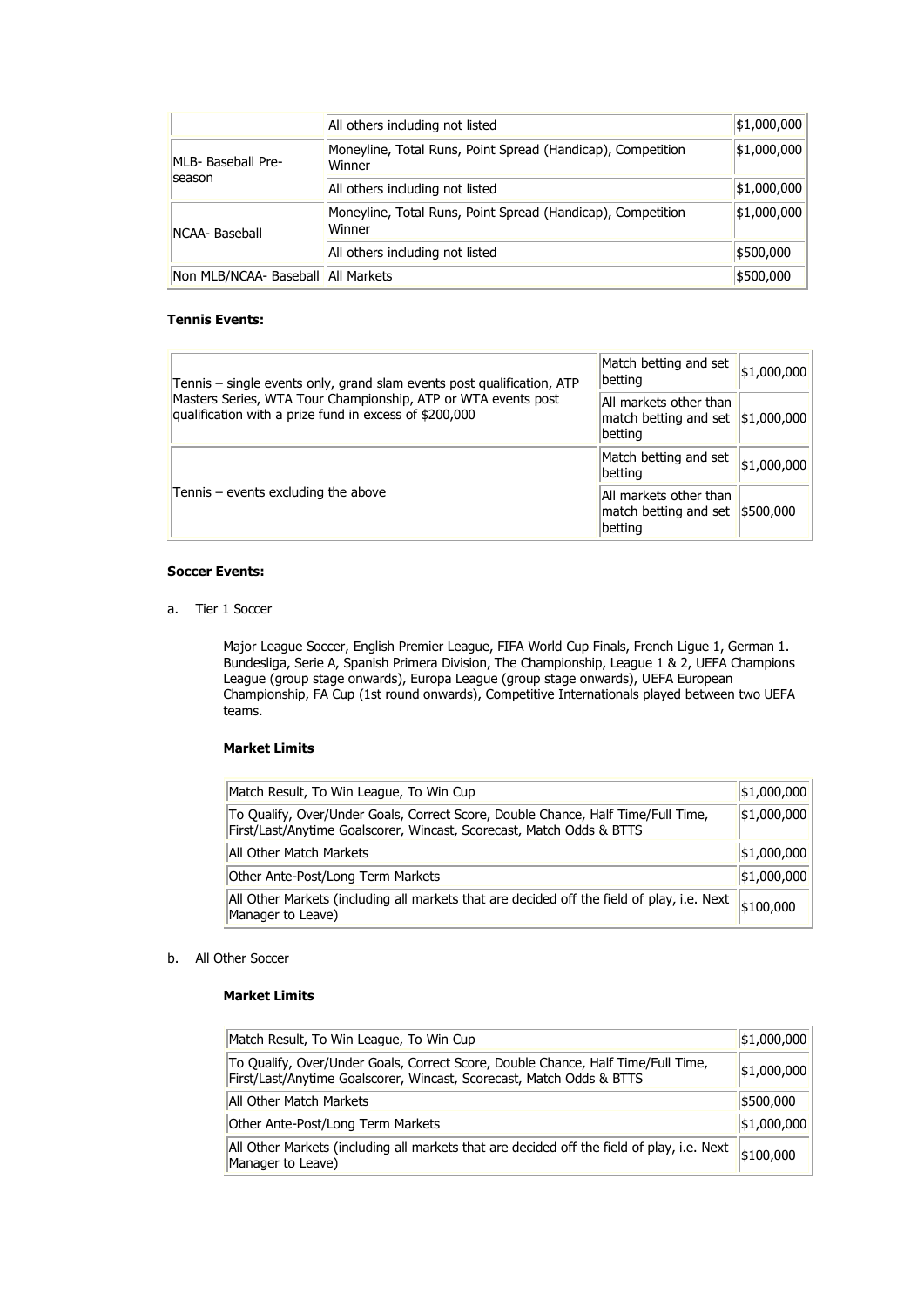# **Ice Hockey Events:**

| NHL- Ice Hockey                                    | Match Result, Total Goals, Point Spread (Handicap),<br>Competition Winner | \$1,000,000 |
|----------------------------------------------------|---------------------------------------------------------------------------|-------------|
|                                                    | All others including not listed                                           | \$1,000,000 |
| NHL - Ice Hockey Pre-season                        | Match Result, Total Goals, Point Spread (Handicap),<br>Competition Winner | \$1,000,000 |
|                                                    | All others including not listed                                           | \$1,000,000 |
| Non NHL- Ice Hockey (including NCAA<br>Ice Hockey) | All Markets                                                               | \$1,000,000 |

# **Golf Events:**

| Golf - PGA, European Tour and All<br>Majors | Competition Winner including both Strokeplay and<br>Matchplay events. | \$1,000,000     |
|---------------------------------------------|-----------------------------------------------------------------------|-----------------|
|                                             | All others including not listed                                       | \$1,000,000     |
| Golf - All Other Events                     | Competition Winner including both Strokeplay and<br>Matchplay events  | \$1,000,000     |
|                                             | All others including not listed                                       | $ \$1,000,000 $ |

# **MMA Events:**

| <b>IUFC</b>             | Fight Winner                    | \$1,000,000 |
|-------------------------|---------------------------------|-------------|
|                         | All others including not listed | \$1,000,000 |
| <b>Other MMA Events</b> | Fight Winner                    | \$1,000,000 |
|                         | All others including not listed | \$500,000   |

# **Boxing Events:**

| Boxing | Fight Winner                    | \$1,000,000 |
|--------|---------------------------------|-------------|
|        | All others including not listed | \$1,000,000 |

# **Other Sports Events:**

| <b>Table Tennis</b>                                | Match betting                                      | \$100,000   |
|----------------------------------------------------|----------------------------------------------------|-------------|
|                                                    | All other markets                                  | \$50,000    |
| Cricket                                            | Match Odds, Innings<br>Runs, Competition<br>Winner | \$1,000,000 |
|                                                    | All others including<br>not listed                 | \$250,000   |
| Motorsports                                        | Race Winner                                        | \$1,000,000 |
|                                                    | All others including<br>not listed                 | \$250,000   |
| Cycling                                            | Race Winner & Stage<br>Winner                      | \$500,000   |
|                                                    | All others including<br>not listed                 | \$250,000   |
| Athletics (e.g. track and field, gymnastics, etc.) | Race Winner                                        | \$1,000,000 |
|                                                    | All others including<br>not listed                 | \$500,000   |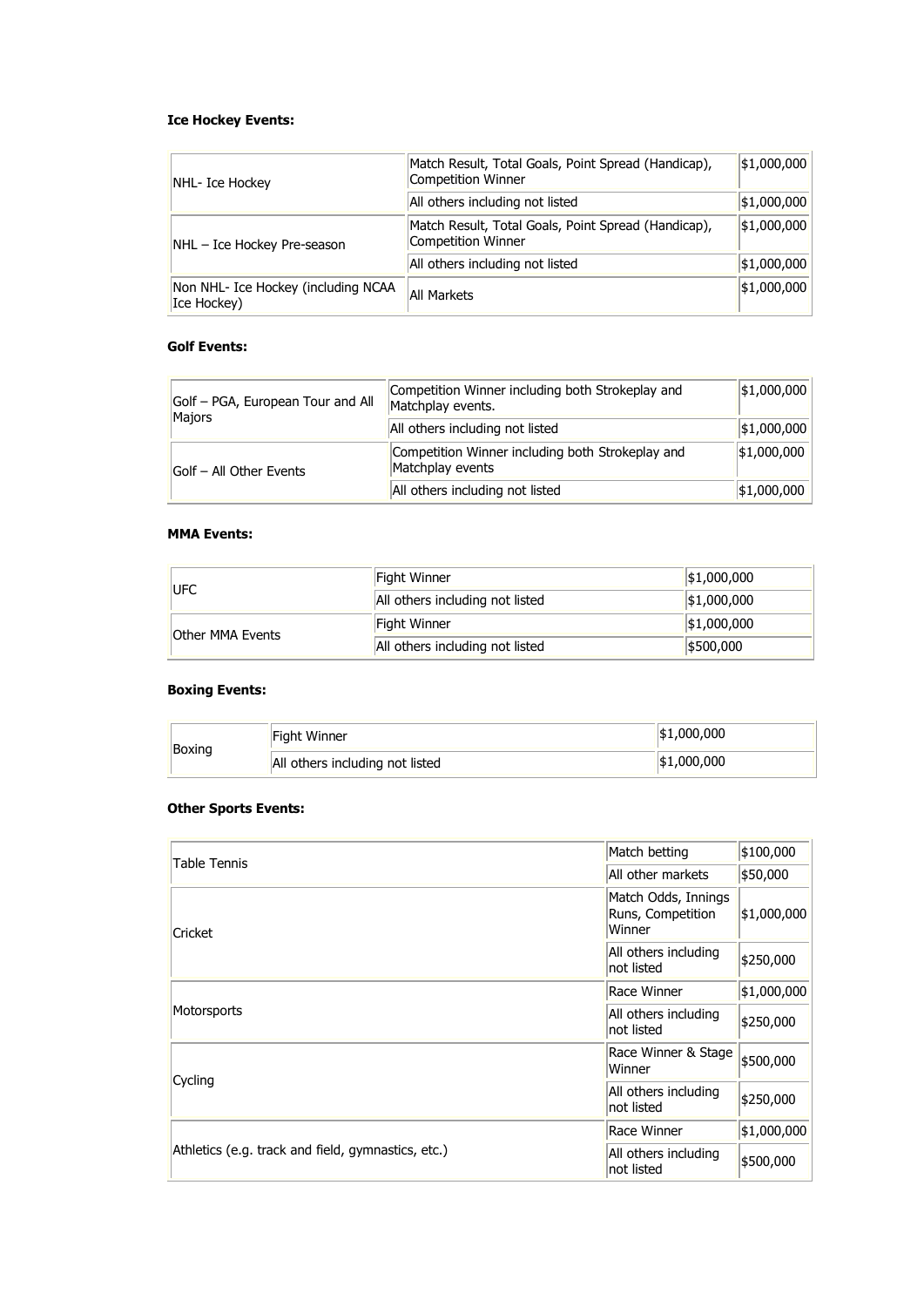| Handball                                                                                                                                                                                                                                                                                                                                                                                                                                                                                                                                     | <b>All Markets</b>                                                                 | \$250,000   |
|----------------------------------------------------------------------------------------------------------------------------------------------------------------------------------------------------------------------------------------------------------------------------------------------------------------------------------------------------------------------------------------------------------------------------------------------------------------------------------------------------------------------------------------------|------------------------------------------------------------------------------------|-------------|
| <b>Winter Sports</b>                                                                                                                                                                                                                                                                                                                                                                                                                                                                                                                         | Race Winner                                                                        | \$500,000   |
|                                                                                                                                                                                                                                                                                                                                                                                                                                                                                                                                              | All others including<br>not listed                                                 | \$250,000   |
| Rugby - Senior Mens only, World Cup matches post qualification, Six<br>Nations Matches, Rugby Championship Internationals, Lions Tour Test<br>Matches, Test Internationals where both participating teams are ranked<br>in IRB World Top 12 (union), Test matches where both participating<br>teams are ranked in the Top 3 by the RLIP (League), European<br>Champions Cup matches, Pro12, English Premiership and Top 14<br>Knockout matches, Super 15 knockout matches, Super League and NRL<br>knockout matches and Challenge Cup Final. | Match Odds, Point<br>Spread (Handicap),<br>Total Points,<br>Competition Winner     | \$1,000,000 |
|                                                                                                                                                                                                                                                                                                                                                                                                                                                                                                                                              | All others including<br>not listed                                                 | \$500,000   |
| <b>GAA</b>                                                                                                                                                                                                                                                                                                                                                                                                                                                                                                                                   | <b>All Markets</b>                                                                 | \$1,000,000 |
| Darts - Post qualification stages - PDC World Darts Championship, PDC<br>Premier League Darts, PDC World Matchplay, PDC World Grand Prix, and<br>Grand Slam of Darts.                                                                                                                                                                                                                                                                                                                                                                        | Match Winner, Point<br>Spread (Handicap),<br>180s match bet,<br>Competition Winner | \$1,000,000 |
|                                                                                                                                                                                                                                                                                                                                                                                                                                                                                                                                              | All others including<br>not listed                                                 | \$500,000   |
| All Other Darts                                                                                                                                                                                                                                                                                                                                                                                                                                                                                                                              | All Markets                                                                        | \$500,000   |
| Volleyball                                                                                                                                                                                                                                                                                                                                                                                                                                                                                                                                   | All Markets                                                                        | \$100,000   |
| All Other Sports Not Listed                                                                                                                                                                                                                                                                                                                                                                                                                                                                                                                  | All Markets                                                                        | \$100,000   |

Overall Maximum Daily Payout Limit: Subject to any lower limits that may apply in respect of any particular event (as set out above), the overall maximum daily payout limit to any customer for all winning bets placed on the Sportsbook products combined is \$1,000,000. If you place winning bets on those products that exceed this daily limit, your winnings will be reduced to \$1,000,000 and the remainder of your winnings in excess of \$1,000,000 will be forfeited by you.

#### **18. Parlays**

- A parlay bet consists of 2 or more selections, which must all win for a payout to be due.
- FanDuel Sportsbook reserves the right in its sole discretion not to accept certain parlay bets or to enforce maximum wager amount on a bet-by-bet basis.
- All parlay bets placed are subject to the Sportsbook Rules that apply to each individual sport that relates to any leg of a parlay bet.
- If any selection within a parlay is void under our house rules (e.g., an abandoned event), the remaining selections will be used to determine the outcome of the wager. For example, a parlay with three selections including one void will be reduced to a 2-leg parlay. If the void selection reduces a 2-leg parlay to 1 remaining selection, the wager will be graded as a straight bet. Odds Boosts that include parlay bets are subject to the Odds Boost settlement rules set forth in Section 21 below.
- Parlay bets combining multiple selections within the same event are not accepted when they are related contingencies (i.e. where the outcome of one selection directly affects the odds on the outcome of another selection). The rejection of related contingency wagers may happen automatically at bet placement. However, if such a wager is accepted in error, FanDuel Sportsbook reserves the right to settle the individual bet combinations which include two or more of the related contingency selections, as single bets.

## **19. Teasers**

- In the event one teaser leg resulting in a push or void, the following settlement will take place:
	- Two Team Teaser: the entire teaser is voided and the bet stake will be refunded.
	- Any other Teaser: the teaser has action and the teaser payout will be recalculated removing the voided or push legs.

## **20. Cash Out**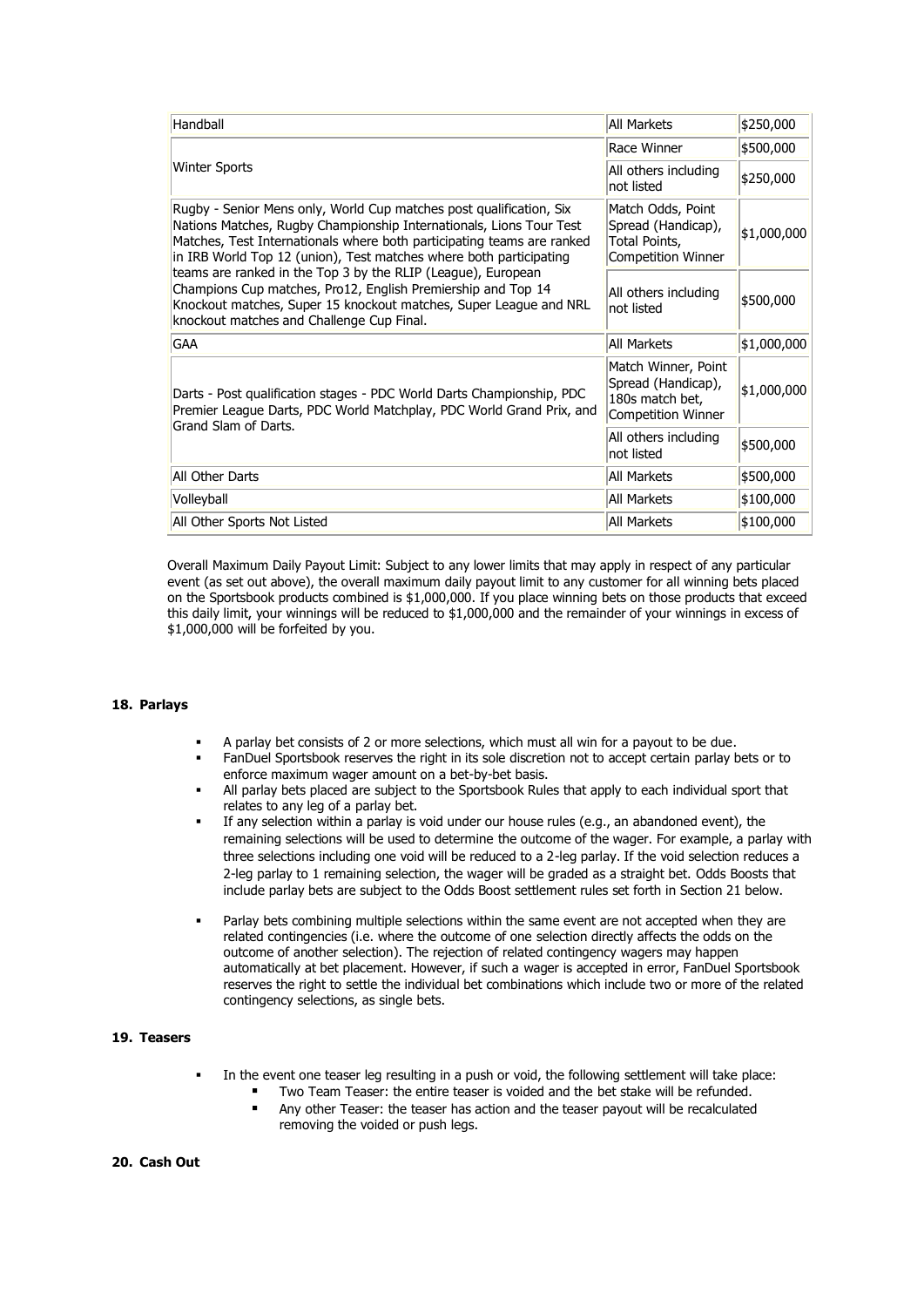- Cash Out is a feature which is offered on various singles and multiples FanDuel Sportsbook bets. Cash Out allows you to amend your original bet and lock in a profit or a loss by settling your bet (or a portion of your bet) early, without having to wait for the event to finish.
- If you make a Cash Out request, you will be notified whether or not your request has been successful. Your request to Cash Out is not guaranteed to be accepted and may be unsuccessful if, for example, the market suspends, or the odds move before your request has been processed.
- If your Cash Out request is successful, a 'success' message will be shown, and your bet (or the relevant portion of your bet) will be settled immediately, and any funds due will be credited to your account. Note that this includes the original stake (or portion of your stake). For a full Cash Out, the bet is settled and any subsequent events will have no impact on the amount returned to your account. For a partial Cash Out, part of your bet is settled and any subsequent events will only impact on the portion of your bet which you have not Cashed Out.
- If your Cash Out request is unsuccessful, a message will be shown which gives the reason why and a new Cash Out offer may be offered to you.
- Cash Out requests made in-play may take longer to process because of the in-play bet delay.
- Cash Out is not currently available on all FanDuel Sportsbook markets a Cash Out icon will be displayed for the markets that support Cash Out. See the Help page for more details on when Cash Out may not be available. FanDuel Sportsbook will not be liable for any losses that may arise from the cash out feature being unavailable for any reason.
- Using Cash Out may mean you will opt out of and no longer be eligible for a particular promotion. See the terms and conditions of the promotion for further details.
- FanDuel Sportsbook reserves the right to reverse the settlement of a Cash Out if the bet or a market is settled in error (for example, a human or technical error). If FanDuel Sportsbook resettles a bet, this may lead to amendments being made to a customer's balance to reflect changes in bet settlement. If an incorrect Cash Out offer is presented to a customer and then accepted due to a technical fault, FanDuel Sportsbook reserves the right to resettle the bet using the correct Cash Out offer.
- FanDuel Sportsbook reserve the right to suspend or disable the Cash Out feature at any time.

## **21. Odds Boosts**

- Any bets for which we offer Odds Boosts will be settled on the basis of normal time and injury time for applicable sports (i.e. excluding any extra time, penalties or similar) unless otherwise specified in the relevant bet or bet rules
- Unless otherwise stated, bets for which Odds Boosts are offered will be governed by FanDuel Sportsbook's usual settlement rules.
- We reserve the right to void any bet with an Odds Boost if: (i) the enhanced price was intended to apply to pre-match bets only and (ii) we erroneously accepted the bet, at its enhanced price, after the relevant event started.
- For Odds Boost parlays, if any selection in any leg is a non-runner or otherwise void under the Sportsbook House Rules then the entire Odds Boost bet will be void regardless of the outcome of other selections in the parlay.
- In the event of a clear and obvious wording or pricing error for an Odds Boost, we will (in accordance with our usual settlement rules) aim to settle the bet at the price at which we intended to offer, and/or pursuant to the wording which was clearly intended to relate to, the relevant bet.
- We reserve the right to withdraw any Odds Boosts and edit the respective odds on the enhanced price.
- Unless stated in the Odds Boost, the bets refer to the next official event that the listed team/participant(s) are scheduled to participate in.
- Markets can tend to fluctuate in price quite often which can sometimes lead to the Odds Boost price not representing any enhanced value in comparison to its original markets.

#### **22. Miscellaneous**

- FanDuel Sportsbook reserves the right in its sole discretion not to accept certain Sportsbook bets, or to scale back the stakes (on a per user or aggregate basis).
- All references to time periods in the Sportsbook Rules relate to the time zone in which the event takes place. For example, a reference to the start time of a football game, relates to the local kickoff time.
- All information supplied by FanDuel Sportsbook is done so in good faith. However, FanDuel Sportsbook cannot accept liability for any errors or omissions in respect of any information, such as the posting of prices, runners, times, scores, results or general statistics.
- Any results or scores of which you may be advised by a FanDuel Sportsbook employee or agent (for example during betting in-play) are provided for guidance purposes only.
- Customers are responsible for ensuring that they satisfy themselves that the selection on which they place a bet is their intended selection. For example, in the case of a competitor bearing the same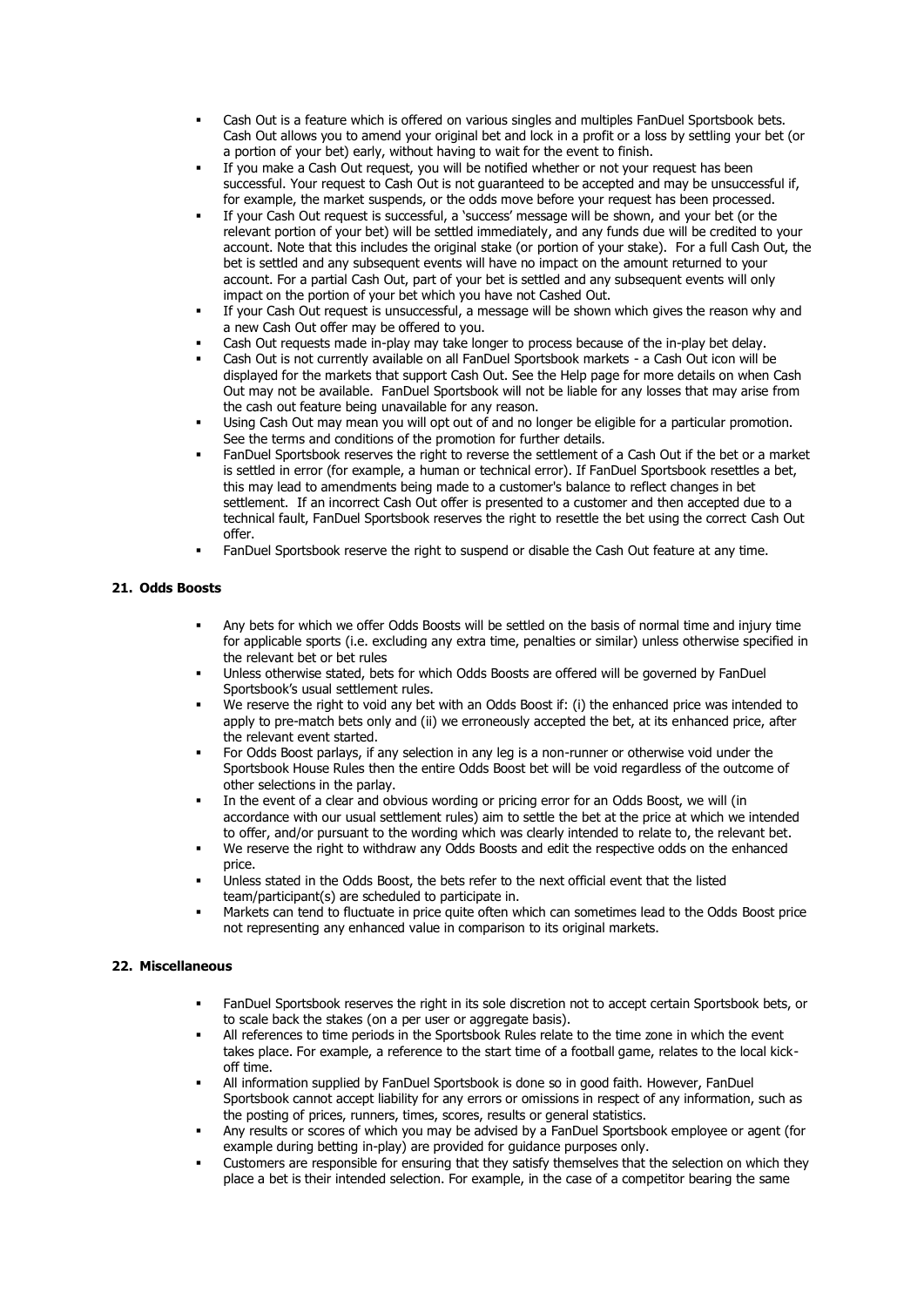name as another individual not competing in the relevant event, the onus is on the customer to ensure that they know which competitor is being referred to in the relevant market and to ensure that they are placing their bet on their chosen competitor.

- Please be aware that if you place related or corresponding bets on a combination of FanDuel Sportsbook's platforms (and/ or the betting products of other third parties), it is possible for bets on one product to be voided in accordance with FanDuel Sportsbook's terms and conditions, while bets on another product may stand. You should note that FanDuel Sportsbook will have no liability to you in the event that one or more of your bets on FanDuel Sportsbook's products are amended or voided in accordance with FanDuel Sportsbook's terms and conditions, even if your other related bets stand (and even if you have specifically relied on bets you have placed on one product in order to place related bets on another product).
- FanDuel Sportsbook may, in its sole and absolute discretion, decide to suspend betting on a market at any time (even if such suspension is earlier than anticipated by the Sportsbook Rules). In the interests of maintaining integrity and fairness in the markets, FanDuel Sportsbook may also void certain bets in a market or void a whole market in its entirety.
- FanDuel Sportsbook promotions are available at the discretion of FanDuel Sportsbook and FanDuel Sportsbook reserves the right to restrict the availability of a promotion to any person at its absolute discretion.
- FanDuel Sportsbook reserves the right, at our discretion, to perform any and all reasonable investigations on customers for the purpose of verifying information about customers such as source of funds, background history, and creditworthiness.

## **Part C - Specific Sports Rules**

## **1. American Football**

## **1.1 General Rules**

- At least ten minutes of official time must elapse in the fourth quarter for bets to have action.
- Overtime counts for all markets unless stated otherwise
- Abandoned or postponed games are void unless played within the same scheduling week. In the event of a change of venue, all bets will be void. All bets on a game that is officially deemed a forfeit will be void.
- All settlements are based on results and statistics provided by the relevant league's governing body: www.nfl.com, www.cfl.ca, www.ncaa.com/stats/football.
- We reserve the right to suspend any or all betting on a game at any time without notice.
- Point Spread (Handicap) betting: In Point Spread (Handicap) & Total betting, where the index (value) of the market is a whole number, bets are void and will be refunded where the score lands on that number.
- All Outright markets include playoffs where applicable.
- For settlement purposes, the team listed second in the event name is always considered the Home Team. Example: Team A v Team B or Team A @ Team B - Team B is the Home Team.

## **1.2 College Football and CFL Specific Rules**

- For player prop markets, the player must play at least one snap for proposition bets to stand.
- For touchdown scorer market, betting is all-in whether the player takes the field or not.
- Markets that are revised at half time for the second half of that game include overtime.
- In the event of a tie in the CFL, all money line wagers will be refunded.

## **1.3 Overview of Specific Markets**

- **■** Live Betting
	- Prices quoted are for the whole game inclusive of any overtime played.
	- As the markets are in-running, we reserve the right to close the market at any time.
	- When scores are displayed in running, every effort is made to ensure the accuracy of the score and game time; however, no liability is accepted for incorrect information displayed.
- Proposition bets: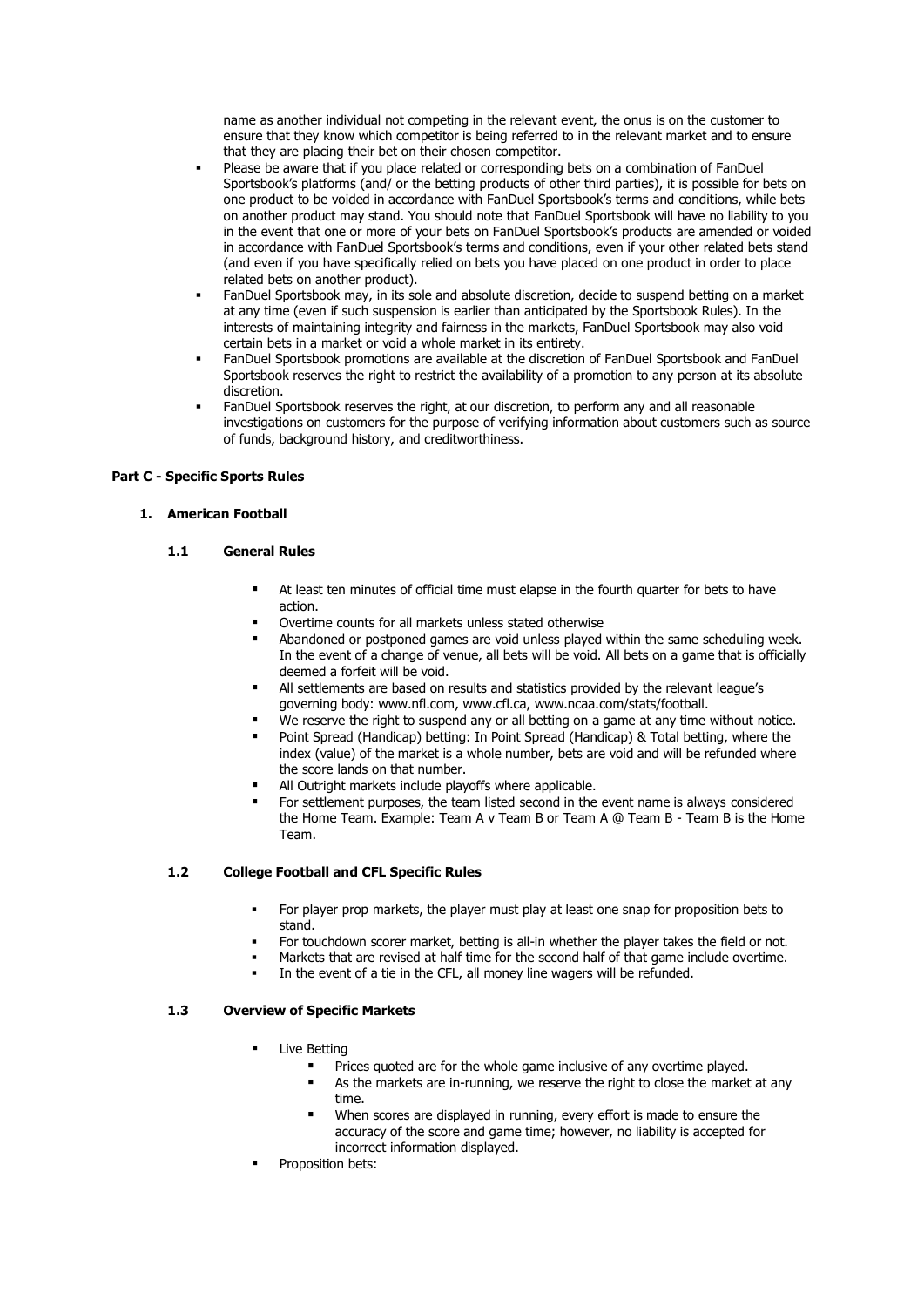- In the event of an abandoned game, all stakes are returned, unless a result is already determined through the course of play that has taken place.
- For player prop markets, any bets on a player who is listed as "inactive" on nfl.com will be voided. All other bets will stand.
- Futures/Season Prop Bets:
	- Bets will be settled based on official results provided by the league. For bets to stand, the number of games deemed to be officially resulted must equal the number of games scheduled when the season begins, unless the outcome has already been unequivocally determined. Any forfeited game that is considered an official result will count towards season long bets.
	- For season long player prop bets, the nominated player must be in one game during the regular season for bets to stand.
	- For the purposes of regular season win total markets, ties are to be treated as losses.
- **NFL Draft** 
	- The official draft list on nfl.com is used for settlement purposes.
	- For "over/under draft position" markets, undrafted players are assigned the draft position that comes after the last drafted player.
	- For over/under draft position markets under means the player is chosen with a pick that is less than the designated number and over would be after that designated number, for example a market of 'Player A over/under draft position 3.5', if Player A is picked with the second pick of the Draft than under bets would win and over bets lose.
- Ouarter and half markets:
	- For bets based on the specific quarters or halves, the entire period of play must be played unless the result is already determined, except second half markets which do include overtime if played.
	- The fourth quarter does not include overtime.
- Point Spread (Handicap) Betting:
	- Overtime counts for match handicap betting.
	- Overtime does not count on fourth quarter specific markets.
	- In the event of a tie, stakes are refunded. In the event of a tie after overtime, all money line wagers will be refunded. Any event that has already been determined will be settled accordingly. For example, if a game finishes 28-28, total points will be settled at 56.
	- For quarter and half betting, the entire period must be played for bets to stand.
- Match betting:
	- Overtime counts. In the event of a tie following overtime, all stakes are refunded. Weekly/Daily player specials:
	- Player needs to be active for bets to stand.
- **Total points** 
	- Overtime counts for all total match / team total and prop points markets.
	- Overtime does not count for total points on fourth quarter specific markets.
	- In the event of total points being exactly the nominated line, all stakes are refunded unless a price for the exact amount is quoted.
	- For quarter and half betting, the entire period must be played for bets to stand.
- First offensive play yard line:
	- The result is determined by where the first offensive play from scrimmage takes place.
		- In the event of the kick off being returned for a touchdown, bets stand for the first offensive play following the subsequent kick off.
		- In the event of a turnover, the result is determined on where the first offensive play takes place with respect to the receiving team's yard line.
- First penalty:
- This is settled on the first accepted penalty in the game.
- First turnover and first team to commit a turnover:
	- For grading purposes, only an interception or a fumble counts.
	- A punt or 'turnover on downs' does not qualify as a turnover for settlement purposes.
	- In the event of an abandoned game, stakes are returned unless a turnover has already taken place.
- First offensive play:
	- In the event of a false start penalty on the first offensive play, bets stand for the next offensive play that takes place without a false start penalty.
- First team/last team to score and first touchdown scorer: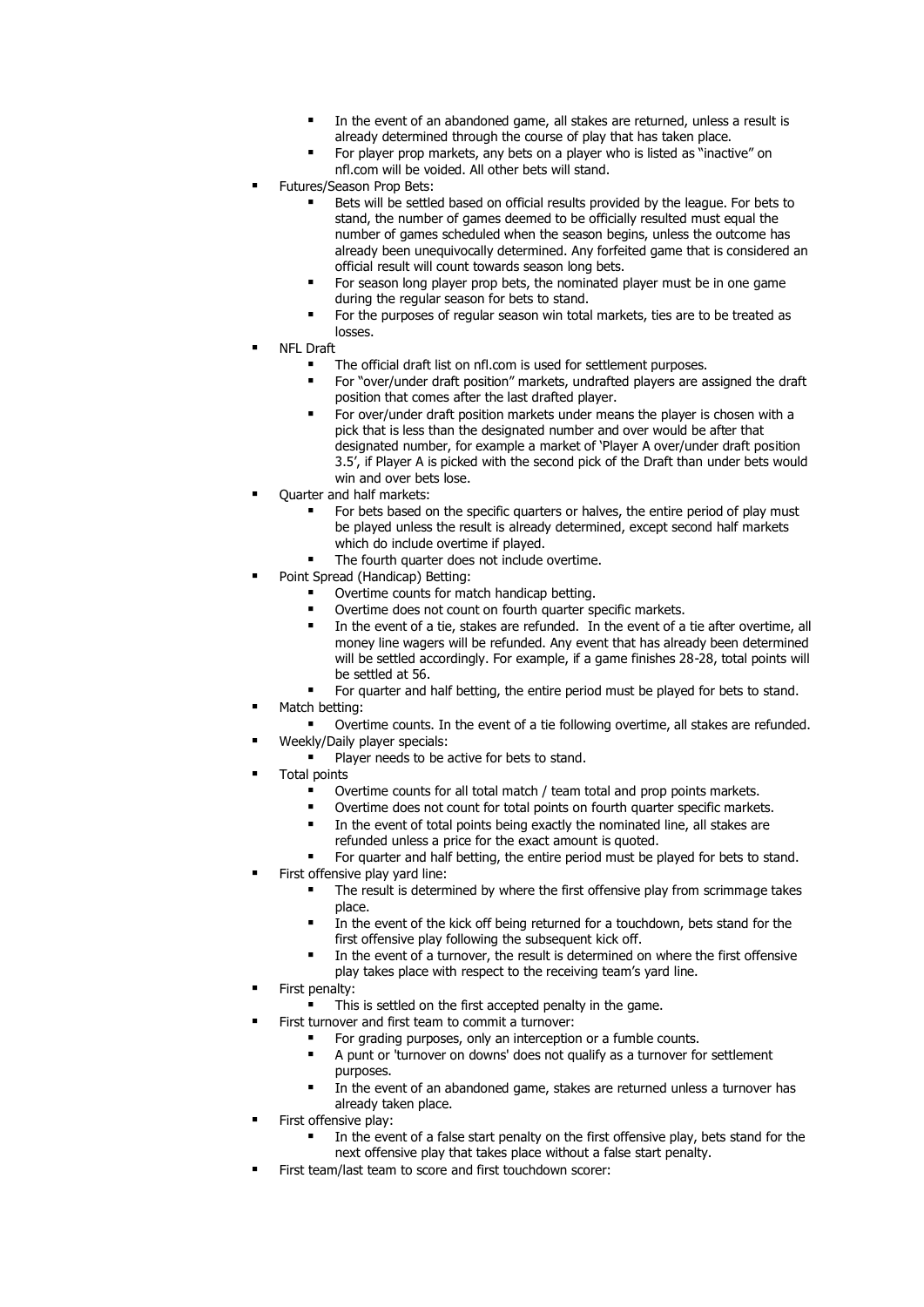- In the event of an abandoned game, bets stand on scores that have taken place already (and overtime counts for these markets).
- Touchdown scorers are offered with the option of others on request.
- Only when a player is listed on NFL.com as 'inactive' for that match are the selections voided.
- For touchdown scorer markets, the winning selection is the player who possesses the ball in the endzone. For example - on a pass TD play, the receiver in the endzone is graded as the winner, not the QB.

## **2. Athletics**

- Where there is a presentation ceremony, markets will be settled on the official result of the relevant governing body at the time of the ceremony, regardless of any subsequent disqualification or amendment to the result. Should markets be settled prior to the official presentation ceremony, the Sportsbook reserves the right to resettle markets in accordance with the presentation ceremony.
- If there is no presentation ceremony, outcomes will be determined in accordance with the official result of the relevant governing body, regardless of any subsequent disqualification or amendment to the result (except if an amendment is announced within 24 hours of the initial settlement of the relevant market in order to correct an error in reporting the result).
- If a track or field event is abandoned, cancelled or postponed and not completed within 7 days of the scheduled completion date, all bets will be void except for those on markets which have been unconditionally determined.
- Overall winner markets relate to the winner of the overall event and not for individual qualifiers or heats. As 'Any Other Athlete' is NOT quoted, non-featured athletes will be added to this market on request. Once 'Any Other Athlete' is listed, no further athletes will be added.

#### **3. Australian Rules**

- Payouts will be based on the official declared result. Regular season Home and Away matches are settled at 'Normal Time' with no extra time played. In the event of a 'draw' where no draw option is offered the Sportsbook will apply the 'dead heat rule' and all wagers will be paid at half face value of the ticket. For any Finals matches or any other Competition which includes extra time, markets will be settled on the completion of extra time, unless the draw is offered in the market.
- Where the draw option is offered, the bet is decided on the result at the end of normal time (i.e. extra time - an extension of normal time is not included.) For Margin betting, the Draw option is always offered, although in other betting options where the draw option is not offered, The Dead Heat Rule applies. In Quarter by Quarter markets for the purposes of betting the 'Draw at the end of any Quarter' market is one competitor only. Tribets are settled as any team under in the case of a draw when no extra time is played.
- Where a match is abandoned or postponed, and played within 7 days of the original scheduled date, all bets stand. Once the 7 days have expired, all single bets are void and wagers will be refunded while affected parlays will be recalculated excluding that event or leg.
- For match winners and goal kicking options, statistics used by the AFL website (www.afl.com.au) will be the statistics used for payout purposes. For 1st Goal Scorer (Game/1st Quarter only), if the selected player is not in the starting 22 all wagers on that selection will be refunded. For bets on first goalscorer of the match, goal doesn't need to be scored in 1st quarter. For quarter first goal scorer markets, if no goal in that quarter then bets refunded.
- Premiership/Minor Premiership/Make Grand Final: All In Betting. Any team which has points deducted due to breaches of rules and regulations will be deemed a starter for resulting purposes. Any loss of Awards/Premierships after the completion of the Grand Final will be deemed null and void and all bets will stand.
- Top 4/Top 8: For Betting purposes any team which has points deducted due to breaches of rules and regulations will be deemed a starter for resulting purpose i.e. All In Any decision made by the AFL regarding penalties is final.
- Least Wins (Wooden Spoon): is paid on the team which has the least wins for the season. A draw is considered as half a win. In the event of more than one team having the same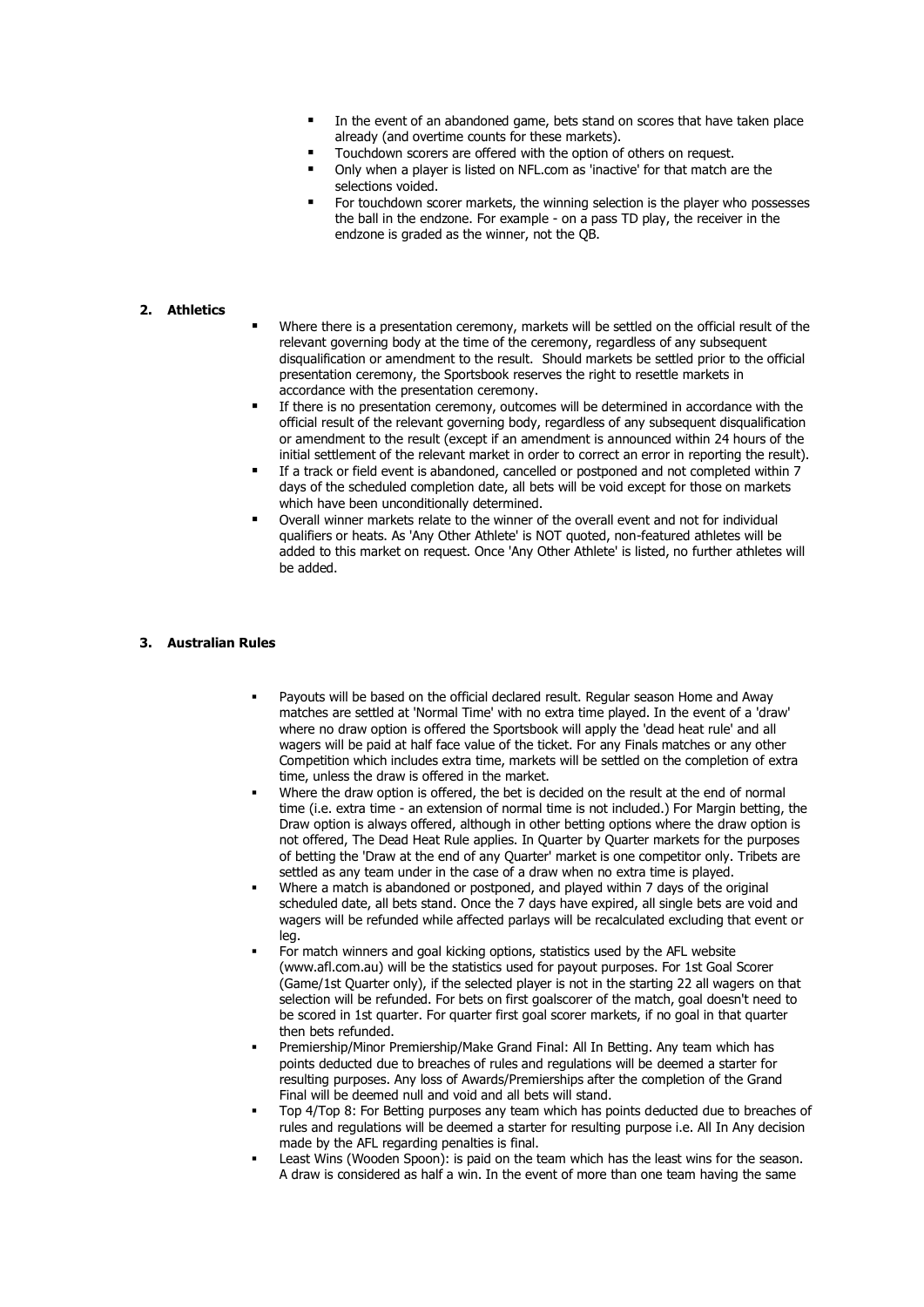number of wins the position will be determined by the worst % as per official AFL Ladder. Points deducted because of breaches of rules and regulations are excluded for resulting purposes. All In. Win Only

Miss 4/Miss 8: For betting purposes any team which has points deducted due to breaches of rules and regulations will be deemed a starter. If at the time a breach is announced, the loss of points means only one outcome can occur (ie Miss the 8 must occur) then all bets on that competitor are void and monies refunded. All decisions made by the AFL regarding penalties are final.

# **4. Baseball**

## **4.1 General Rules**

- These rules apply to Major League, all levels of Minor League, NCAA and World Baseball. World Baseball is defined as a league which is governed outside of the United States.
- All wagers are graded based on the official results published by the relevant league's governing body (e.g. Major League Baseball).
- In the event of a game not starting on the officially scheduled day, as published by the governing body, due to a rain delay or other deferral, all wagers shall be void. The day of the event is defined as the day according to the time zone in which the event was scheduled to begin. If a game that has started is suspended, due to a rain delay or other deferral, and resumes within 36 hours of the originally scheduled start time (local time), then all wagers will stand. If a game that has started is suspended, and resumes more than 36 hours after the originally scheduled start time, all existing wagers will be void unless they have been unequivocally determined prior to the game's suspension.
	- Ex: A game is scheduled to be played on Saturday evening. Here are how settlement rules would be impacted by different types of deferrals:
		- The game is postponed prior to first pitch and is rescheduled to begin at a future date. Since the game had not yet started, all wagers on the game will be void, regardless of when the game is rescheduled to be played
		- In the event that a game is halted but scheduled to be completed the following day, all wagers will stand as the event is due to resume within 36 hours of the original start time.
- In the event that a game is halted and scheduled to resume more than 36 hours after the original scheduled start time, all wagers shall be void unless they had unequivocally been determined prior to the game's suspension.
- In the event of a shortened game, results are official after (and, unless otherwise stated, bets shall be settled subject to the completion of) 5 innings of play, or 4.5 innings should the home team be leading at the commencement of the bottom of the 5th innings (the "4.5 Innings Rule"). Once the visiting team has made 15 outs, should a game be called early and the home team is leading, the results of the game will be determined by the score at the time the game is called. Should a game be called early while it is tied or amid an inning in which the visiting team has taken the lead, the game becomes a "suspended game" and is handled according to the aforementioned rules surrounding suspended games.
- Notwithstanding the above, in certain circumstances where we so specify, results will only be official after (and bets shall be settled subject to the completion of) a minimum of 9 innings' play, or 8.5 innings should the home team be leading at the commencement of the bottom of the 9th innings (the "8.5 Innings Rule").
- For the purposes of live betting, the 8.5 Innings Rule shall automatically apply unless stated otherwise - e.g., in the section below entitled "Overview of Specific Baseball Markets" (which shall take precedence over this section). However, should a game be shortened due to bad weather or similar, live betting markets which have been unequivocally determined will stand (irrespective of the 8.5 Innings Rule or whether or not an official league result has been confirmed).
- Extra innings, where applicable, count for settlement purposes.
- In the case of a suspended playoff/post-season game, all bets will stand until the game is completed within 90 days of suspension.
- For MLB games scheduled to be 7 innings, normal baseball rules will apply with all markets settled as per the official result on MLB.com and in accordance with the below listed rules:
- Money Line bets will be settled as per the "4.5 Innings Rule";
- Bets on markets that are unequivocally determined will stand (example: bets on 1st inning total runs scored will remain settled as determined if the game gets called in the 3rd inning);
- All other markets (including but not limited to Run Line and Total Runs) will be void if not already unequivocally determined, unless a minimum of 7 innings are played, or 6.5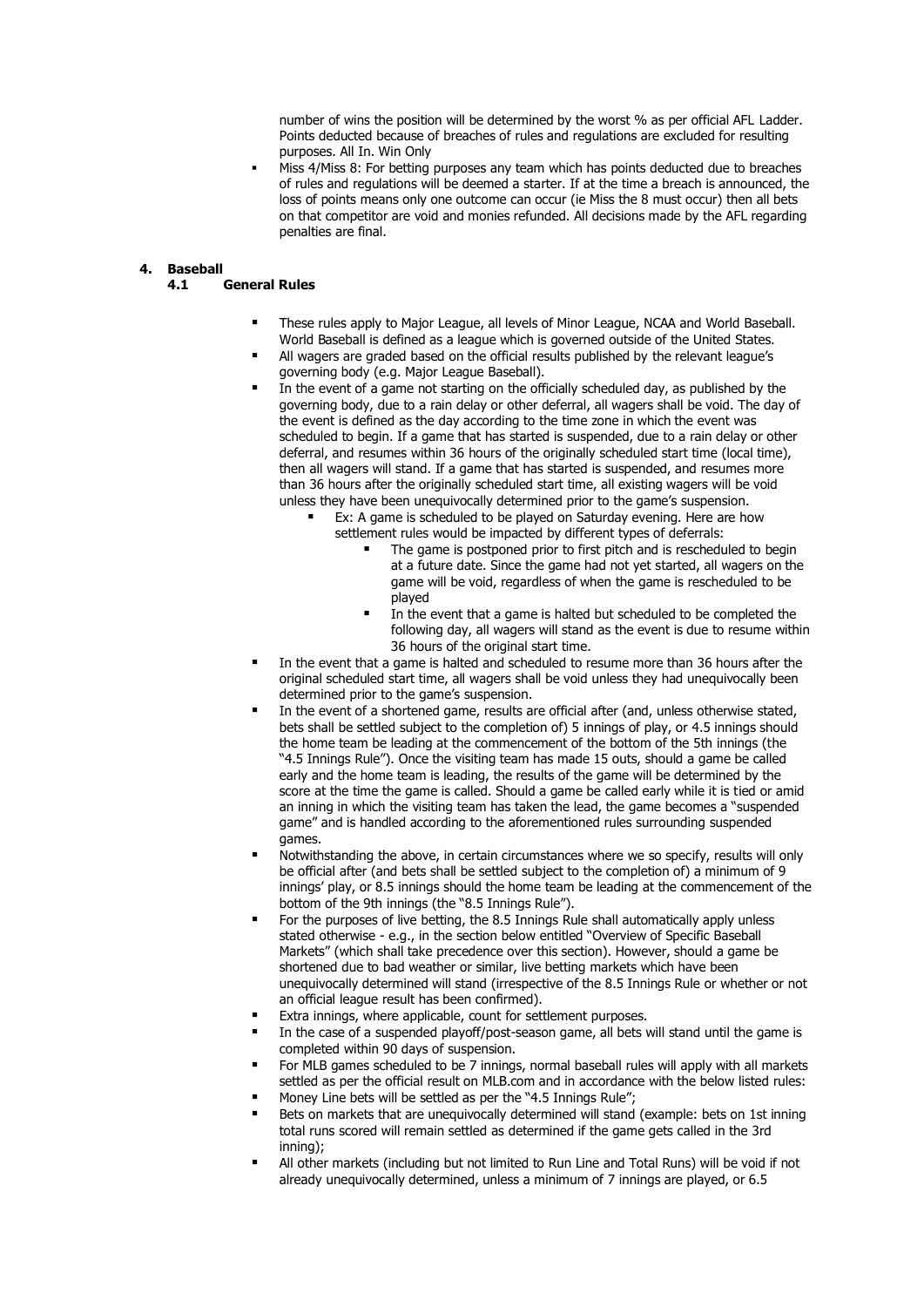innings should the home team be leading at the commencement of the bottom of the 7th inning.

■ The above listed rules will govern settlement of all scheduled 7 inning games, including any that are shortened after first pitch.

## **4.2. Action vs. Listed Pitchers**

- When wagering on baseball Money Lines, you may choose to apply one of the following methods to each wager:
- Action: All Money Line wagers are defaulted to "Action" meaning all wagers struck will stand if a pitcher change occurs. Wagers will be honored at the odds at bet placement and settled as normal
- One Specified Pitcher (Home Listed/Away Listed): A wager on or against one Listed Pitcher, regardless of the other Listed Pitcher. In the event that the Listed Pitcher does not start, the wager is "No Action" and will be refunded. Non-refunded wagers will be honored at the odds at bet placement and settled as normal.
- Both Specified Pitchers: A wager in which both Listed Pitchers must start the game. If both actual starting pitchers are not the ones listed on the wagering ticket, the wager will be deemed "No Action" and refunded. Non-refunded wagers will be honored at the odds at bet placement and settled as normal.
- All other game markets are considered "Action" and wagers will remain open regardless of any personnel change. Wagers will be settled at the odds at bet placement.
- Listed Pitchers are not relevant to World Baseball markets and bets on such markets will stand regardless of whether any Listed Pitchers do in fact start. Should a game end in a tie, Money Line wagers will be graded as a push with all other markets settled as per the result.

## **4.3. Player Props**

- For all MLB player markets, wagers will be void as per below (unless explicitly stated in market specific rules):
- Pitcher Markets: If the listed pitcher does NOT start the game.
- Batter Markets (Hits, Runs, etc.): if the listed player does NOT record a plate appearance.
- To Hit a Home Run & Home Run / Game Winner Parlay: Listed players must record at least 1 plate appearance for bets to stand (failing which, in each case, bets on this market will be voided). Listed pitchers have no bearing on this market.
- Result of Plate Appearance: Listed players must record at least one plate appearance for bets to stand (failing which, in each case, bets on this market will be voided). In the event that a player is substituted out of the game between plate appearances, bets on plate appearances that have already occurred will stand. However, bets on future plate appearance markets will be voided. For settlement purposes, a fielder's choice, catcher's interference and hit by pitch will all be ruled as an "other outcome."
- To Hit First Home Run: Listed position players must record at least one plate appearance for bets to stand (failing which, in each case, bets on this market will be voided).
- To Hit Next Home Run: Listed position players must record at least one plate appearance for bets to stand (failing which, in each case, bets on this market will be voided). Once a player has recorded a plate appearance, wagers made on that player for all subsequent indices (Player to Hit 3rd Home Run, 4th Home Run, etc.) will stand regardless of the number of plate appearances that player ultimately records in the game. In the event there is no "Next Home Run", all bes placed on that index will be void. Example: Wagers placed on "Player to hit 4th Home Run" market will be void in a game where only 3 Home Runs are hit.
- Player to Record a Hit Markets: Listed players must record at least one plate appearance for bets to stand (failing which, in each case, bets on this market will be voided). Once a player has recorded a plate appearance, bets on all subsequent hits markets (2+ hits, 3+ hits, etc.) will stand regardless of the number of plate appearances that player ultimately records in the game.
- Player Total Strikeouts: Listed Pitcher must start for bet to stand. If opposing Listed Pitcher does not start, then bets will still stand.
- Player Performance Parlays: For pitchers, the listed pitcher must start for bets to stand. Bets will stand regardless of a change in status to the opposing listed pitcher. For batters, the listed player must record at least 1 plate appearance for bets to stand (failing which, in each case, bets on this market will be voided). A change to the status of either listed pitcher will have no bearing on the settlement of any batter-specific player parlay.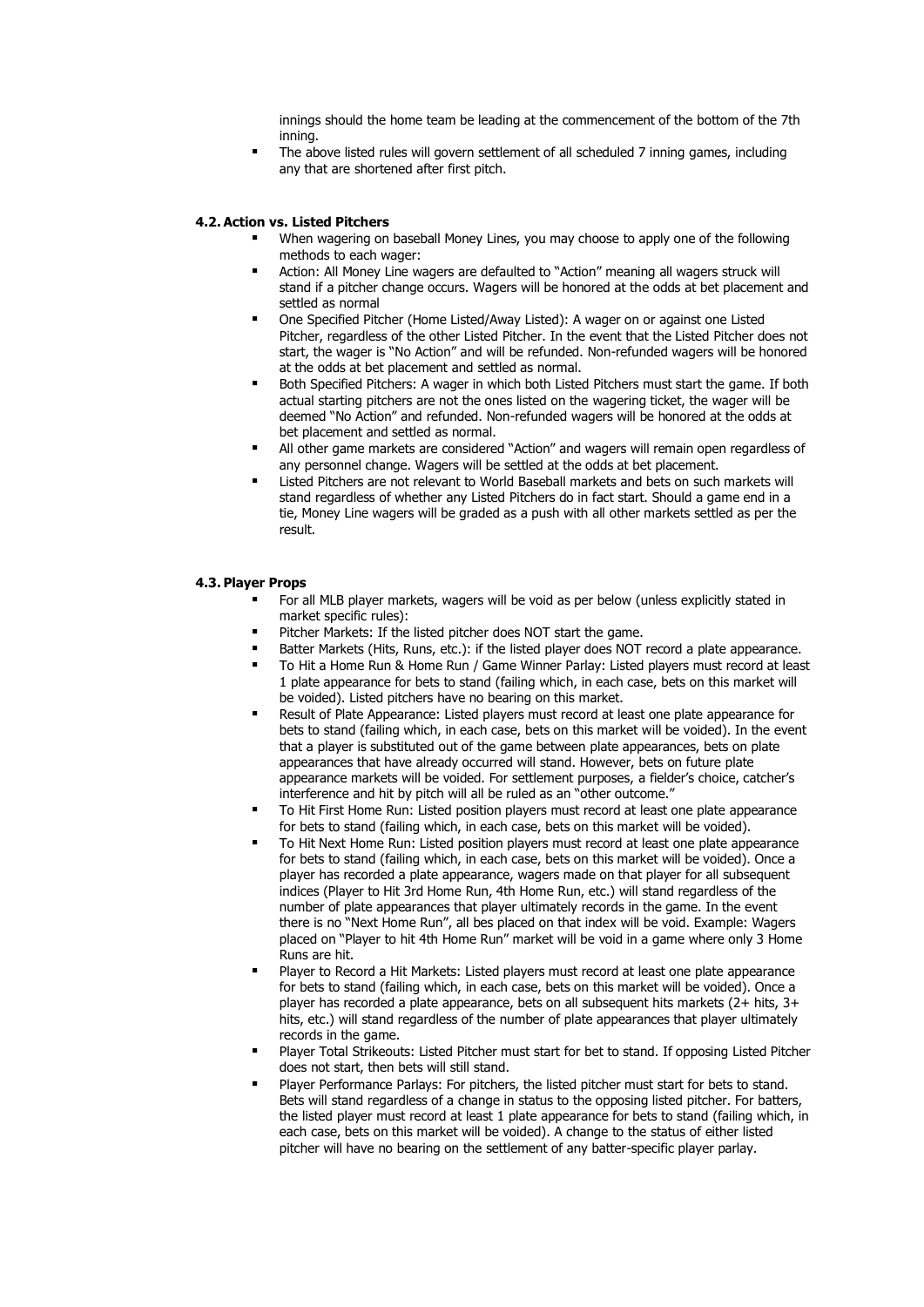## **4.4. Futures Markets + Other Specials**

- Regular Season Win Totals: A team must play at least 98% of games originally scheduled (as of Opening Day of the regular season) for bets to stand, unless the outcome has previously been unequivocally determined. For example, in a shortened 60 game season, at least 59 games must be played for bets to stand (unless previously unequivocally determined). In a 162 game season, 159 games must be played for bets to stand (unless previously unequivocally determined).
- Regular Season Specials: All other regular season specials, unless otherwise stated, will be settled should teams play at least 50% of regular season games originally scheduled (as of Opening Day of the regular season). Dead-heat rules apply if multiple players tie for the league lead. In the event that less than 50% of regular season games are played (as scheduled on Opening Day of the regular season), all regular season specials bets (unless otherwise stated) will be void regardless of if they have been determined or not. Where a specified player is listed under a market pertaining to a certain league/team, he will be deemed a player in that league/team for the purpose of the result regardless of any interleague/team trade which may occur.
- Regular Season Series Winner: Games must be played within the originally scheduled series dates to be counted towards series settlement. Series bets will be void if affected by postponed/rescheduled games that take place after the originally scheduled series end date unless the outcome has been unequivocally determined prior to the interruption of the series.
- Playoff Series Specials: Dead-heat rules apply if multiple players tie for lead. Applies to outright markets such as "Player to Record Most Hits", "Player to Record Most Home Runs" etc.
- World Series, League and Division Winners markets will all be settled in accordance with the official MLB ruling regardless of season length.
- All outright markets include playoffs where applicable.

## **4.5. Overview of Specific Baseball Markets**

- Please note that all below rulings are specific to MLB games scheduled to be 9 innings in length. For rules relating to games scheduled to be 7 innings in length, please reference the section above entitled, "General Rules."
- Money Line: Money Line markets will be settled as per the 4.5 Innings Rule.
- Run Line Markets: Settled as per the 8.5 Innings Rule.
- Total Runs Markets: Settled as per the 8.5 Innings Rule except for when a result has already been unequivocally determined.
- Double Result: Settled based on the score at the end of the 5th inning plus the final score as per the 8.5 Innings rule.
- Tri-Bet Markets: Settled as per the 8.5 Innings Rule.
- Odd/Even Markets: Settled as per the 8.5 Innings Rule. In the event a result of zero is arrived at, that shall be considered an even number for settlement purposes.
- Winning Margin Markets: Settled as per the 8.5 Innings Rule.
- Team to Score First Markets: Settled on the first run of the game (irrespective of whether or not a full game, or a certain number of innings, have been completed). When packaged in a parlay, the 8.5 Innings Rule applies. Includes extra innings.
- Team to Score Last Markets: Settled as per the 8.5 Innings Rule. Includes extra innings.
- Highest Scoring Half of Game: Inclusive of extra innings, settled as per the 8.5 Innings Rule. For the purposes of this rule, the first "half" of a game shall be deemed to be the first 5 innings and the second "half" shall be deemed to be all other innings which take place during the game (including additional innings). For example, if 11 innings are played, the first "half" of the game shall be deemed to be the first 5 innings and the second "half" of the game shall be deemed to be the last 6 innings.
- Highest Scoring Inning: Settled as per the 8.5 Innings Rule. Dead heat rules apply in the event of a tie. Should the highest scoring inning occur in extra innings, innings 1-9 will be considered losers.
- Inning of First / Last Score: Settled as per the 8.5 Innings Rule (unless, in the case of the first score, the result has already been unequivocally determined). Should the first or last score occur in an extra inning, innings 1-9 will be considered losers.
- Inning / Half Inning Markets: The relevant inning or half inning of the game must be fully completed for bets to stand (unless, in the case of a total runs market, the result has already been unequivocally determined).
- Innings Correct Score: Settled based only on runs scored in that specific inning. For example, if entering the 5th Inning, "Team A" leads "Team B" 3-2 and both teams fail to score a run in the 5th inning, "0-0" would be correctly settled as the winning selection.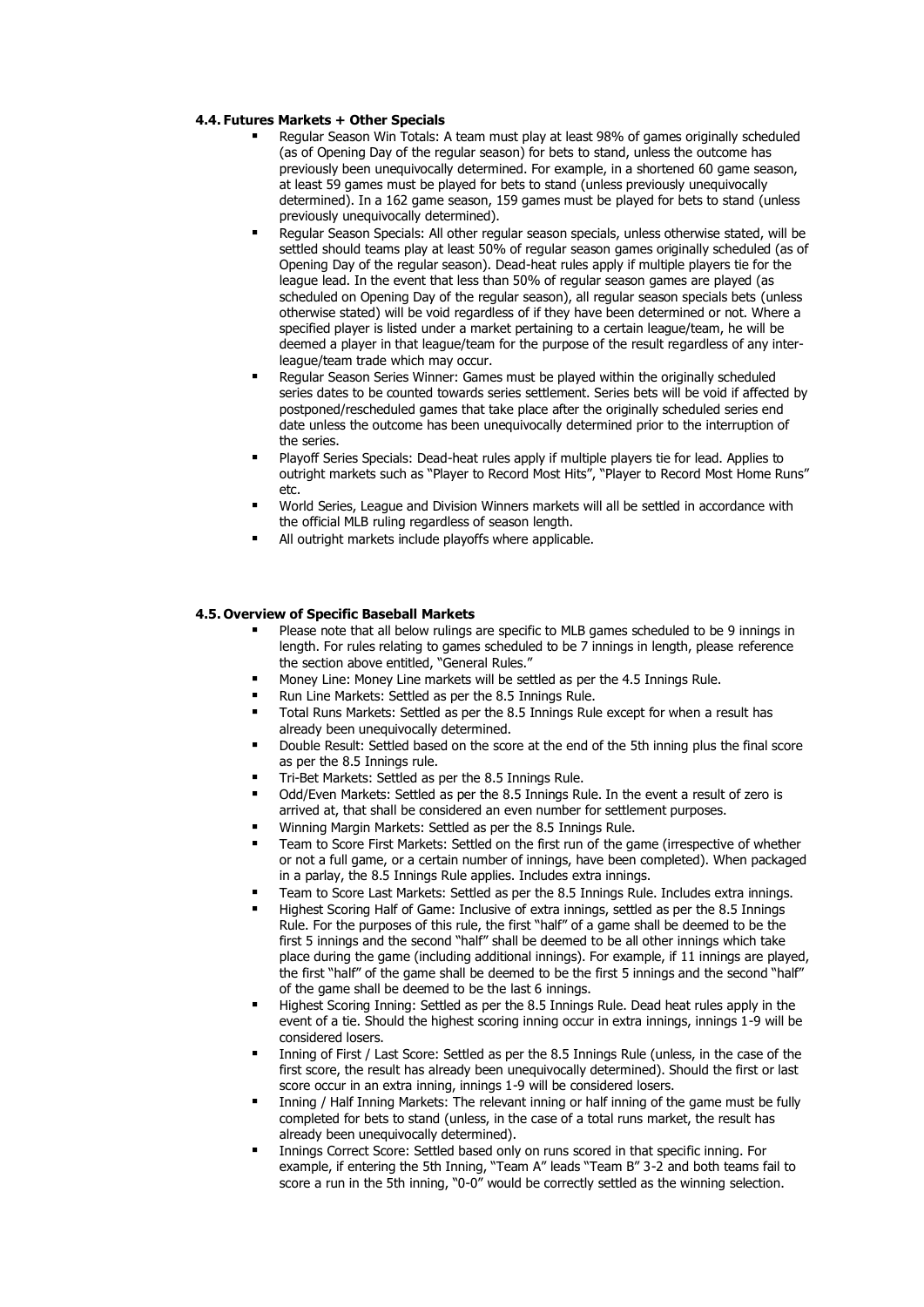- 3 / 5 / 7 Inning Markets: The specified number of innings must be completed for bets to stand (unless the home team holds the lead and the bottom of the inning would not change the result for team specific markets).
- 1st Half Markets: Settled following the completion of 5 Innings. The 4.5 Innings Rule applies for shortened games where the results of markets have already been fully determined. If a game has extra innings, 1st Half Markets will be settled off the 1st 5 innings result.
- Lead After / Race To Markets: Settled based on the score at the end of the specified period or once the required number of runs have been scored (as applicable).
- Team Most Hits Markets: Settled as per the 8.5 Innings Rule. In the case of specific Inning / half Inning markets, the stated period must have been completed for bets to stand unless the result has already been unequivocally determined.
- For settlement purposes, the team listed second in the event name is considered to be the home team (even if the game takes place at a neutral venue). Example: "Team A v Team B" or "Team A at Team B", Team B is the home team.
- Should a mercy rule be applied, for settlement purposes, markets (for both pre-match and live betting) will be settled according to the result as determined by the application of the mercy rule.

#### **5. Basketball**

## **5.1 Sport Rules – NBA, NCAA and WNBA Basketball**

- Wager settlement is based solely on results and statistics provided by the relevant league's governing body (www.nba.com, www.ncaa.com, http://www.wnba.com) and their official data supplier.
- For settlement purposes, the team listed second in the event name is considered the Home Team, even if the game takes place at a neutral venue. Example: "Team A v Team B" or "Team A @ Team B" - Team B is the Home Team.
- Should play be suspended in any NBA game and subsequently not fully completed (48 mins play) within 24 hours of the original scheduled start time, all wagers will be void unless the outcome of a specific market/selection has already been pre-determined.
- In the event that a game does not begin on the scheduled start date and is postponed (using time-zone of the original scheduled venue), all wagers will be void.
- Should a game's scheduled venue be changed, all wagers placed prior to the notification of the change will be void
- The void rule applies for all markets where a draw/tie price is not offered.
- Overtime counts for all markets unless otherwise stated.
- All outright markets, unless otherwise stated, include playoffs. Any official governing organization tie-breaks where applicable are included in settlement.
- Where a season or tournament is unexpectedly shortened all futures markets/bets will be settled in accordance with the official ruling of the relevant governing body so long as the ruling is made within 90 days after the scheduled completion date; or unless the outcome has unequivocally been determined prior to the interruption of the season.

#### **5.2 Overview of Specific Markets – NBA, NCAA and WNBA Basketball**

- Quarter/Half Markets: The entire period of play must be completed for bets to stand.
- Ouarter Markets: Resulted on score for relevant quarter overtime does not count.
- Second Half Markets: Resulted on score for second half, inclusive of overtime.
- Double Result (Halftime/Fulltime): Resulted on score at half time and full time, inclusive of overtime.
- Home team/Away team total points: Resulted on score at the end of the game, inclusive of overtime.
- 'Race To x' Markets: Resulted on the team to achieve the specified total in the specified period first. A 'neither' selection is offered.
- Highest Scoring Half: For settlement purposes, the second half is inclusive of overtime.
- Series Markets: A series must come to a natural conclusion for bets to stand.
- Last point market: is settled on last point in regulation time.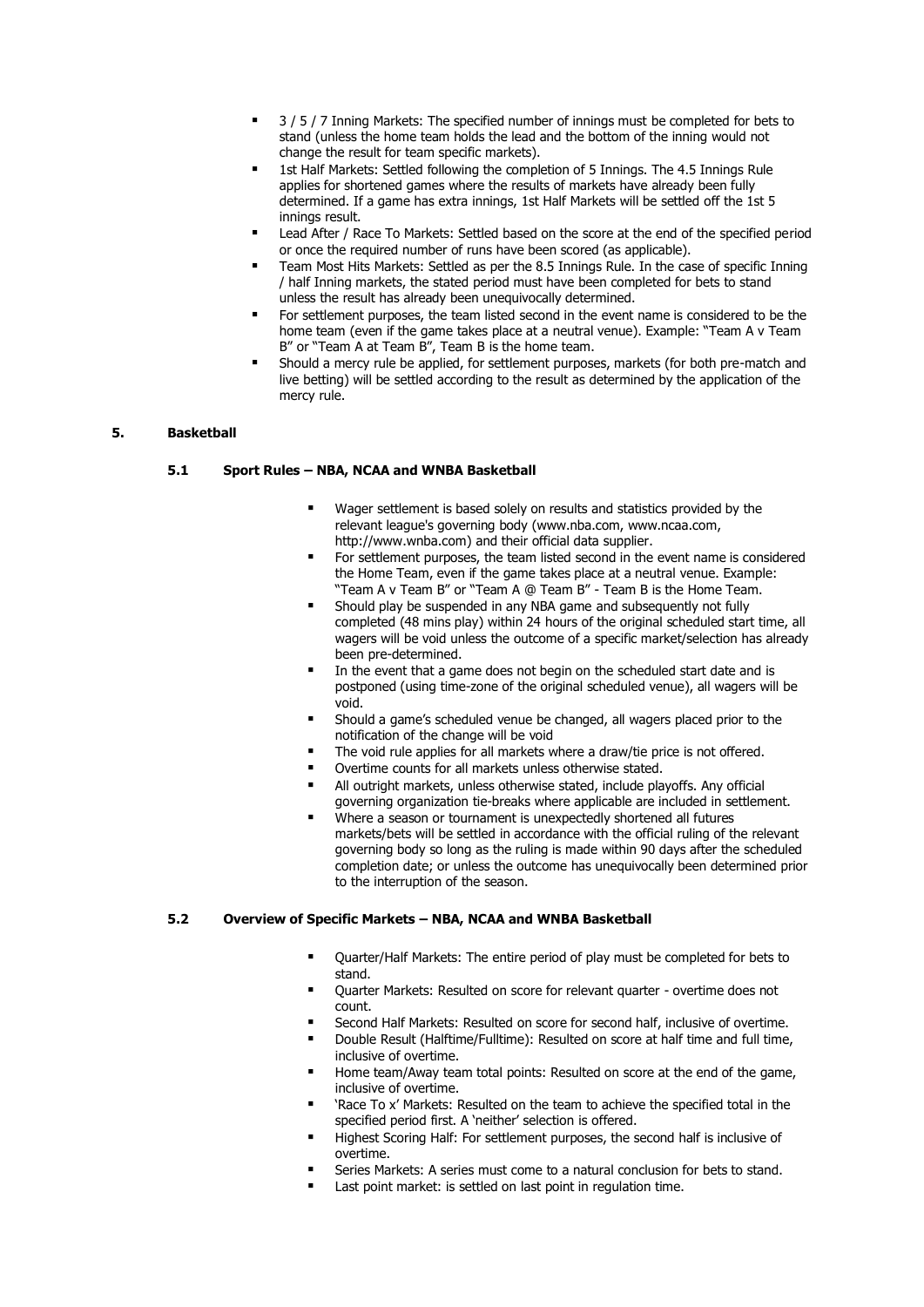- Margin Markets: Resulted on final score, inclusive of overtime.
- Tri-Bet Markets: Resulted on final score, inclusive of overtime.
- Regular Season Wins: For wagers to be action, teams must complete 80 scheduled regular season games. Should a team not complete the required number of games, all wagers on regular season win markets will be void, unless the result is already pre-determined, prior to an interruption or shortening of the season.
- Team Match Bets: Resulted on team with the most season wins or which has advanced furthest for tournament/playoff team match bets.
- Wire to Wire: These markets are offered for a given team to be leading a game at the end of each quarter of that game. Provided the selected team leads at the end of each quarter, the relevant bet will be successful even if, during any such quarter, the selected team temporarily ceases to lead the scoring. 'Any Other Selection' will be deemed the winner if either team does not lead the game after each quarter.
- Weekly/Daily Player Specials: Player will need to have taken the court for bets to stand.

## **5.3 Player Props – NBA, NCAA and WNBA Basketball**

- First Basket Markets: Resulted on the first score of the game, inclusive of free throws, as per official NBA box score. Should a player listed not start the game, all bets on the player selected will be void (otherwise betting is all-in). In the event of a tie at the end of the first quarter, First Basket / First Quarter Double bets are resulted as a loss.
- The First Team Basket: Scorer will be resulted on the first scorer from each team; Should a player listed not start the game, all bets on the player selected will be void (otherwise betting is all-in).
- Player Performance Markets: All bets stand once a player takes the court, irrespective of game time played. All totals are inclusive of overtime. Should a player not take any part, all bets will be void.
- Player Performance Markets offered in-play/during half time: Bets on this market refer to the quoted statistic recorded by a named player for the whole match (including overtime). If a player doesn't see any game time, then all bets on that player will be void.
- Player Match Bets: Bets on this market refer to the quoted statistic recorded by a named player by the end of a match (including overtime). If one of the players doesn't see any game time, then all bets on that market will be void.
- Team: Player most points/rebounds/assists: Bets placed on this market will be settled on the player who makes the most of the relevant quoted statistic. In case two or more players tie, dead heat rules apply.
- Competition: Player most points/rebounds/assists: Bets placed on this market will be settled on the player who makes the most of the relevant quoted statistic at the end of the competition excluding playoffs, unless otherwise stated. In case two or more players tie, dead heat rules apply. For NBA Regular Season League Leaders, a player must play 70% of their team's games (58 in 82-game season) as per NBA rules (https://stats.nba.com/help/statminimums/)
- Series Points, Rebounds, Assists, Steals and Blocks match bet: A series must come to a natural conclusion for bets to stand. Overtime counts for settlement purposes. In case two or more players tie, dead heat rules apply.

#### **5.4 Sport Rules – Euro/Other Basketball**

- The rules in this section (and sections 5.4 and 5.5) apply to FIBA tournaments, European, Australian, Central American, South American, African and Asian Basketball Competitions.
- Bets will be settled according to the result declared by the relevant governing body at the end of the match (including any overtime played). In the absence of consistent, independent evidence or in the presence of significant conflicting evidence, bets will be settled based on our own statistics.
- If a match starts but is later abandoned or postponed then, within 24 hours of the scheduled start date, either (a) at least 43 minutes of play must have elapsed in any NBA match or 35 minutes of play must have elapsed in any other match, or (b) an official result must be 'called' by the relevant governing body; otherwise all bets will be void, except for those on markets which have been unconditionally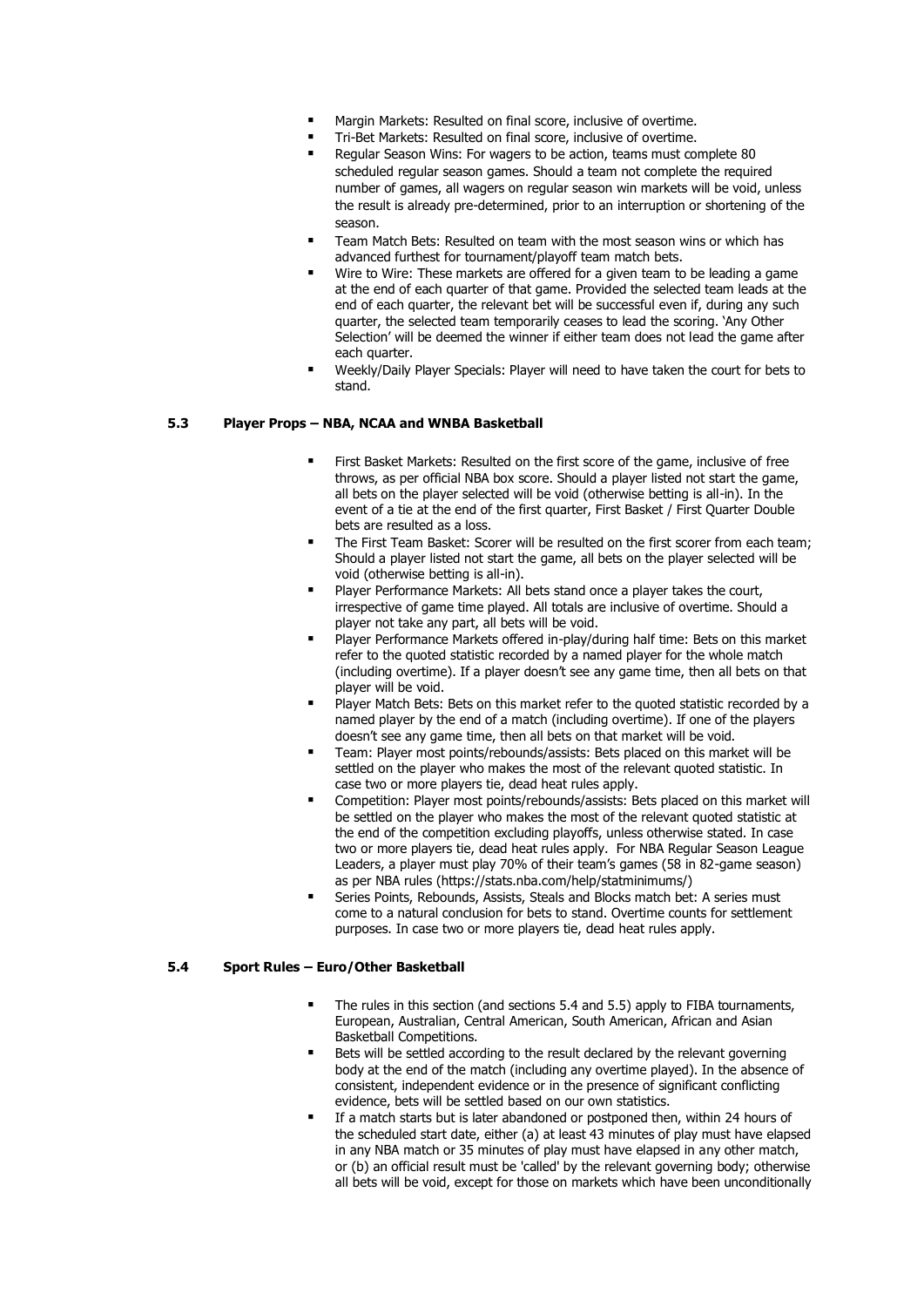determined. In these instances, if the scores are tied, then dead heat rules will apply to bets on the outright match winner market.

- Should a match be abandoned, all markets will be voided unless the outcome has been unequivocally decided.
- In case of a match being postponed, it will be voided unless it takes place within 24 hours of the initial scheduled starting time.
- In the event that a match finishes in a tie and overtime isn't played, Match betting and Normal Time Match Betting (2 way) will be settled as void. Will there be Overtime markets will be settled as Yes.
- In the event that a match does not finish in a tie, but overtime is played for qualification purposes, the markets will be settled according to the result at the end of regular time.
- All outright markets, unless otherwise stated, include playoffs and any official governing organization tie-breaks where applicable.

## **5.5 Overview of Specific Markets – Euro/Other Basketball**

- Match betting, total points, point spread (handicap) betting & odd/even: Resulted on score at the end of the game, inclusive of overtime.
- Quarter/Half Markets: The entire period/half of play must be completed for bets to stand.
- Ouarter Markets: Resulted on score for relevant quarter overtime does not count.
- Second Half Markets: Resulted on score for second half overtime does not count.
- Highest Scoring Markets: Should two or more guarters/halves result in the same high score, Dead Heat Rules will be applied. Overtime does not count.
- Will there be overtime?: Market will be settled as yes if, at the end of regular time, the match finishes in a draw, regardless of whether or not overtime is played.
- Double Result (Halftime/Fulltime): Resulted on score at half time and full time, (exclusive of overtime).
- Home team/Away team total points: Resulted on score at the end of the game, inclusive of overtime.
- Race To x' Markets: Resulted on the team to achieve the specified total in the specified period first. A 'neither' selection is offered. Overtime doesn't count for these markets.
- Highest Scoring Half: For settlement purposes, the second half is inclusive of overtime.
- Series Markets: A series must come to a natural conclusion for bets to stand.
- Last point market: Is settled on last point at the end of the game, inclusive of overtime.

## **4.6 Player Props – Euro/Other Basketball**

- First Basket Markets: Resulted on the first score of the game, inclusive of free throws, as per official box score provided by the following sources: (http://www.euroleague.net/, http://www.fiba.com/, http://www.fibaeurope.com/, http://www.acb.com/). Should a player listed not start the game, all bets on the player selected will be void (otherwise betting is all-in). In the event of a tie at the end of the first quarter, First Basket / First Quarter Double bets are resulted as a loss.
- The First Team Basket: Scorer will be resulted on the first scorer from each team: should a player listed not start the game, all bets on the player selected will be void (otherwise betting is all-in). Bets will result by the play by play information provided from the following sources: (http://www.euroleague.net/, http://www.fiba.com/, http://www.fibaeurope.com/, http://www.acb.com/).
- Player Performance Markets: All bets stand once a player takes the court, irrespective of game time played. All totals are inclusive of overtime. If one of the players doesn't see any game time, then all bets on that market will be void.
- Player Performance Markets offered in-play/during half time: Bets on this market refer to the quoted statistic recorded by a named player for the whole match (including overtime). If a player doesn't see any game time, then all bets on that player will be void.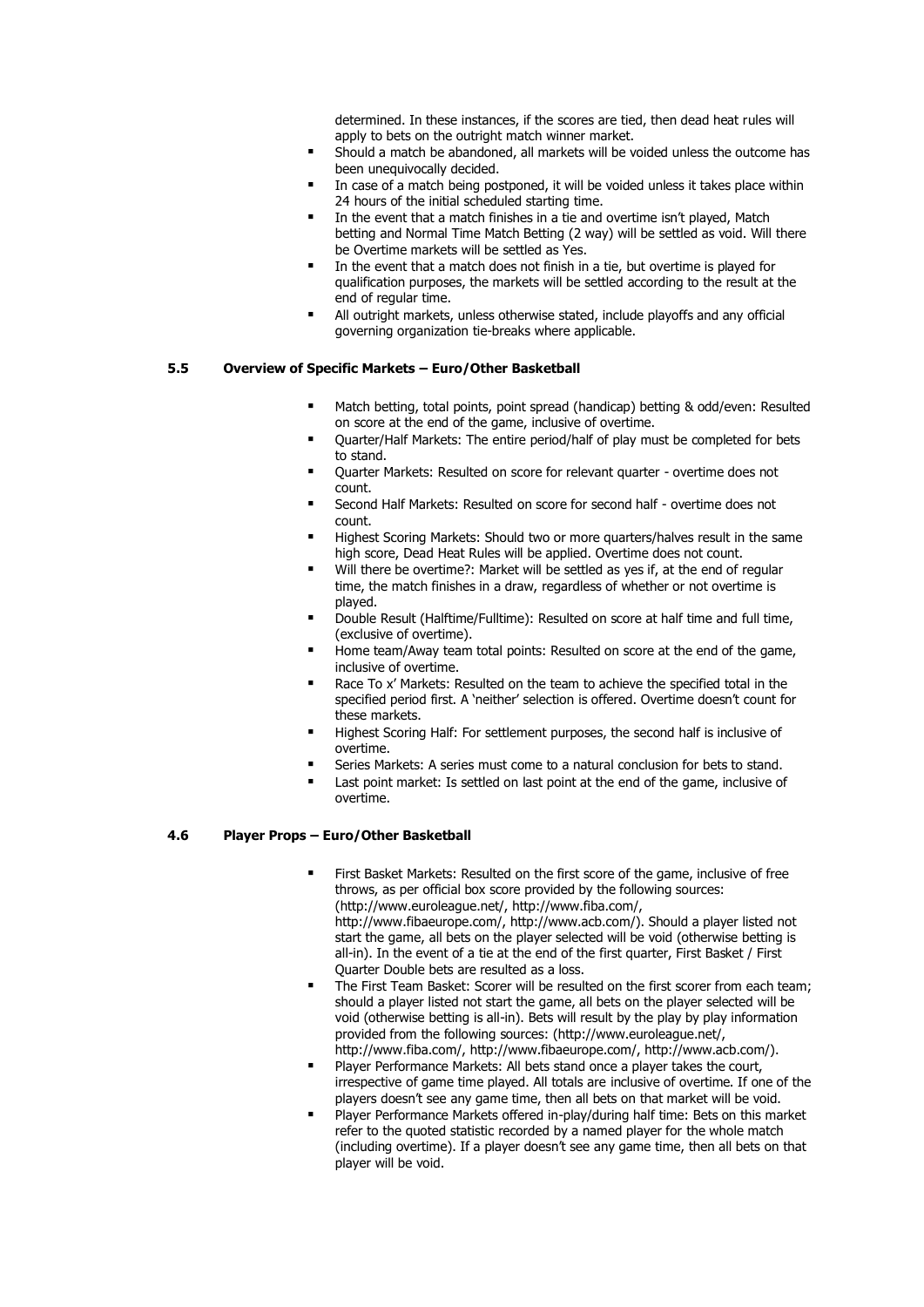- Player Match Bets: Bets on this market refer to the quoted statistic recorded by a named player by the end of a match (including overtime). If one of the players doesn't see any game time, then all bets on that market will be void.
- Player index rating markets: Bets will be settled according to the result declared by the relevant governing body at the end of the match (including any overtime played). http://www.euroleague.net/, http://www.fiba.com/, http://www.fibaeurope.com/, http://www.acb.com/. If one of the players doesn't see any game time, then all bets on that market will be void.
- Team: Player most points/rebounds/assists: Bets placed on this market will be settled on the player who makes the most of the relevant quoted statistic. In case two or more players tie dead heat rules apply.
- Competition: Player most points/rebounds/assists: Bets placed on this market will be settled on the player who makes the most of the relevant quoted statistic at the end of the competition excluding playoffs, unless otherwise stated. In case two or more players tie dead heat rules apply. Rule 4 deduction won't apply.
- Series Points, Rebounds, Assists, Steals and Blocks match bet: A series must come to a natural conclusion for bets to stand. Overtime counts for settlement purposes. In case two or more players tie, dead heat rules apply.

## **6. Boxing and Mixed Martial Arts**

#### **6.1 Boxing**

- General Boxing Rules:
	- Results will be based on the official result at ringside with the exception of a technical draw (the rules for which are set out in the "Technical Decision / Draw" section below).
	- Results are not official for betting purposes until verified by officials at the fighting venue. If for some reason official verification does not occur at the fighting venue, then (and only then) will reference will be made to www.boxrec.com for settlement purposes. Should an official or unofficial sanctioning body overturn a fight decision based on an appeal, suspension, lawsuit, drug testing result or any other fighter sanction, this will not be recognized for betting purposes.
	- Should a contest be postponed, bets will stand if the rescheduled event occurs within 48 hours. Otherwise, all bets in relation to the contest will be void.
	- In the event of a 'no contest' being declared, all bets will be made void, with the exception of selections where the outcome has already been unequivocally determined.
	- Should there be a substitution for one of the boxers, bets on the original contest will be void, except in a tournament based competition where the equivalent of a Tattersalls Rule 4 deduction may apply (see Prize Fighter below)
	- Should there be a change in the manner in which a contest is advertised (e.g. a contest changes from a title fight to a non-title fight) bets will stand.
	- Match Betting markets where no draw selection is offered will be made void if the match ends in a draw.
	- In fights where the scheduled number of rounds changes, all bets will stand unless the result would be automatically determined by the change in the number of rounds (in which case, such bets will be voided). For example, if a fight gets changed from a 12 to a 10 round fight, bets on rounds 11 and 12 will be void.
	- All fights timed for December  $31<sup>st</sup>$  are potential unconfirmed fights, if the fight doesn't take place by this date then all bets will be void.
- Round Betting
	- Where a boxer fails to answer the bell for the next round, his opponent shall be deemed to have won the contest in the previous round.
	- Subject to the following rule, should, for any reason, the scheduled number of rounds be changed before the commencement of the contest, all round by round bets will stand.
	- Notwithstanding the above rule, should, for any reason, the scheduled number of rounds be decreased before the commencement of the contest, all round by round bets on the dropped rounds will be void. Bets on all the remaining rounds will stand.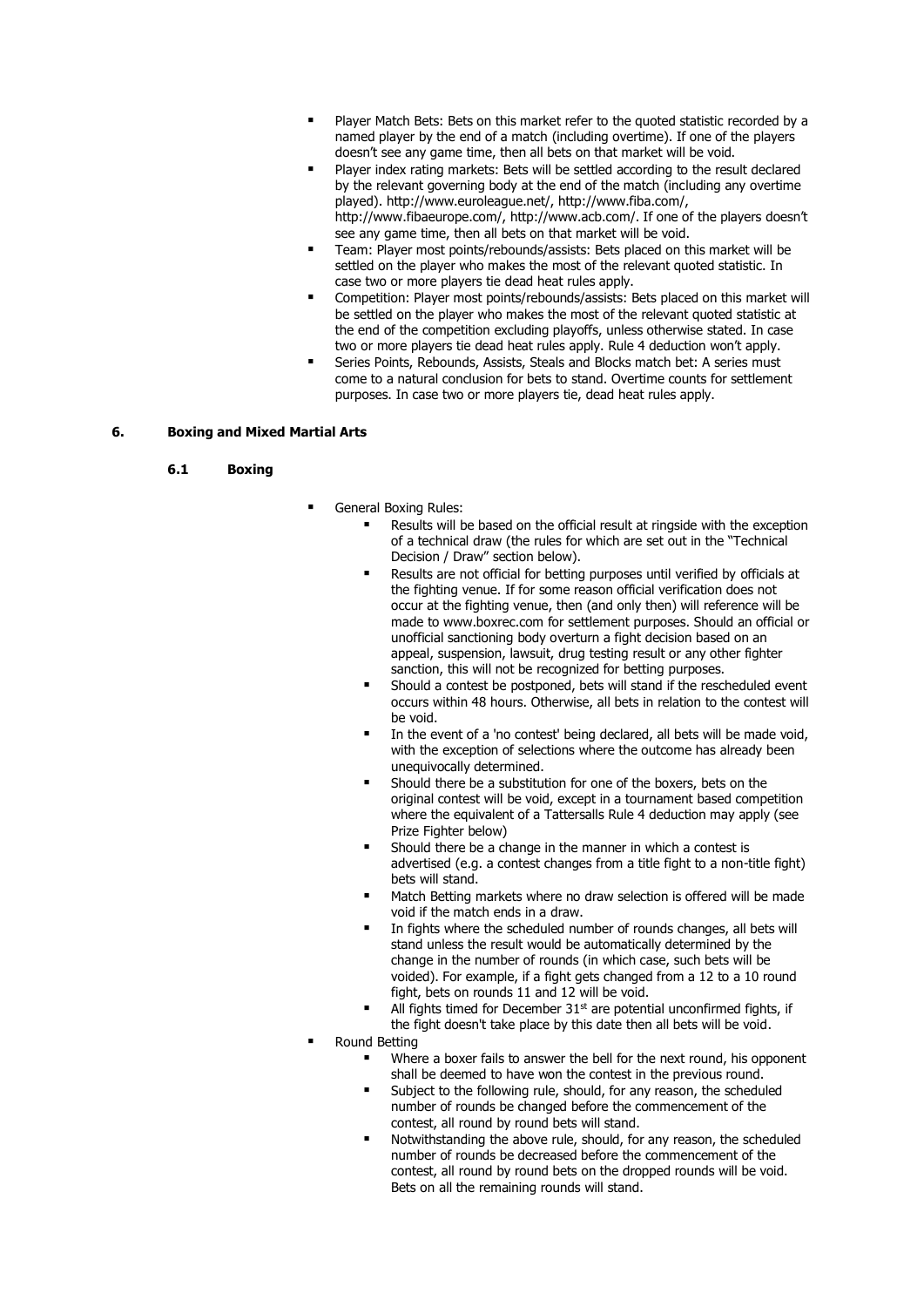- Where a contest finishes before the completion of the scheduled number of rounds and, for any reason, the winner is decided by the judges' scorecards (technical decision/technical draw) then all round bets will be deemed losers.
- If the contest goes to the scorecards, then all round bets will be deemed losers.
- Where a contest finishes before the scheduled number of rounds due to an accidental injury and the winner is not determined by the judges' scorecards, all bets will be void.
- For "Total Rounds" settlement purposes, 1 minute and 30 seconds will represent half a round. For example, for a bet on "Over 10.5 rounds" to be a winner, the fight must last beyond 1 minute and 30 seconds in round 11. If the number of rounds for a fight is changed after this market has been set then all bets on this market will be void.
- For "Will the Fight Go the Distance" (or similarly titled) markets, should the scheduled number of rounds change, this market will be made void. In the event of a technical decision, for settlement purposes, the fight will have been deemed NOT to have gone the distance (i.e. the scheduled number of rounds).
- Method of victory
	- A knockout (KO) occurs when the boxer does not stand up after a ten count. Technical knockouts (TKO) occur when a boxer is knocked down three times within the same round and the fight is stopped or where the referee steps in to stop the fight when it is decided that a fighter cannot safely continue. If a fighter fails to answer a bell for the next round then this will also be deemed a TKO. For betting purposes, KO/TKO options also include disqualification and retirement.
- **Technical Decision/Draw** 
	- If a fight is scheduled for more than four rounds and, after four rounds, an accidental foul occurs which causes an injury (further to which the referee stops the fight), the fight will be deemed to have resulted in a technical decision in favour of the boxer who is ahead on the scorecards at the time the fight is stopped (and all markets on the fight will stand).
	- If the accidental injury / technical decision occurs during the first 4 rounds, all bets will be made void UNLESS the result of the relevant market has already been unequivocally determined or if the judges' scorecards are used to determine an official winner at ringside.
	- **■** If an intentional foul causes an injury and the injury results in the fight being stopped in a later round: (i) the injured boxer will be deemed to have won by technical decision if he is ahead on the scorecards and (ii) the fight will result in a 'technical draw' if the injured boxer is behind or even on the score cards (and, for settlement purposes, the result of the fight will be deemed to be a draw).
	- For betting purposes, betting on rounds or a group of rounds is for a fighter to win by KO, TKO, disqualification or due to the other fighter retiring during that round or group of rounds. In the event of a technical decision before the end of the fight, all round bets will be deemed to be losers.
- To Score a Knockdown
	- For settlement purposes, a knockdown is defined as a fighter being KO'd or receiving a mandatory eight count (anything deemed a slip by the referee will not count).
- Prizefighter Rules
	- Match bets will be settled on the result announced in the ring. If any result is announced incorrectly at ringside but is subsequently corrected then bets will be settled based on the corrected winner.
	- Outright bets will be settled based on the winning boxer who lifts the trophy. If a substitute is introduced during the tournament, all outright bets will stand and an outright price will be quoted for the new boxer. All outright bets on boxers who withdraw during the tournament due to injury or cuts (having fought on the card) will be deemed to be losing bets.
	- Outright bets will be void on any named boxer who does not start the tournament. This rule does not apply to the reserve fighters.
	- "Either reserve" (or similar) may be listed as a selection for any Prizefighter tournaments. These selections are priced on a compete or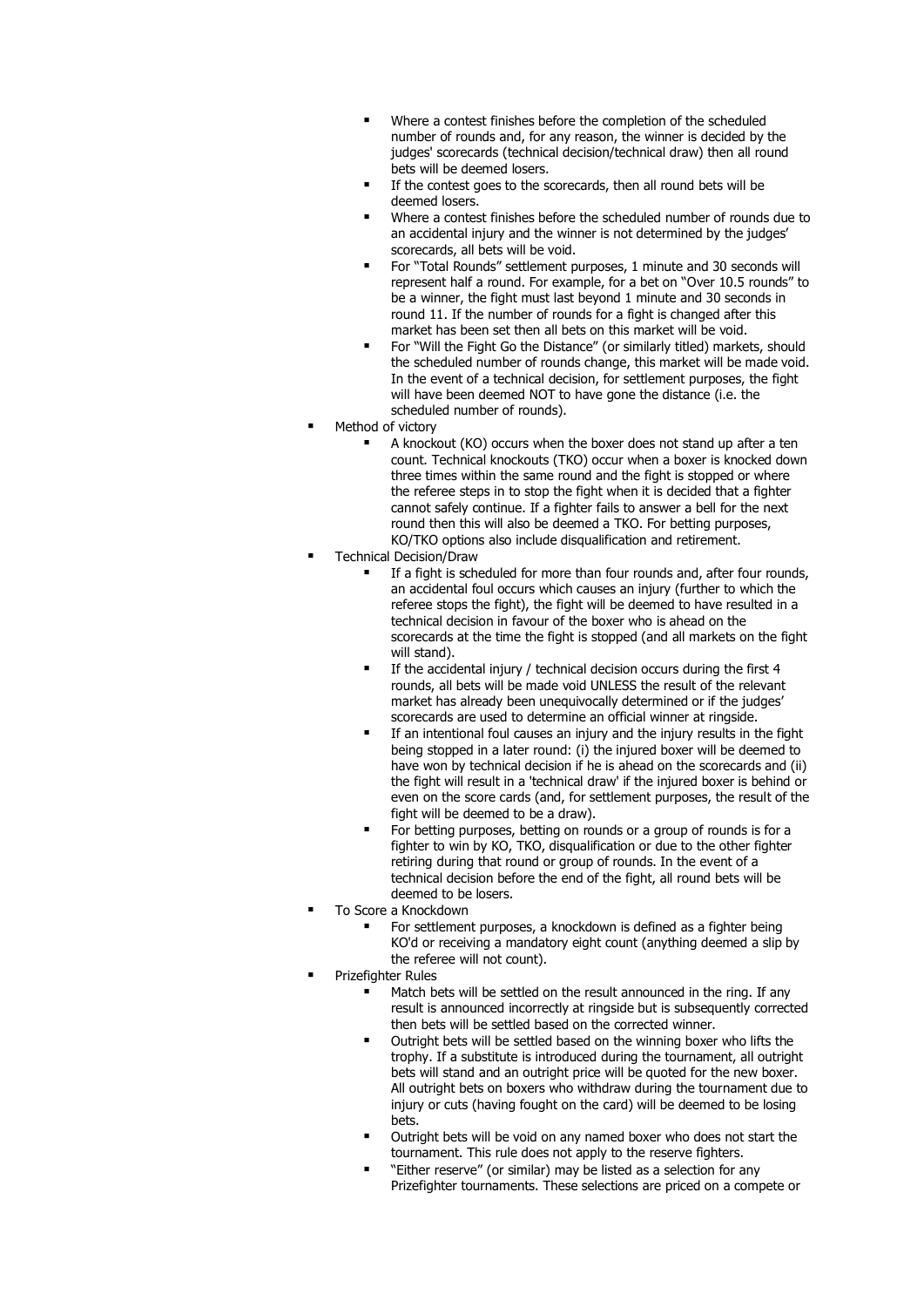not basis and, accordingly, all bets on these selections will stand whether or not a reserve fighter competes.

■ The equivalent of a Tattersall's rule 4 deduction may be applied to any outright bet where a named fighter is withdrawn before the start of the tournament (and an additional contender added).

## **6.2 Mixed Martial Arts**

- **General** 
	- Should a contest be postponed, bets will stand if the rescheduled event occurs within 48 hours. Otherwise, all bets in relation to the contest will be void.
	- Stakes may be refunded before the original contest if requested. In the event of a 'no contest' being declared on the night, all bets will be made void.
	- Should there be a substitution for one of the fighters, bets on the original contest will be void.
	- All fights timed for December  $31<sup>st</sup>$  are potential unconfirmed fights, and if the fight doesn't take place by this date then all bets will be void.
	- Unless otherwise specified, a Decision victory does not count towards a winning selection on bets including 'Round 3' (3 Round Fight) or 'Round 5' (5 Round Fight).
- Moneyline:
	- Prices are offered for each fighter to win the fight and, in the event of a draw, all bets will be void and stakes returned (for these purposes, draws will include fights which end in a 'majority draw').
	- Bets will be settled on the official result announced in the ring. Subsequent appeals/amendments do not affect settlement (unless the amendment was made due to human error when announcing the result).
- Method of victory:
	- For the purposes of this market, a KO includes the following:
		- referee stoppage while either fighter is, or both fighters are, standing;
		- **■** referee stoppage while either fighter is, or both fighters are, on the canvas;
		- stoppage by doctor;
		- stoppage by a fighter's corner/team; and
		- a fighter retires due to injury.
	- For the purposes of this market, a submission includes the following: referee stoppage due to tap-out;
		- **■** referee stoppage due to technical submission; and
		- a fighter's verbal submission (including a verbal submission which is made due to strikes).
	- In the event of a disqualification or a 'no contest' being declared on the night, this market will be void, regardless of any amendments to the result thereafter.
- Round Betting / Total Rounds
	- If a fighter withdraws in the period between rounds, the fight will be deemed to have ended in the previous round for the purpose of "Round Betting" settlement.
	- For "Total Rounds" settlement purposes, 2 minutes and 30 seconds will represent half a round (if the round lasts for 5 minutes). For example, for a bet on "Over 1.5 rounds" to be a winner, the fight must last beyond 2 minutes and 30 seconds in round 2. If the number of rounds in a fight is changed after "Total Rounds" markets have been set, then all bets on these markets will be void.
	- Should the scheduled number of rounds be changed before the fight, all "Round Betting" bets will be made void.
- Fight of the Night / Submission of the Night / Performance of the Night
	- Dead Heat rules will apply if three or more of the named fighters are awarded Performance of the Night or if two or more of the named fights are awarded Fight of the Night.
- Quickest Fight of the Night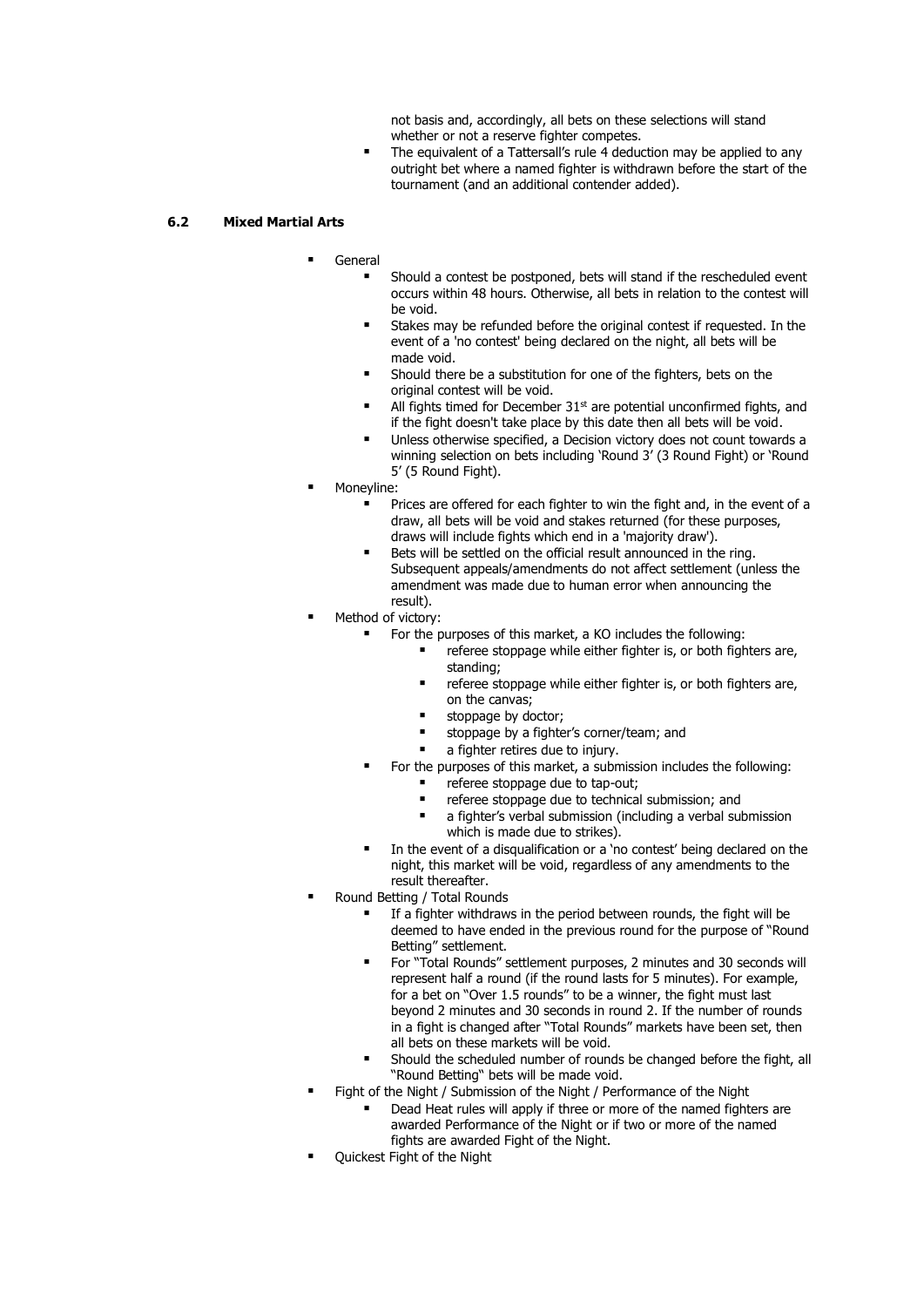- This market is settled on the official times which are made available on www.ufc.com and the winner shall be settled according to whichever fight finishes in the least amount of time.
- Our dead heat rules apply if two fights finish after the same amount of time.
- Points Handicap
	- Any fighter who wins before the fight goes its scheduled distance is declared the winner. If the fight goes to a decision, then the cumulative scores of all the judges will be used to determine the winner. If the fight is declared a 'no contest', this market will be void.
- Round & Method Combo
	- The winning selection will be determined based on the round in which the fight ends and the method of victory. Bets on this market will be deemed losing bets if the fight ends in a decision.
	- Fight to Start Round "X"
		- Referee must signal the start of the specified round in order for winning settlement of 'Yes' selection.

## **7. Cricket**

- **General Rules** 
	- If a match or innings is curtailed through external factors and there is no further play, any bets placed on any-in play market once play has been curtailed will be void (except bets placed on match betting).
	- If a match is cancelled before any play has taken place, then all bets will be void, unless the match is replayed within 48 hours of its advertised start time (in which case the bets will stand).
	- If a match venue is changed then bets already placed will stand providing the home team is still designated as such. If the home and away team for a listed match are reversed then bets placed based on the original listing will be void.
- General Settlement
	- All tournament and match markets will be settled on the basis of the official tournament results/match scorecards which are included on the ICC's official website. If there is no result available, then the website www.cricinfo.com will be used for settlement purposes.
	- A batsman that retires from an innings will not be considered as a wicket for settlement purposes.
	- The term "innings reaching its natural conclusion" refers to an innings which has not been closed due to external factors such as rain or bad light. A team being bowled out or declaring is considered to constitute the natural conclusion of an innings.
	- If the concussion rule is activated while a player is batting, all markets relating to that player will be settled based on that player being 'retired hurt'. If the concussion rule is activated prior to that player batting or bowling, they will be void from relevant markets.
- **Limited Overs Matches** 
	- Match bets will be settled according to the winner as determined by official competition rules (including where matches are shortened due to adverse weather conditions or are decided by a bowl off) unless the winner is determined by the toss of a coin or the drawing of lots (in which case all match bets will be void).
	- If a match is tied and the official competition rules do not determine a winner. bets on the outright result will be void unless the outcome is settled by a bowl off or super over (in which case the result of the bowl off or super over will stand for match betting). If the competition rules determine the winner by the toss of a coin, drawing of lots or higher seeding resulting from a previous round then bets will be void.
- **Test Matches** 
	- If a match is abandoned due to weather before a ball has been bowled then all bets will be void.
	- If a match is tied or abandoned for any reason other than weather then bets on the outright result will be void.
	- If a match for which we did not offer a price for the draw ends in a draw then bets on the match result will be void.
	- If either side forfeits their first innings then all bets specifically relating to the first innings will be void.
- Series Betting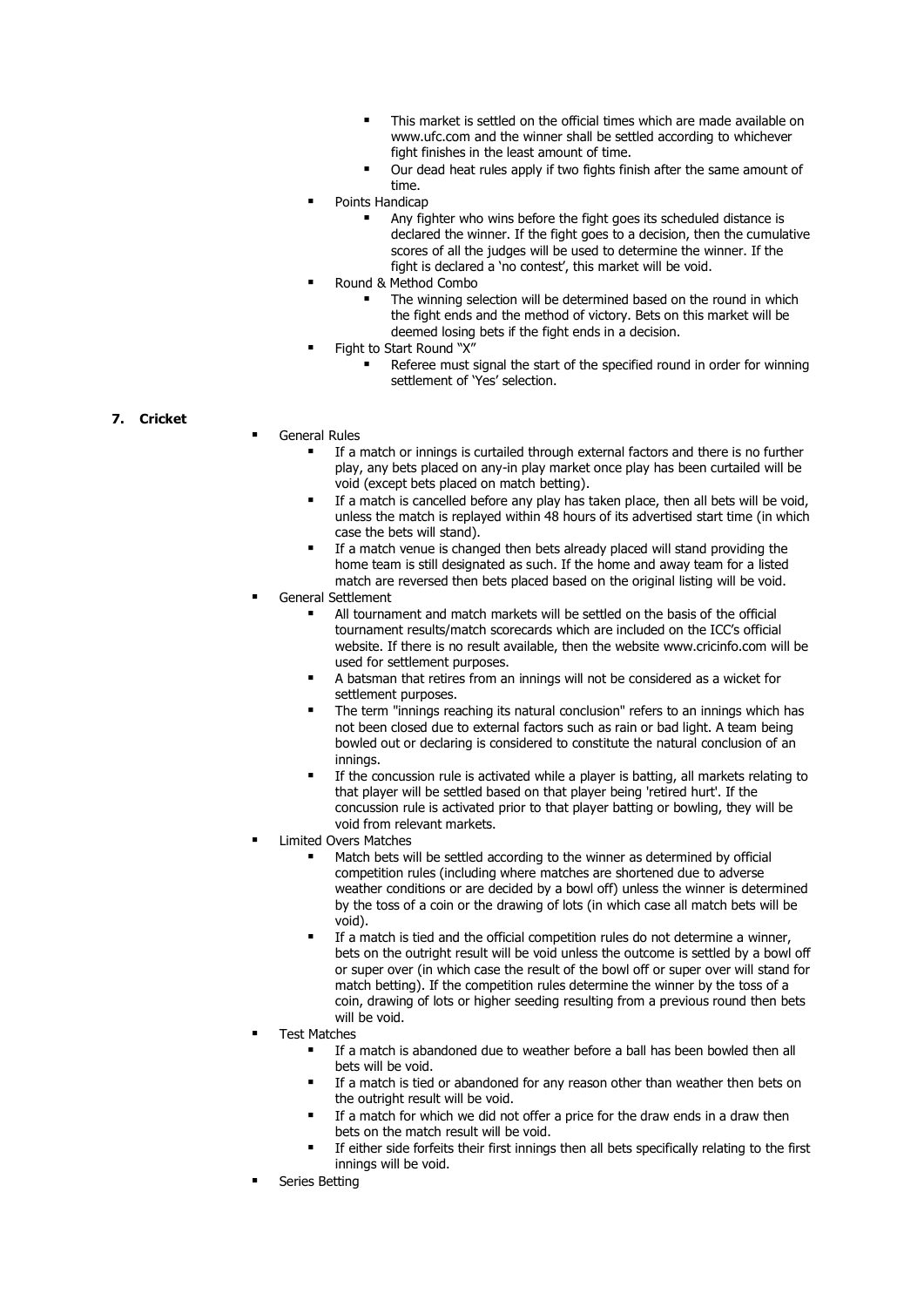- When the full number of scheduled matches is not played then we reserve the right to void any specialty markets which relate to the series as a whole.
- If a series for which we did not offer a price for the draw ends in a draw then bets on the series result will be void.
- **Team Total Runs** 
	- If a team's innings in a test match or county championship match lasts less than sixty overs due to external factors then bets on this market will be void. This does not apply if the innings has reached its natural conclusion.
	- For limited overs matches, this market will be settled on the final score achieved by the batting side including any extras or penalty runs awarded during the innings. Should there be a reduction in the scheduled overs then settlement will still apply provided the reduction is no more than 20% of the entire innings allocation at the time the bet was placed (including any overs the team has already faced). Should the reduction be greater than 20% then all bets shall be void regardless of the final total made by the team. If a team is due to face less than 10 overs, then all bets will be void should there be any reduction in overs whatsoever.
	- In matches for which we offer betting on the Team Total Runs for both teams, all bets placed on the second innings runs will stand regardless of the score achieved by the side batting first, provided neither team's innings is reduced by more than 20% of the entire innings allocation (including any overs already bowled when the bet was placed).
- Top Team Batsman / Runscorer (Series)
	- All in play or not (i.e. if a player does not take part in the series, bets placed on that player will stand).
	- If two or more players score the same number of runs then dead heat rules will apply.
- Top Team Batsman / Runscorer (Match)
	- In a 2-innings match (test match or county championship), this market applies to the first innings only, unless otherwise stated.
	- Depending on the type of match, unless stated otherwise, the following minimum number of overs must be bowled in the applicable team's innings for bets to stand:
		- Test Matches: 50 overs<br>■ County Championshin: !
		- County Championship: 50 overs
		- 50 over match: 25 overs
		- 40 over match: 20 overs
		- 20 over match: 10 overs
	- In all cases, however, bets will stand if the innings reaches its natural conclusion in less than the above requirement. Bets placed on any player not named in the starting eleven are void.
	- Players named in the starting eleven that do not bat are deemed to have taken part and bets on any such players will be settled as losing bets.
	- If two or more players score the same number of runs then dead heat rules will apply.
	- For limited overs matches, should the winner already be unequivocally decided even if the innings were to be played out to its natural conclusion, the market will be settled as normal despite any reduction.
	- Top Team Bowler / Wicket Taker (Series/Tournament)
		- All in play or not (i.e. if a player does not take part in the series/tournament, bets placed on that player will stand).
		- If two or more players take the same number of wickets, dead heat rules will apply.

players take the same number of wickets, dead heat rules will apply. If no wickets are taken then the market will be voided.

- Top Team Bowler / Wicket Taker (Match)
	- In a 2-innings match (test match or county championship), this market applies to the first innings only, unless otherwise stated.
	- Depending on the type of match, unless stated otherwise, the following minimum number of overs must be bowled in the applicable team's innings for bets to stand:
		- Test Matches: 50 overs
		- County Championship: 50 overs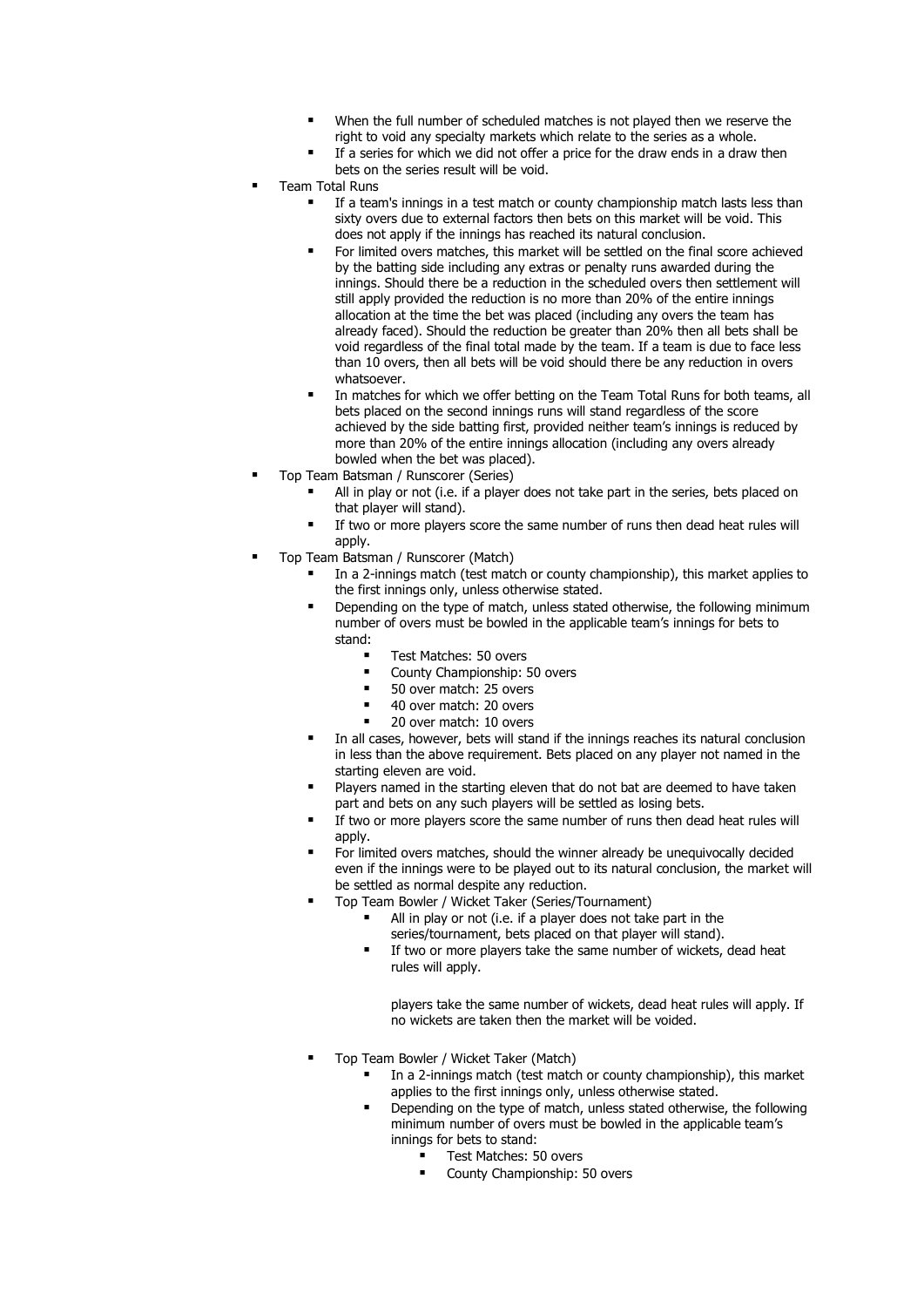- 50 over match: 25 overs
- 40 over match: 20 overs
- 20 over match: 15 overs
- In all cases, however, bets will stand if the innings reaches its natural conclusion in less than the above requirement. Bets placed on any player not named in the starting eleven are void.
- Players named in the starting eleven that do not bowl are deemed to have taken part and bets on any such players will be settled as losing bets.
- If two or more players take the same number of wickets, dead heat rules will apply. If no wickets are taken then the market will be voided. **Batsman Match Bets** 
	- Unless otherwise stated, these markets will be settled on the number of runs scored in the first innings of a match only.
	- If any of the players named in the market do not bat then the market will be void.
	- Dead heat rules will apply if two or more of the named batsmen score the same number of runs (such number of runs being higher than the number of runs scored by each other batsman named in the market).
- Bowler Match Bets / Trios / Threesomes
	- Unless otherwise stated, these markets will be settled based on the number of wickets taken in the first innings of a match only.
		- In the event of players taking the same number of wickets where there was no draw price offered, dead heat rules will apply.
	- All participants in the match bet must bowl at least one ball for bets to stand.
- Player Runs / Player Alternate Runs / Player Fours / Player Sixes / Player to score 50/100
	- If the batsman finishes the innings not out as a result of a declaration, the team reaching the end of its allotted overs or the team reaching its target, the player's "not out" score will count for settlement purposes.
	- **■** If a batsman does not bat, bets on that batsman will be void.
	- If a batsman is not in the starting 11, bets on that batsman will be void.
	- If a batsman retires hurt but returns later, the total runs scored by that batsman in the innings will count for settlement purposes. If the batsman does not return later, the final result, for settlement purposes, will be as it stood when the batsman retired.
	- In limited overs matches, bets on these markets will be void if it has not been possible to complete at least 80% of the scheduled overs in either innings due to external factors (including bad weather) unless, at the time of the completion of the innings, the outcome of the bet had already been unequivocally determined.
- Number of Runs in a Session
	- The result of this market is determined by the total number of runs scored in the course of the session regardless of which team(s) has/have scored the runs (i.e. if there is a change of innings during the session then the result will be determined by the combined number of runs scored, during the session, in both innings).
	- **■** There are three sessions per day in test cricket. The first session is from the start of play in the morning until lunch is called. The second session is from lunch until tea is called. The third session is from tea until the close of play. If fewer than 20 overs are bowled in any particular session then bets on the number of runs scored in that session will be void.
	- Extras (wides, no-balls, byes and leg byes) do count towards the number of runs scored.
- Number of Wickets in a Session
	- This market will be settled based on the total number of wickets lost in the session (regardless of which team loses them). If fewer than 20 overs are bowled in the session then all bets on the market will be void. Players retiring (e.g. because they are hurt) do not count as wickets.
- Runs in a Specified Number of Overs (e.g. 1st 15 Overs)
	- The full number of specified overs must be played for bets to stand (unless the innings has reached its natural conclusion or further play could not, were it to occur, affect the result).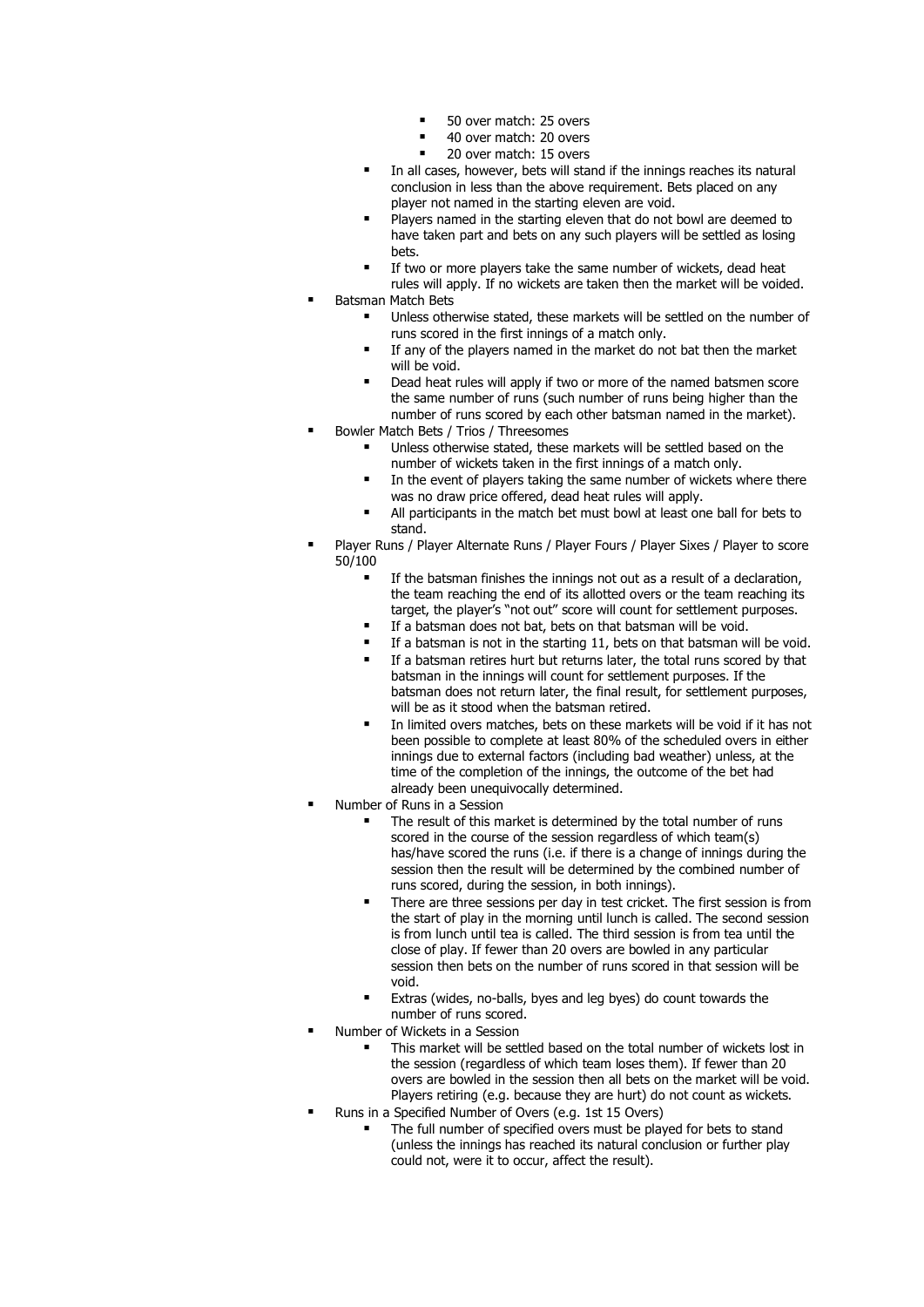- Any change in fielding restrictions due to a reduction in scheduled overs will not affect the settlement of this market.
- Highest Score First 5/10/15 Overs
	- If either team's innings in a limited overs match is reduced due to external factors then bets on this market will be void unless the result was already unequivocally determined before any reduction in overs was announced.
	- Bets will stand if the innings is shortened due to it reaching its natural conclusion. In a two-innings match this market only applies to the first innings unless stated otherwise. In the event of a tie where we did not offer a "tie" or "draw" selection, all bets will be settled as a dead heat.
- **Highest Opening Partnership** 
	- If either team's innings is shortened after the commencement of play then all bets on this market will be void, unless the result has already been unequivocally determined before the reduction in overs.
	- In a two-innings match, this market only applies to the first innings unless stated otherwise. In the event of a tie then the tie selection is the winner and all other bets are losers. If we do not offer a "tie" or "draw" selection then all bets will be settled as a dead heat. In the event of a batsman retiring hurt (or otherwise voluntarily for any other reason), this market will be settled according to the score when the first wicket falls.
- Next Man Out
	- Should no further wickets be taken in the innings then bets on this market will be void.
	- If either of the batsmen retires hurt then bets on this market will be void and a new market will be made.
- Team to hit the most sixes
	- If either team's innings in a limited overs match is reduced by more than 20% of the original allocation of overs then all bets on this market will be void regardless of how many sixes are hit prior to, or after, any announced reduction in overs.
	- Bets will stand if either innings is shortened due to it reaching its natural conclusion.
- Super Over/Any additional overs above the allotted amount
	- In a limited overs competition which employs a super over (or other such similar initiative) to determine the winner of a match in the event of a tie, runs scored in the super over are not included in the settlement of any runscorer or wicket taker markets (e.g. Batsmen Total Runs, Team Total Runs, Top Team Runscorer, Batsmen match bets, Top Team Bowler).
	- In addition, any sixes hit in a super over will not be included in the settlement of "Team to score most sixes" and "Total number of sixes" markets.
- Next Over: Over/Under Runs/Run Margins
	- This market will be settled based on the total number of runs achieved in the over (including any extras awarded).
	- In the event of an over not being completed, all bets on that particular index shall be void. This does not apply if the innings reaches its natural conclusion.
- Four/Six in x Over
	- Bets in this market will be settled where a boundary (four or six) is hit in the named over. The runs must come off the bat. Players running four/six and/or extras do not count for this market.
- Over/Under Total Match Sixes/Fours
	- If either team's innings in a limited overs match is reduced by more than 20% of the original allocation of overs then all bets on this market shall be void regardless of how many sixes/fours are hit prior to, or after, any announced reduction in overs. However, bets will stand if either innings is shortened due to it reaching its natural conclusion.
- First Over: Over/Under Total Runs
	- Bets will be settled on the total number of runs scored in the first over of the first innings of the match. This will include any extras or penalty runs.
	- The over must be completed for bets to stand unless the result is already unequivocally decided.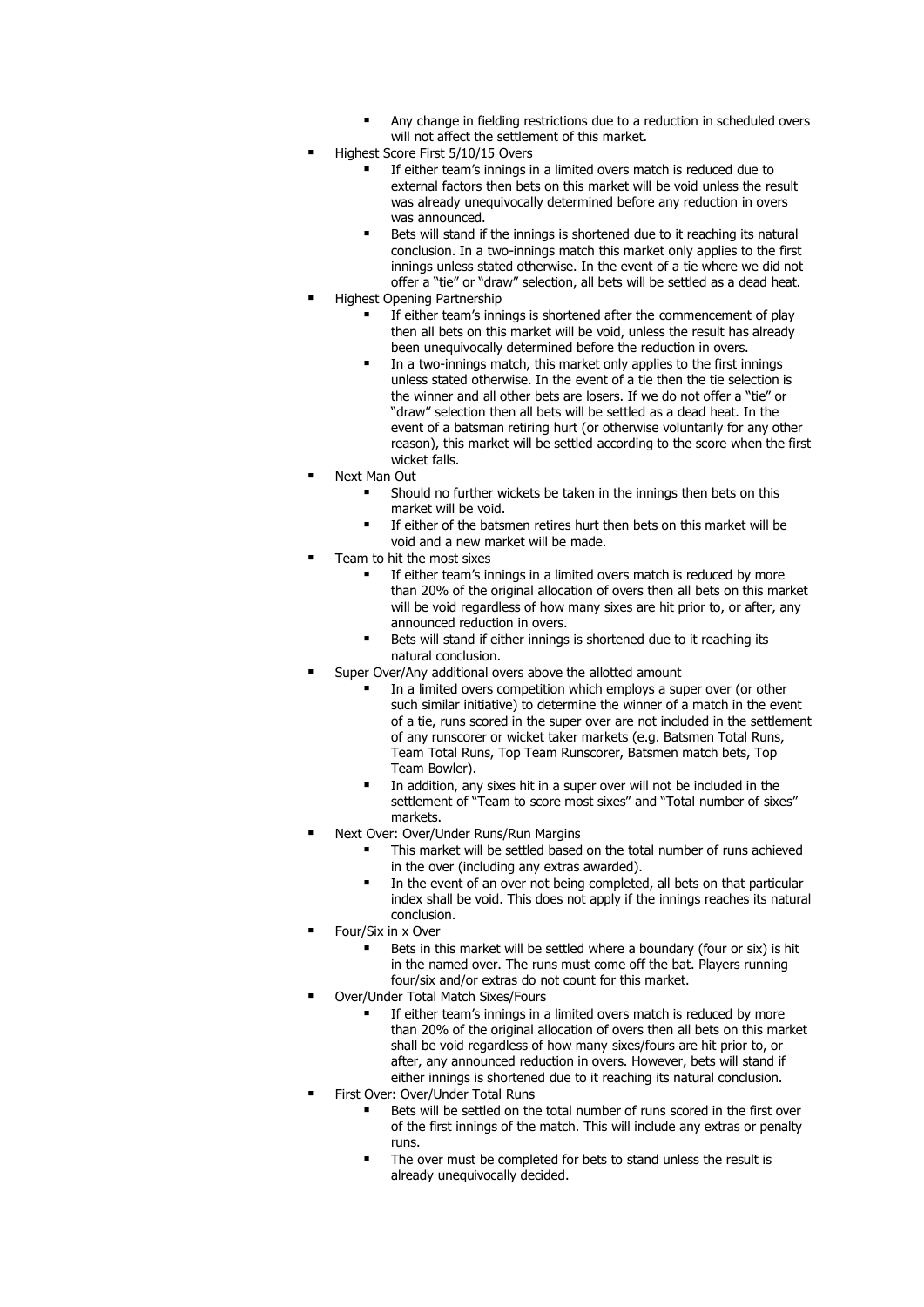- All bets shall be void if the first over is not fully completed due to external factors, unless the result is already unequivocally determined at such time as the reduction in overs takes place.
- For Limited Overs Matches, First Over Runs will be settled on the score at the end of the first over regardless of any reductions in overs.
- First Ball of the Match
	- This market will be settled on the outcome of the first completed delivery, excluding any deliveries declared as dead ball.
	- In limited overs cricket, this market will be resulted on the first ball of the match regardless of any reductions in overs providing it is bowled.
- Team of Top Match Runscorer
	- For test matches and county championship matches, this market will be settled based on the overall top score achieved in the first innings of either side.
	- Should either side face less than their allocated number of overs in their innings for any reason (other than the innings reaching its natural conclusion) then all bets on this market will be void. However, the market will be settled should the result already be determined before any reduction in overs.
	- For limited overs matches, all bets shall be void should there be any reduction to either side's innings before or after the commencement of play.
- Team leading after First innings
	- If the team batting second faces less than 20 overs in their innings for any reason (other than the innings reaching its natural conclusion) then all bets on this market will be void.
	- In the event of a tie, bets will be void.
- Total Match Runouts
	- If either team's innings in a limited overs match is reduced by more than 20% of the original allocation of overs then all bets on this market will be void.
		- Bets will stand if either innings is shortened due to it reaching its natural conclusion.
- Fall of Next Team Wicket (i.e. the score on which it will fall)
	- If the batting team reaches the end of its allotted overs, reaches its target or declares before the specified wicket falls, the next team wicket will be deemed to have fallen for the total score achieved by the batting side.
	- For settlement purposes, a batsman retiring hurt does not count as a wicket.
	- In limited overs matches, bets will be void if the innings has been reduced due to external factors (including bad weather) unless, at the time of the completion of the innings, the outcome of the bet had already been unequivocally determined. Results will be considered to have been unequivocally determined if the line at which the bet was placed is passed or the wicket in question has fallen.
- Team Wickets Lost
	- In a limited overs match, this market will be settled based on the number of wickets lost by the team in their innings.
	- Should the innings be shortened for any reason (other than it reaching its natural conclusion) then all unequivocally decided bets will be settled while all others shall be void.
	- In a test match, this market refers to the total number of wickets lost by the team in its second innings only.
- **Highest Score After First Over** 
	- This market will be void if there is any reduction in overs prior to the second over of the team batting second.
- Team Total Match Sixes/Fours
	- This market shall be void should there be any reduction in overs of the innings of the team in question unless the market has been unequivocally decided prior to any reduction in overs being announced.
- Century(100)/half-century (50) in Match/1st Innings
	- These markets are offered on a single player (rather than an entire team) to score a century or a 50 in the match or first innings (as applicable).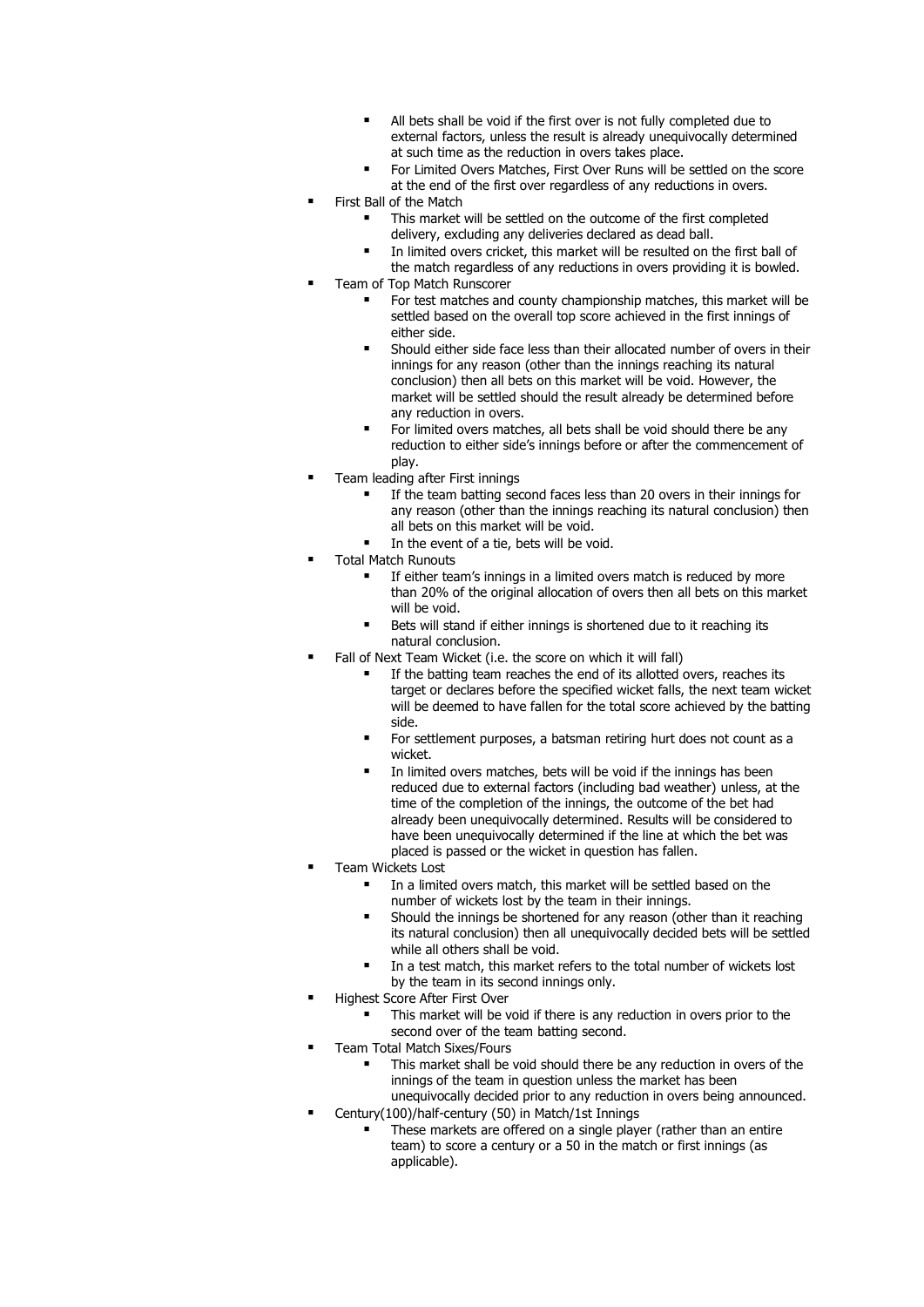- Market void should there be any reduction in overs due to external factors unless the market has been unequivocally decided prior to any reduction in overs being announced.
- Most Run Outs
	- This market will be settled provided neither side loses more than 20% of their initial allocation of overs due to external factors (unless the market has been unequivocally decided prior to any reduction in overs being announced).
- **Bowler Match Wickets** 
	- This market will be settled for any bowler named in the starting eleven regardless of the number of overs he bowls. However, if the overs of the batting side are reduced by more than 10% of their initial allocation, this market will be voided (save where the outcome has been unequivocally decided prior to any reduction in overs being announced).
- **Innings Extras** 
	- This market shall be void should the innings in question be reduced by more than 10%.
- Highest Series Single Innings Score
	- This market will be settled based on which team scores the highest score in a single innings of the applicable test series.
	- In the event of a tie, dead heat rules will apply to this market.
- Player Performance Markets
	- Points will be awarded to players in the following manner:
		- 1 point per run scored with the bat
			- 10 points per catch taken in the field
			- 20 points per wicket taken with the ball
		- 25 points per stumping carried out by a wicket keeper
	- A ball must be bowled in the third innings of the match for bets to stand.
	- For limited overs matches, all bets will be void should there be any reduction to either side's innings before or after the commencement of play (unless the reduction is due to the innings reaching its natural conclusion).
- 1st Innings Margin
	- This market will be settled based on the difference in the total runs scored by each team in the first innings of the match.
	- If a team's innings in a test match or county championship match lasts less than sixty overs due to external factors then bets on this market will be void. For the avoidance of doubt, this does not apply if the innings have reached their natural conclusion.
- 1st/2nd Innings Bowled Out
	- This market will be settled as "yes" if the team in question loses all its wickets inside the allotted overs. The market will be settled as "no" if they are not out at the conclusion of the innings. If there is any reduction in overs, except where the innings reaching its natural conclusion, then all bets on the market will be void.
- **Margin Betting** 
	- If the match is tied and goes to a super over, this market will be settled as a tie. If either team's innings in a limited overs match is reduced by more than 10% due to external factors then bets on this market will be void.
- Six and Out
	- This market will be settled if, during a match, a player hits a "six" and also takes a wicket. Players named in the starting eleven that do not bat/bowl are deemed to have taken part and bets on any such players will be settled as losing bets.
	- Bets placed on any player who is not named in the starting eleven will be void.
	- Should the innings be shortened for any reason other than it reaching its natural conclusion then all unequivocally decided bets will be settled while all others shall be void.
- First/Second Innings Highest 5 Over period
	- If either team's innings in a limited overs match is reduced due to external factors then bets on this market will be void.
	- For Limited overs matches, should the winner already be unequivocally decided even if the innings were to be played out to its natural conclusion, the market will be settled as normal despite any reduction.
- Runs Scored at loss of 4 wickets
	- This market will be settled based on the total number of runs scored at the fall of the fourth wicket.
	- If the fourth wicket doesn't fall, the market will be settled based on whatever score the team has achieved at the end of the innings.
- To win the Match/Top Team Runscorer Double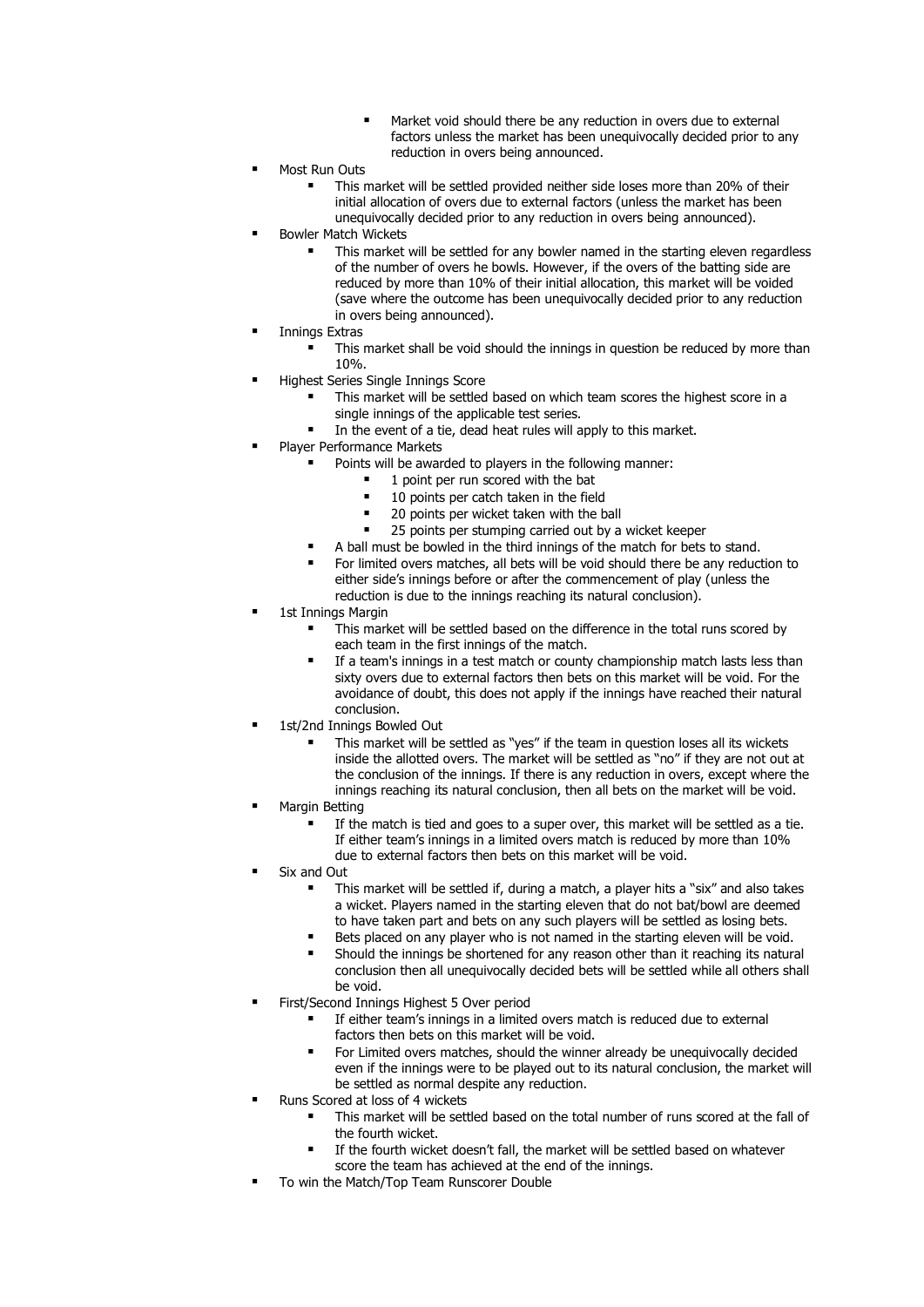- In a 2-innings match (i.e. test match or county championship), the top team runscorer part of this market applies to the first innings only (unless otherwise stated).
- Depending on the type of match, the following minimum overs must be bowled in the winning team's innings for bets to stand:
	- Test Matches: 50 overs
	- County Championship: 50 overs
	- 50 over match: 25 overs
	- 40 over match: 20 overs
	- 20 over match: 10 overs
- However, in all cases, bets will stand if the innings reaches its natural conclusion in fewer overs than the above requirement. Bets placed on any player not named in the starting eleven will be void.
- Players named in the starting eleven that do not bat are deemed to have taken part and bets on any such players will be settled as losing bets.
- If two or more players score the same number of runs then dead heat rules will apply.
- For Limited overs matches Should the winner already be unequivocally decided even if the innings were to be played out to its natural conclusion, the market will be settled as normal despite any reduction.
- Top Team A/B Runscorer double/Top Team Runscorer/Top Team Wicket Taker Double
	- In a 2-innings match (i.e. test match or county championship), this market applies to the first innings only (unless otherwise stated).
	- Depending on the type of match, the following minimum overs must be bowled in the applicable team's innings for bets to stand:
		- Test Matches: 50 overs
		- County Championship: 50 overs
		- 50 over match: 25 overs
		- 40 over match: 20 overs
		- 20 over match: 10 overs
	- However, in all cases, bets will stand if the innings reaches its natural conclusion in fewer overs than the above requirement. Bets placed on any player not named in the starting eleven will be void.
	- Players named in the starting eleven that do not bat are deemed to have taken part and bets on any such players will be settled as losing bets.
	- If two or more players score the same number of runs then dead heat rules will annly
- Man of the Match
	- This market will be settled on the official "Man of the Match" award which is awarded at the post match presentation. Should more than one player be awarded "Man of the Match" then dead heat rules will apply to this market.
	- Bets placed on players who are not included in his or her team's starting eleven will be void.
- Team to hit the most Fours / Team to hit the most fours and win the match
	- If either team's innings in a limited overs match is reduced by more than 20% of the original allocation of overs then all bets on this market shall be void regardless of how many sixes/fours are hit prior to, or after, any announced reduction in overs.
	- Bets will stand if either innings is shortened due to it reaching its natural conclusion.
- Race to Ten Runs
	- Bets on this market will stand unless either of the listed players do not open the batting (in which case all bets on this market will be void).
	- Bets will stand regardless of which of the listed players faces the first ball.
	- **■** If neither player reaches 10 runs then the option "Neither" will be the winning selection.
	- However, in weather-affected matches, if neither of the batsmen reaches 10 runs and either is not out then bets on this market will be void. Bets will stand regardless of which of the listed players faces the first ball.
- Top Tournament Wicket taker
	- All in play or not (i.e. if a player does not take part in the tournament, bets placed on that player will stand).
	- If two or more players take the same number of wickets, dead heat rules will apply.
- **Top Tournament Runscorer**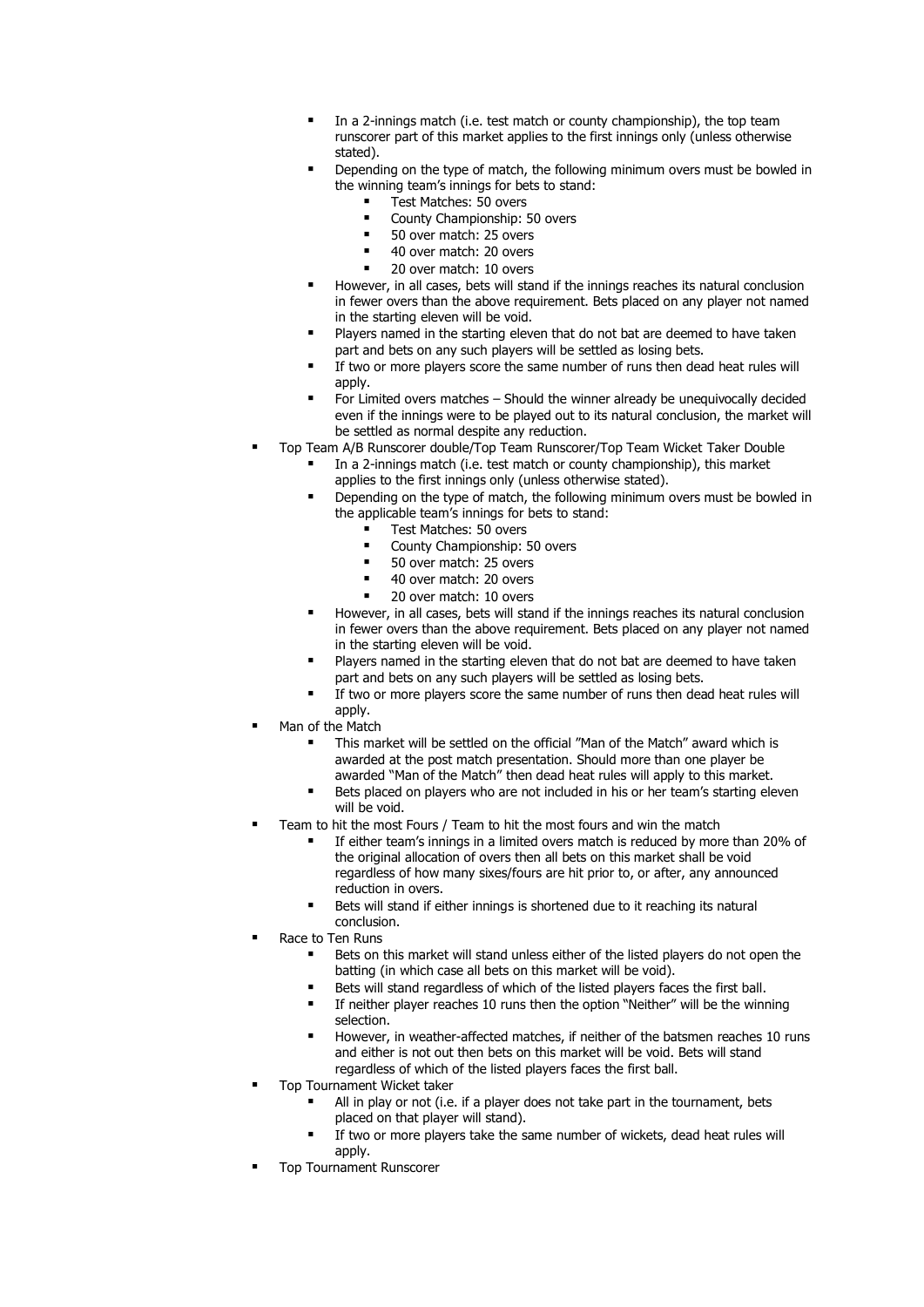- All in play or not (i.e. if a player does not take part in the tournament, bets placed on that player will stand).
- If two or more players score the same number of runs then dead heat rules will apply.
- Direction of first boundary
	- This market will be settled on the direction of the first boundary that comes off the bat (given as runs to the batsman).
	- This market includes both fours and sixes.
- Wickets lost after "x" overs.
	- This market is settled based on how many wickets have been lost at the conclusion of the number of overs stated in the index. If the innings reaches a natural conclusion without reaching the number of overs named in the index then all bets will be settled based on the number of wickets lost at the end of play.

## **8. Cycling**

- Where there is a presentation ceremony, markets will be settled on the official result of the relevant governing body at the time of the ceremony, regardless of any subsequent disqualification or amendment to the result.
- If there is no presentation ceremony, outcomes will be determined in accordance with the official result of the relevant governing body, regardless of any subsequent disqualification or amendment to the result (except if an amendment is announced within 24 hours of the initial settlement of the relevant market in order to correct an error in reporting the result).
- For 'To Win A Stage' markets, if the named rider fails to start the race all bets on that rider will be void. If the named rider is involved in a dead heat for first place in any stage, this will count as a stage win.
- For overall 'Head to Head' markets, if both riders retire during the same stage then this market will be settled as a dead heat. If either rider fails to start the race all bets will be void. If both riders fail to start a subsequent stage for any reason the winner is the rider with the highest position after the previous stage. Dead heat rules apply.
- For stage 'Head to Head' markets, if both riders fail to finish the stage this market will be void. Any other non runners will not affect this market. At least one rider must finish the stage for bets to stand.
- . Riders must start event/stage for bets to stand. Stakes will be refunded on riders withdrawn prior to the start of event/stage.
- Head to Head match-ups will be settled based on the cyclist achieving the highest placing in the specified event/stage.
- All bets will be deemed valid providing the event, or relative stage to which bet refers to, takes place within the same year, unless other arrangements have been agreed to.
- **Bets on performances in a particular stage stand regardless of any route modifications which** the organizers might deem necessary to apply during a stage. Exception to this is where a stage which has a particular profile (ie: Mountain Stage) is changed by the organizers, prior to start of stage, into a stage which has a different predominant profile (ie: Time Trial or Sprint Stage). In such case bets which have been placed prior to the announcement of the change in stage profile will be declared void.

#### **9. Darts**

- In the event a match starts but is not completed, the player that progresses to the next round (or is declared the winner in a final) is settled as the winner in match betting markets only. Other markets (e.g. "set winner" markets) will be voided unless the market result has been unconditionally determined.
- If a match is not completed for any reason then bets on 'any correct score' or 'next leg/game/set' market will be void unless the market has been unconditionally determined.
- If a match is not completed for any reason then bets on any point spread (handicap) market will be void unless the market has been unconditionally determined.
- For triples involving highest checkout, most 180s and win/loss of match, each of the three aspects of the bet must have been won outright for the bet to be deemed successful (and settled as a winning bet). For the avoidance of doubt, the bet will be deemed unsuccessful (and settled as a losing bet) if: (i) the selected player's highest checkout is the same as his/her opponent, (ii) the selected player scores the same number of 180s as his/her opponent and/or (iii) the match is tied.
- If a match is postponed and does not take place within 48 hours, bets for this match will be declared void.
- If the offered number of legs or sets is altered, any event already determined (e.g. "first set winner") will be settled. Match betting markets will also be settled under the condition that the match was decided by competitive play. All other bets will be declared void.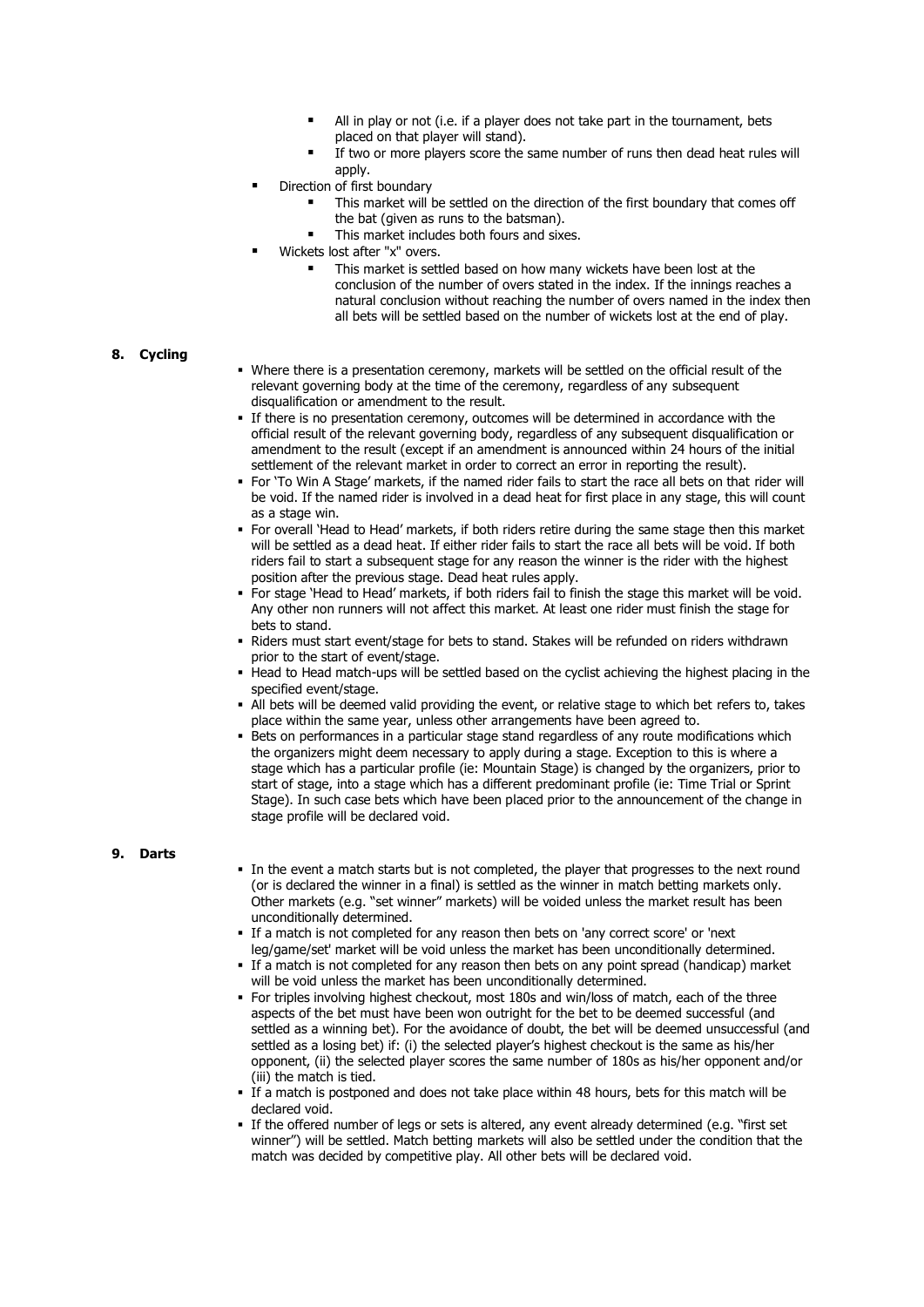▪ Futures bets will be voided if the selection does not take part at any stage of the event. When returning stakes on futures with non-players, the Sportsbook reserves the right to deduct the equivalent of prices referenced in Section B, Rule 7.3 above.

#### **10. E-Sports**

- Official Results: all e-Sports bets will be settled in accordance with the official results of the match/tournament/race (as applicable) (following any extension of normal time where required unless otherwise specified) as declared by the official organizer, administrator or governing body as officially published on the website for the applicable organizer, administrator or governing body. All decisions of relevant e-Sports officials stand.
- Map Changes: In the event of a change in the number of Maps (for those e-Sports involving Maps) to be played, all bets will be void except for match bets (provided that an official result is declared) and first Map bets. Please note that e-sports events will have differing match formats. It is solely the customer's responsibility to understand the formatting of a match before placing a bet. The Sportsbook will not be liable for any erroneous bets made under the assumption that a match would use a certain format.
- Retirements & Disqualifications: If an e-Sports race, tournament, match or Map is not completed due to retirements or disqualifications, all bets will be void except those bets on completed e-Sports matches (as applicable) or Maps which will stand. All bets will stand on a completed e-Sports race, tournament or match where there has been any retirements or disqualifications.
- . All bets will stand on a retired or disqualified player except where the e-Sports race, tournament, match or Map is not completed.
- Abandonment, Postponement & Cancellation:
	- If an e-Sports race, tournament or match is postponed, all bets will stand as long as the e-Sports race, tournament or match commences within 48 hours of the initial scheduled time. If the e-Sports race, tournament or match is cancelled or commences after this period, all bets will be void.
	- In the event that an e-Sports race, tournament or match is abandoned or not completed, all bets will be voided unless the outcome has been unequivocally decided.
- The Sportsbook may, in its absolute discretion, void any bets placed after the earlier of the official start time of the e-Sports race, tournament or (as published on the relevant official website) or the actual start time if started early. This Rule does not apply to live betting.
- Player & Team Changes: If an e-Sport team name changes (usually, but not limited to, sponsorship changes) but the roster or team members remain the same, all bets will stand. (i.e. not a team event) withdraws prior to the start of their first race or match, all bets on that player will be void. If there is a replacement player or 'stand in' for any team in an e-Sport race, tournament or match, all bets will stand.
- Connectivity: if a race, match or Map is officially determined to be a draw due to a connectivity or technical issue (or similar reason), all live bets on the respective race, match or map will be void.
- If a race, match or Map is stopped and restarted from the beginning with the approval or the relevant administrator or official due to connectivity or technical issues which are not player related, then all undecided markets will be void.
- If a race, match or Map is replayed, all live betting on the original race, match or Map will be voided

#### **11. GAA**

- If the venue of a match is other than is indicated on our website, the bet will stand provided the match has not been switched to the opponent's ground, in which case the match will be declared void.
- Post-match inquiries into match results and subsequent changes or disqualification will be ignored for settlement purposes and will be settled on that day's match result.
- Extra time not included (unless otherwise stated). Markets settled on the 60/70 minute result. ▪ Any match abandoned before completion will be declared void unless an official result is
- declared by the governing body. All other markets will be deemed void unless their result is already determined.
- Player points. This market will be settled on the total score (Goals plus points) scored by the named player. The player must start for bets to stand.
- Average points. League/Championship. This market will be settled based on the average score obtained by the named player over the course of the entire league or championship campaign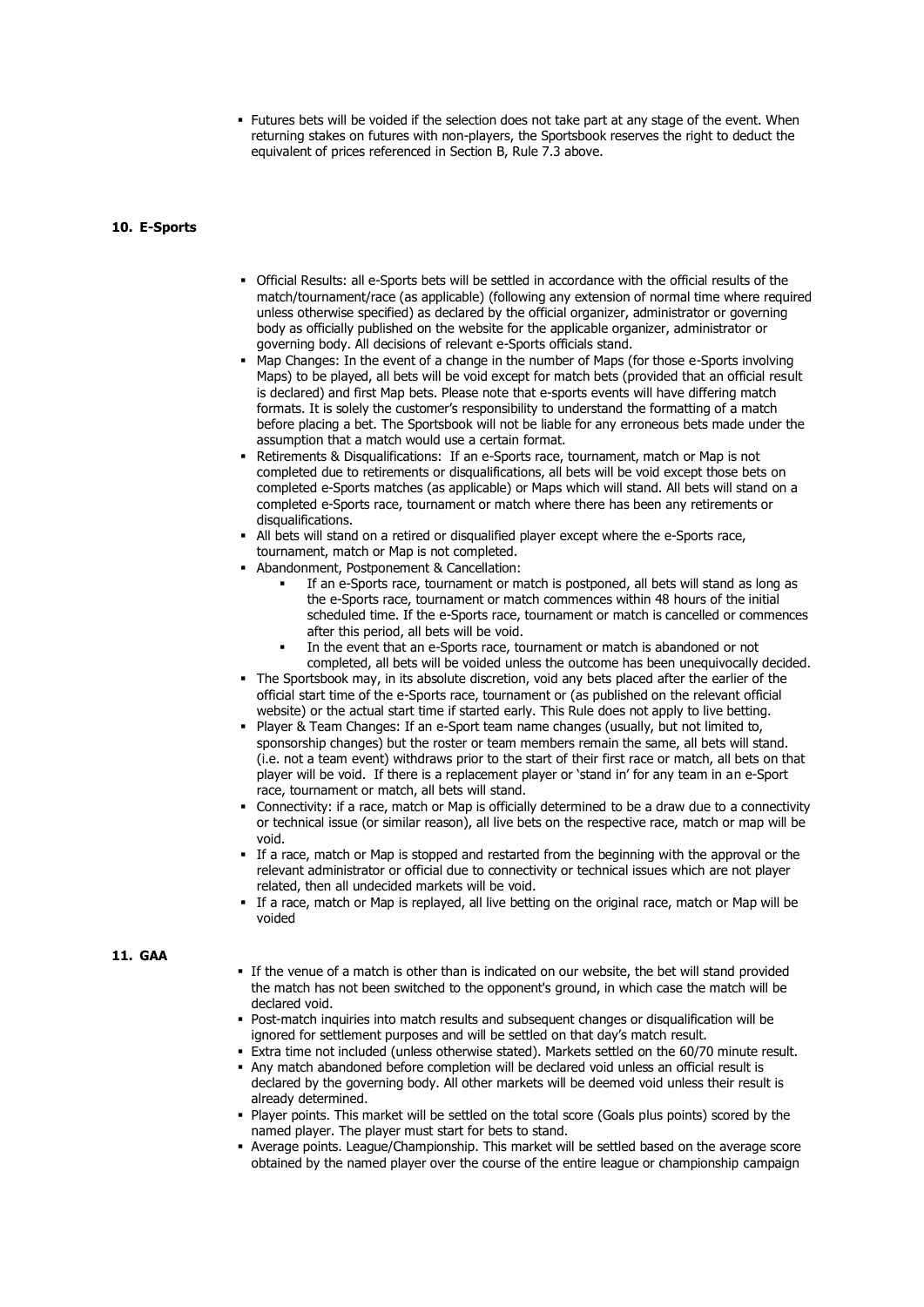(including semi-final and final). The named player must start a minimum of 3 league game for bets to stand.

- Footballer/Hurler of the Year. This market will be settled based on the results of the official All star award ceremony.
- Match Betting: All bets will be settled on 60/70 minutes play respectively at the prices advertised. The term 60/70 minutes play refers to the period of play which included time added by the match officials for stoppages, but not scheduled extra time.
- Abandoned/Postponed Matches:
	- o Any match that is abandoned before completion of the match (i.e. 70 mins.) will be void unless an official result is declared by those teams' governing body within 24 hours of postponement, in which case that official result will govern win-draw-win market settlement. All other markets will be void unless their result is already decided. When an abandoned match(es) reduces the client's bet to below the permitted minimum for a list the bet will stand, with the void match(es) treated as non-runners for settling purposes. This ruling does not apply to bets involving first goalscorer which will stand provided a goal has been scored prior to abandonment. Bets on last goalscorer will be void in the event of abandonment. Total Points bets and goal bets will be voided unless the bet is already deemed a winner/loser before the match is abandoned.
	- $\circ$  If a match is postponed, all bets on that match will be voided unless it is rescheduled to take place within 72 hours of its originally scheduled start time. For the purpose of this rule, the scheduled start time of a match shall be that which is declared by the GAA Central Council, the individual provincial councils and/or the individual county boards which determine the applicable competition fixtures. In the event of any conflict or inconsistency between the start times declared by any of the foregoing, the order of priority shall be (in descending order): (i) the GAA Central Council then (ii) the individual provincial councils then (iii) the individual county boards.
- Goalscorer Markets:
	- In the event of a dispute over the award of a goal for first/last goalscorer or scorer special purposes, settlement will be in accordance with the result given by GAA within 48 hours of the final whistle. Any subsequent changes to the result will be ignored for settlement purposes.
	- o Bets taken on First Goalscorer/First Team Goalscorer will be void if that player does not take part in the game or if he gets substituted on after the 1st goal is scored. This includes singles and each way bets.
	- o Bets on last Goalscorer will be void if that player does not take part in the game.
	- $\circ$  Bets on Anytime Goalscorer will be void if the player does not take part in the game. Bets will stand if the player takes part in the game.
	- o Own goals do count for all markets; in the 1st/last goalscorer markets if an own goal is scored the winner will be settled on the next goalscorer.
- Total Match Points:
	- All bets on total points markets will be settled on the normal time result (including injury time) unless otherwise stated. The market result is determined by the point's total of the game including goals. For example Dublin 1-17 Mayo 1-17 the points total equals  $40pts (1 Goal = 3 Points).$
	- o Extra time does not count.
- Player Points/Scoring Match Bets:
	- o Bets will be settled on selected player's total score including goals unless otherwise stated.
	- o Extra time does not count.
	- o Bets will be voided if the player does not start the game.
	- $\circ$  If the player starts but gets injured or is substituted the bets will stand.
	- o Placed balls count unless otherwise stated.
- In the event of a tie in the Scoring match bets the market will be settled as a push. • All Stars/Footballer-Hurler of the Year/Top Championship Scorer
	- $\circ$  All Star markets are singles only and will be settled on the official GAA/GPA team of the year 15. If your selection is nominated or wins an All Star in a different position than what is displayed on the website the bet will stand.
	- o Footballer/Young Footballer/Hurler/Young Hurler of the Year markets will be settled on the official GAA/GPA award's winners. Straight bets only.
	- o Top Championship Scorer market will be settled on the player who scores the most through the All Ireland Championship including qualifier and provincial series matches. All in, play or not.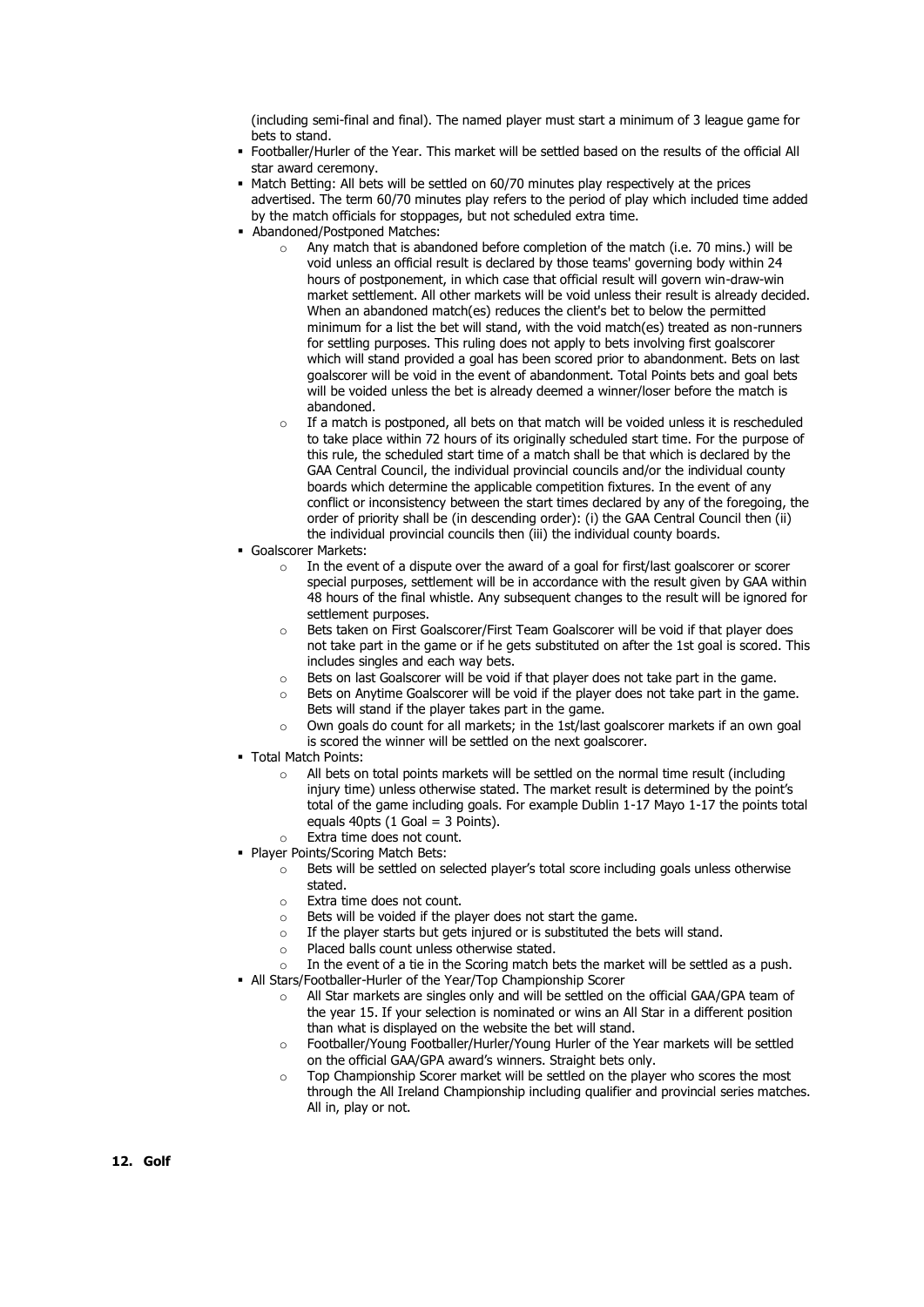## **12.1 General**

- Tournament bets will only be settled if 36 holes have been completed, and an official result has been declared. Should 36 holes not be completed then all bets on that event will be void except markets that have already been decided i.e. 'first round 3-balls, 'First Round Leader' etc.
- Outcomes will be determined in accordance with the official result of the relevant governing body, regardless of any subsequent disqualification or amendment to the result (except if an amendment is announced within 24 hours of the initial settlement of the relevant market in order to correct an error in reporting the result).
- Dead Heats apply for all golf markets in the event of 2 or more players finishing in the same position, except in the following situations:
	- o A tie/draw option is offered.
	- o The position is decided by an official playoff.
	- o Upon a tie in the Tournament Match Betting market, stakes will be refunded
- Dead heat is a term that describes when two or more selections finish an event tied. If a "deadheat" between two selections is declared on any event, half the stake is applied to the selection at full odds and the other half is lost. If more than two "dead-heats" are declared, the stake is proportioned accordingly.
	- For example:
		- You bet \$100 at odds of  $+200$  and 2 players tie for the same position.
			- 1. Half the stake is lost -\$50
				- 2. The other half wins and is paid at the same odds. So \$50 wins at +200
			- If 3 players tie for the same position then:
				- 1. Two thirds of the stake is lost -\$66.66
				- 2. The remaining third \$33.33 wins at +200
- If a player does not start a tournament then all bets on that player will be void.
- A player must play 3 holes in a market for bets to stand. If a player withdraws before finishing the 3rd hole, they will be considered as having not played and all bets on the player will be voided.
- If a tournament is shortened and the Sportsbook settles the tournament markets then all bets matched after the last completed round will be void.
- If a Tournament/Round is restarted from the beginning, all bets placed after the official off time will be void, except on markets which have been unconditionally determined, which will stand. Bets on 2 or 3 balls will only be void if matched after the tee time of the relevant 2 or 3 ball.
- In the event of a postponed event, bets will stand provided the tournament takes place in the same calendar year.

## **12.2 Outright Winner**

- In the event of a play-off the result of the play-off will determine the winner of the tournament.
- When more than one player shares the same lowest score in a tournament and there is no play-off, bets are settled by the normal dead heat method. See Section 12.1 above for dead heat example.
- Any players who withdraw after they have completed 3 holes or more are considered as players and are therefore losers, unless the player takes no more part in the tournament after the bet is placed.

## **12.3 2/3 Balls**

- Players must complete 3 holes for bets to stand
- In 2/3 ball betting the winner will be the player in the pairing or group with the lowest score over 18 holes.
- Should a player in the 2/3 ball not tee-off all bets in that 2/3 ball are void. However should a player retire during the round after more than 3 holes, he will be deemed to have played.
- If a player posts a score but is later disqualified, all bets will be settled on the score that the player initially signs for that round. Signing of the card is deemed as the weigh-in and subsequent disqualification or amendment of result will be ignored for settlement purposes
- Odds for a tie are offered in 2 ball betting, therefore in the event of a tie bets on both players are losers and bets on the tie are winners. Dead heat rules apply in the event of a tie in 3 ball betting. See Section 12.1 for dead heat example.
- Any tournament that applies the stableford scoring system, the highest point scorer during the round will be deemed the winner.
- Should all players fail to complete the round then all bets will be void.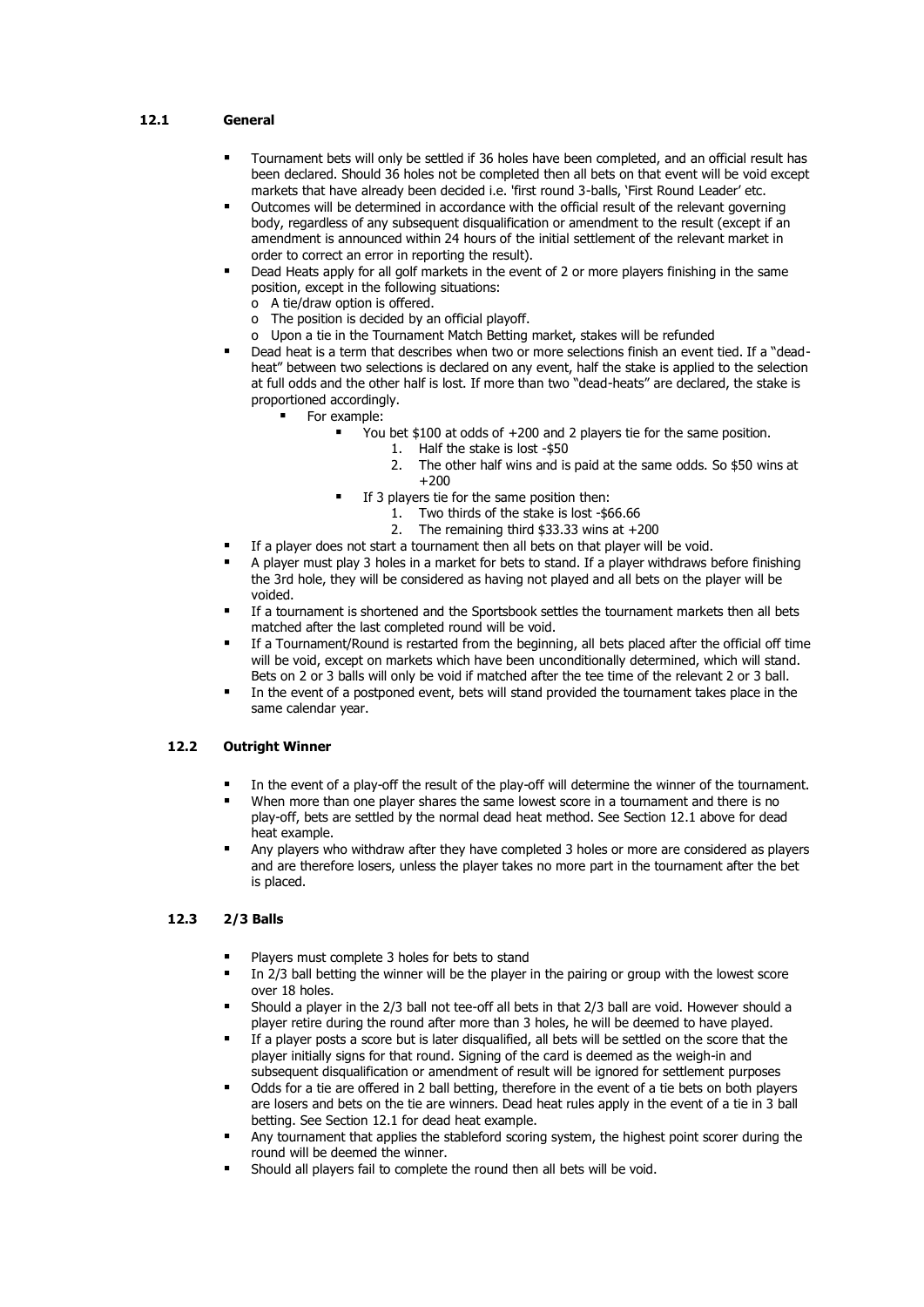#### **12.4 End of Round Leader**

If 2 or more players tie for the lead after the round, dead heat rules will apply. See Section 12.1 above for dead heat example.

## **12.5 Top X Finish (Top 5/10/20 etc.)**

- Dead heat rules apply for settlement of all Top X markets:
	- For example:
		- You bet \$100 at odds of  $+150$  for a player to finish in the Top 20, and 5 players finish in a tie for  $19<sup>th</sup>$  place.
			- 1. Two fifths of the bet has won  $(19<sup>th</sup>$  &  $20<sup>th</sup>)$  and three fifths have lost (21st, 22nd and 23rd)
				- 2. Thus three fifths of the stake is lost (-\$60)
			- 3. Two fifths of the stake win and is paid at the same odds, thus \$40 wins  $at +150.$

#### **12.6 Top Player Betting (e.g. Top US Player, Top European Player) & Tournament Group Betting**

- **•** In Top Player betting & Tournament Group Betting, the winner will be the player with the highest placing at the end of the tournament.
- If all listed players in a given market miss the cut, the player with the lowest score at the cut will be deemed the winner.
- In the event of a tie, dead heat rules apply. (See Section 12.1 for dead heat example)

## **12.7 Tournament Match Betting**

- In Tournament match betting the winner will be the player with the highest placing at the end of the tournament
- If both players miss the cut, then the one with the lowest score will be deemed the winner
- If a player withdraws or is disqualified after making the cut, when his opponent has already missed the cut, the disqualified or withdrawn player is deemed the winner.
- If a player withdraws or is disqualified before the cut is made the other player is deemed the winner.
- In the event of a tie in tournament match betting, stakes are refunded

#### **12.8 To make/miss the cut**

- Players who are disqualified or withdraw before they complete 36 holes (or 54 holes in the case of a 3 Round cut) are deemed to have missed the cut.
- Players who are disqualified or withdraw after the cut will be deemed to have made the cut.
- If there is more than one cut in a tournament, settlement will be based on whether the player has made or missed the first cut.
- Should 36 holes (or 54 holes in the case of a 3 Round cut) not be completed then all bets on this market will be void.

# **12.9 Matchplay Markets**

For all matchplay markets (e.g. individual matches in the WGC Match Play or Ryder Cup) if, after 18 holes, the match is tied then:

- if the tournament allows for sudden death or playoff hole(s), then the market will be settled on the result of the sudden death or playoff hole(s); or
- if the tournament allows for halved matches, then the market will be settled as a "half"; or
- If the tournament allows for halved matches, and there is no half/tie/draw option offered, then stakes on the match betting will be refunded.
- For team matchplay events, bets on the winner of any singles match will be void if that match does not reach its natural conclusion. A match will be deemed not to have reached its natural conclusion if, for example, the applicable players agree to a half because the overall team contest has already been determined.

#### **12.10 Strokeplay hole-by-hole markets (i.e. performance of a named player on a given hole)**

Should a hole not be completed for any reason all bets on that hole will be void unless the market has been unconditionally determined.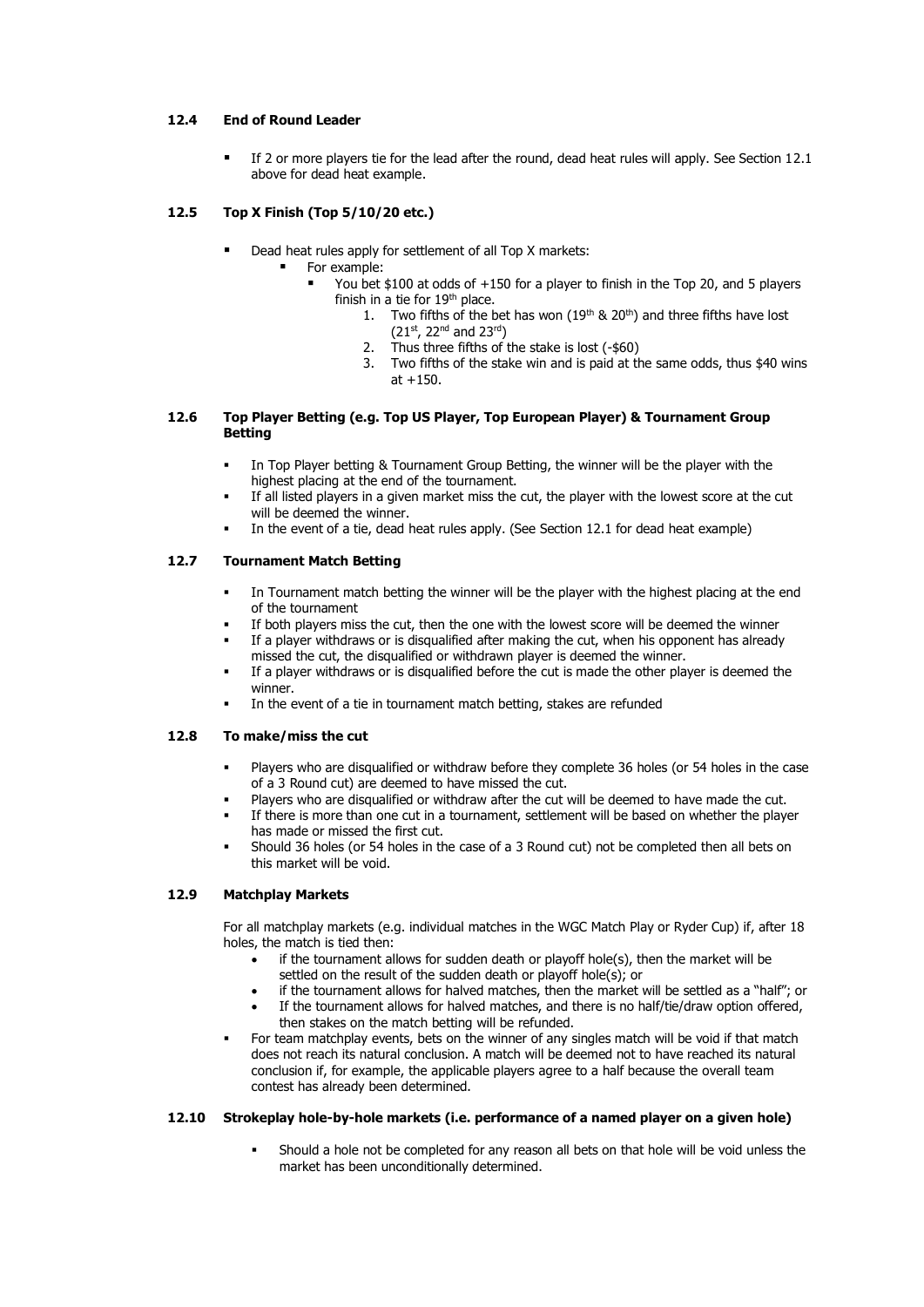Markets are settled on completion of the hole and any subsequent penalties or disqualification will not be taken into account.

#### **12.11 Matchplay hole-by-hole markets (i.e. performance of players against each other on a given hole)**

- Any player or team withdrawing or being disqualified having played a stroke on that hole will be settled as a loser providing at least one other player completes that hole.
- If any player or team does not play a stroke on a hole all bets will be void.
- Markets are settled on completion of the hole and any subsequent penalties or disqualification will not be taken into account.

#### **12.12 Big X v. The Field**

If any of the players quoted as part of the Big "X" are non runners, bets will be void on this market.

#### **12.13 Total Majors won/to win a Major**

Players must play all four majors for bets to stand.

## **12.14 "To Qualify" Markets**

In any 'To Qualify' market for any tournament the winners are the number of golfers that qualify for the tournament, whether they compete in the tournament or not. Markets will be settled after the qualifying stage and any subsequent disqualification or amendment to results will not count.

## **12.15 Victory Margin Markets**

'Victory Margin' markets will be settled on the official tournament result NOT including any playoff.

## **13. Handball**

- Settled on 60 minutes play unless stated otherwise. Extra time does not count.
- If 60 minutes is not completed then all bets will be void, except those that have been unconditionally determined. If an official result is declared all bets will stand.
- The name/heading of a competition amounts to evidence of what a bet refers to. For example, if you place a bet on "Norway vs Brazil" under the competition name/heading U20 World Cup, the bet will apply to the match between Norway and Brazil which is part of the U20 World Cup.
- All bets referring to aggregated Tournament Totals will be settled based on official statistics by the governing association. Unless otherwise stated, cumulative amounts of such bets will include eventual prolongations (e.g. Extra Time) but not Penalty Shoot Outs.
- Settlement of player related bets in a specific match will be based on the result after the end of the 2nd half (Regular Time), unless otherwise stated. Extra time does not count.

#### **14. Field Hockey**

- Overtime does not count unless stated otherwise.
- If 70 minutes is not completed then all bets will be void, except those that have been unconditionally determined. If an official result is declared all bets will stand.
- Should a match be abandoned all markets will be void unless the outcome of that market has been unequivocally decided.
- In the case of a match being postponed all bets will be void unless the match takes place within 36 hours of the initial scheduled starting time. Affected Parlays will be recalculated excluding that event or leg.

## **15. Ice Hockey**

#### **15.1 US Ice Hockey (General)**

- These rules apply for NHL, AHL, NCAA and any NHL sanctioned competition.
- All settlements are based on results and statistics provided by the relevant league's governing body ([www.nhl.com,](http://www.nhl.com/) www.ncaa.com).
- Games must go 55 minutes for bets to stand. In the event a game is suspended prior to the 55th minute of play and will not resume within 24 hours bets will be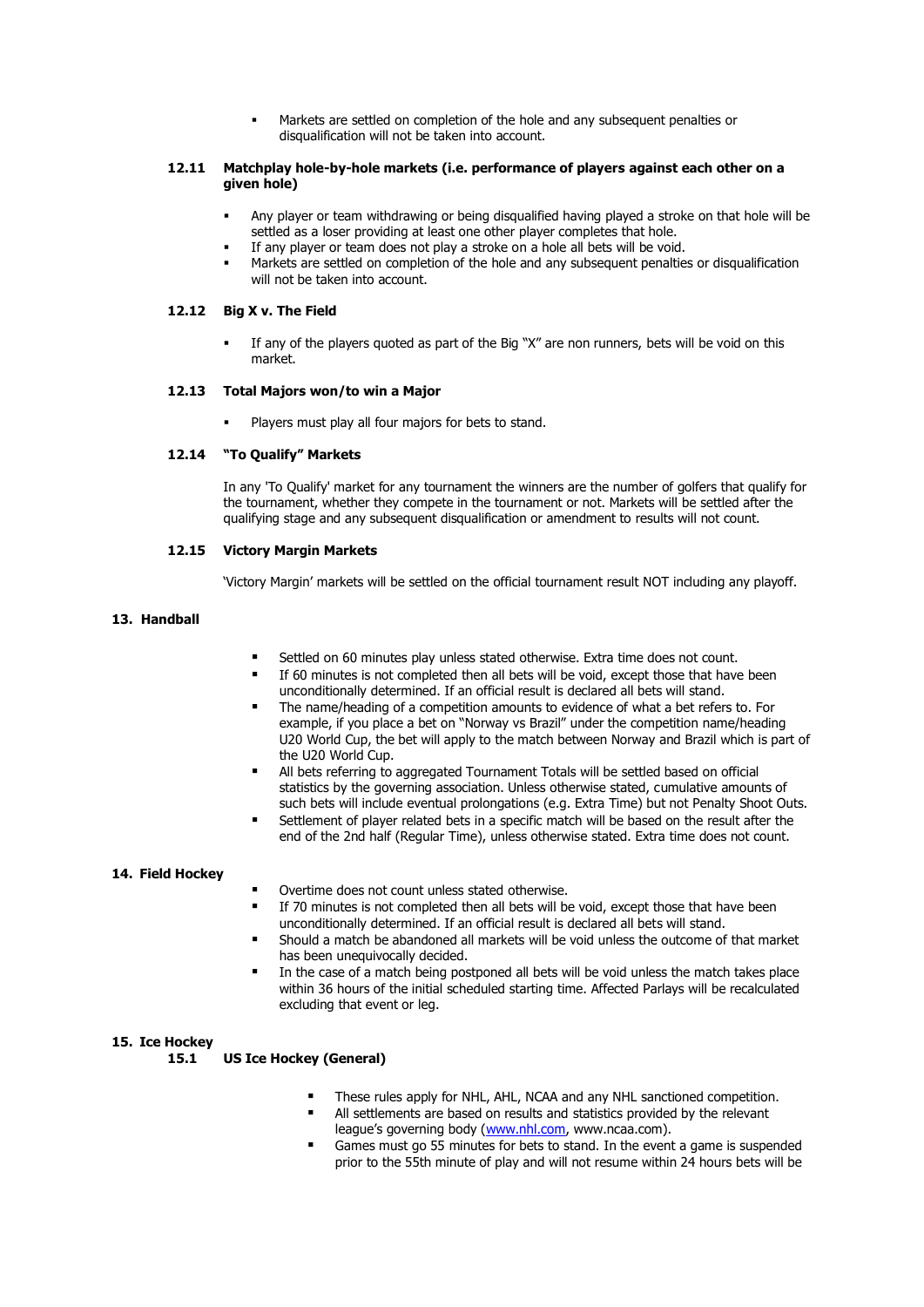void unless the result of a market has been clearly determined during the normal course of play.

- Overtime (including any subsequent shootout) counts for all markets unless stated otherwise.
- In the event of a shootout, the winning team will be credited with one goal. This counts for all markets where applicable.
- All Outright markets include playoffs where applicable.

## **15.2 Overview of Specific Markets (US Ice Hockey)**

- Money Line/Puck Line/Total Goals/Alternates Includes overtime and any subsequent shootout for settlement purposes. In the event of the total being the exact index quoted, bets will result in a push.
- 60 Minute Markets Where indicated 60 minute markets exclude overtime and shootout goals.
- 65 minute Markets Inclusive of all overtime and shootout goals where applicable.
- Period Markets Settled on the exact score of the specified period. For settlement purposes the 3rd period does not include any overtime played. Dead heat rules apply to the Highest Scoring Period market.
- Double Result Settled on the score of the game at the end of the 1st and 3rd Periods.
- Race to xth Goal The winner will be the team to achieve the number of specified goals first. Should neither team reach the target, pre-match bets will be void. This market includes Over-time. It does not include Shootout.
- Number of Goals/Total Goals Odd/Even Includes overtime (and any subsequent shootout) for settlement purposes.
- Number of Home/Away Goals This market is settled on the basis of 60 minutes of play only and does not include overtime or shootouts.
- Team to Score xth Goal The winner will be the team to score the specified goal number first. This market is settled on the basis of 60 minutes of play only and does not include overtime or shootouts.
- 1st team to score market The winner will be the team to score the first goal. This market includes Overtime but does not include Shootouts. If the game goes to a shootout and no goal has been scored, bets on this market will be void.
- All markets are subject to their respective pre-match rules for the purposes of Live Betting.

## **15.3 Player Props (US Ice Hockey)**

- Overtime counts for all player proposition markets. Players must appear on the ice during play for bets to stand. Only goals scored in regulation or overtime count for settlement purposes. Shootout goals do not apply.
- Anytime/First Goalscorers For the purpose of settlement all skaters who are dressed to play are considered runners. In the event a player does not dress for a game, bets will be void. Only goals scored in regulation or overtime count for settlement purposes. Shootout goals do not apply for settlement.
- Player Total Points All bets are settled based on player total number of goals plus assists. All totals are inclusive of overtime. If one of the players doesn't see any game time, then all bets on that market will be void.

#### **15.4 European Ice Hockey and IIHF International Competitions**

- In case of a match being postponed, it will be voided unless it takes place within 36 hours of the initial scheduled starting time.
- Bets will be settled according to the result declared by the relevant governing body at the end of the match. In the absence of consistent, independent evidence or in the presence of significant conflicting evidence, bets will be settled based on our own statistics.
- All markets will be settled with the result at the end of regular time (60 minutes) unless otherwise stated.
- 2-Way Match Betting/Moneyline will be settled on result after overtime (including any subsequent shootout).
- Should a match be abandoned, all markets will be voided unless the outcome has been unequivocally decided.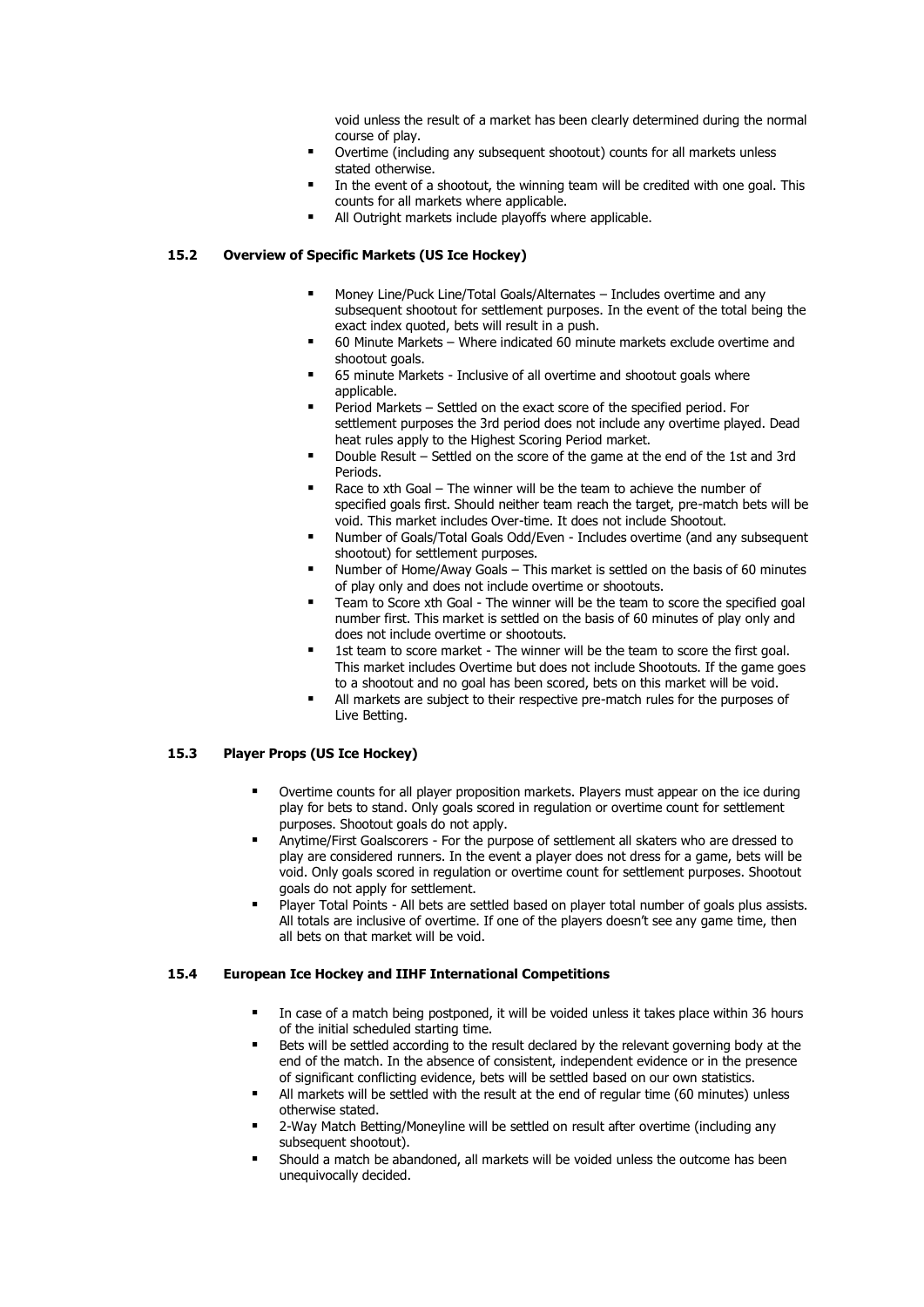All Outright markets include playoffs where applicable.

## **15.5 Overview of Specific Markets (European Ice Hockey and IIHF International Competitions)**

- Period Markets Settled on the exact score of the specified period. For settlement purposes the, 3rd period does not include any overtime played. Dead heat rules apply to the Highest Scoring Period market.
- Double Result Settled on the score of the game at the end of the 1st and 3rd periods.
- Race to xth Goal The winner will be the team to achieve the number of specified goals first. Should neither team reach the target, pre-match bets will void. Does not include Over-time or Shootout.
- **I** All markets are subject to their respective pre-match rules for the purposes of Live Betting.

## **15.6 Player Props (European Ice Hockey and IIHF International Competitions)**

- Overtime counts for all player proposition markets. Players must appear on the ice during play for bets to stand. Only goals scored in regulation or overtime count for settlement purposes. Shootout goals do not apply.
- Anytime/First Goalscorers For the purpose of settlement all skaters who are dressed to play are considered runners. In the event a player does not dress for a game bets will be void. Only goals scored in regulation or overtime count for settlement purposes. Shootout goals do not apply for settlement.
- Player Total Points All bets are settled based on player total number of goals plus assists. All totals are inclusive of overtime. If one of the players doesn't see any game time, then all bets on that market will be void.

# **16. Lacrosse**

- If 60 minutes is not completed then all bets will be void, except those that have been unconditionally determined. If an official result is declared by the relevant governing body, all bets will stand.
- Should a match be abandoned all markets will be void unless the outcome of that market has been unequivocally decided.

## **17. Motorsports (which may include, amongst others, NASCAR, Indy Car, Formula One, Superbikes and Speedway)**

## **17.1 Motorsports – General Rules**

- . The start of the race is the signal to commence the warm up lap if a driver is not on the grid or ready to start from the pit lane when the signal is given we will void all bets on the selection.
- If a race is abandoned and no presentation position or official result is declared all bets on that race will be void except for bets on any markets which have been unconditionally determined.
- **EXECT** Bets will be settled on the result of the podium presentation regardless of any subsequent disqualifications.
- **.** If the scheduled venue is changed after a bet is placed, all bets will be void.
- On "head-to-head" bets (i.e. match bets) the driver/rider who finishes ahead or completes the most number of laps is deemed to be the winner, both drivers must start.
- **.** In Speedway, bets will be void if all scheduled heats or races of a meeting or match are not completed except on markets which have been unconditionally determined.
- In any case where there is no podium presentation, but the market states that settlement of the relevant market will be based on the result at the time of the podium presentation, then the market will be settled on the official result of the relevant governing body regardless of any subsequent disqualification or amendment to the result (except if an amendment is announced within 24 hours of the initial settlement of the relevant market in order to correct an error in reporting the result).
- For Formula 1 "first retirement markets" the following rules shall apply. All bets placed on drivers who do not start the formation lap will be deemed void. The first retirement will be settled on the number lap on which the driver retired. If 2 or more drivers retire on the same lap, then dead heat rules will apply regardless of the time that the drivers retired.
- On Safety Car "Yes/No" markets, a virtual safety car will not count as a Safety Car.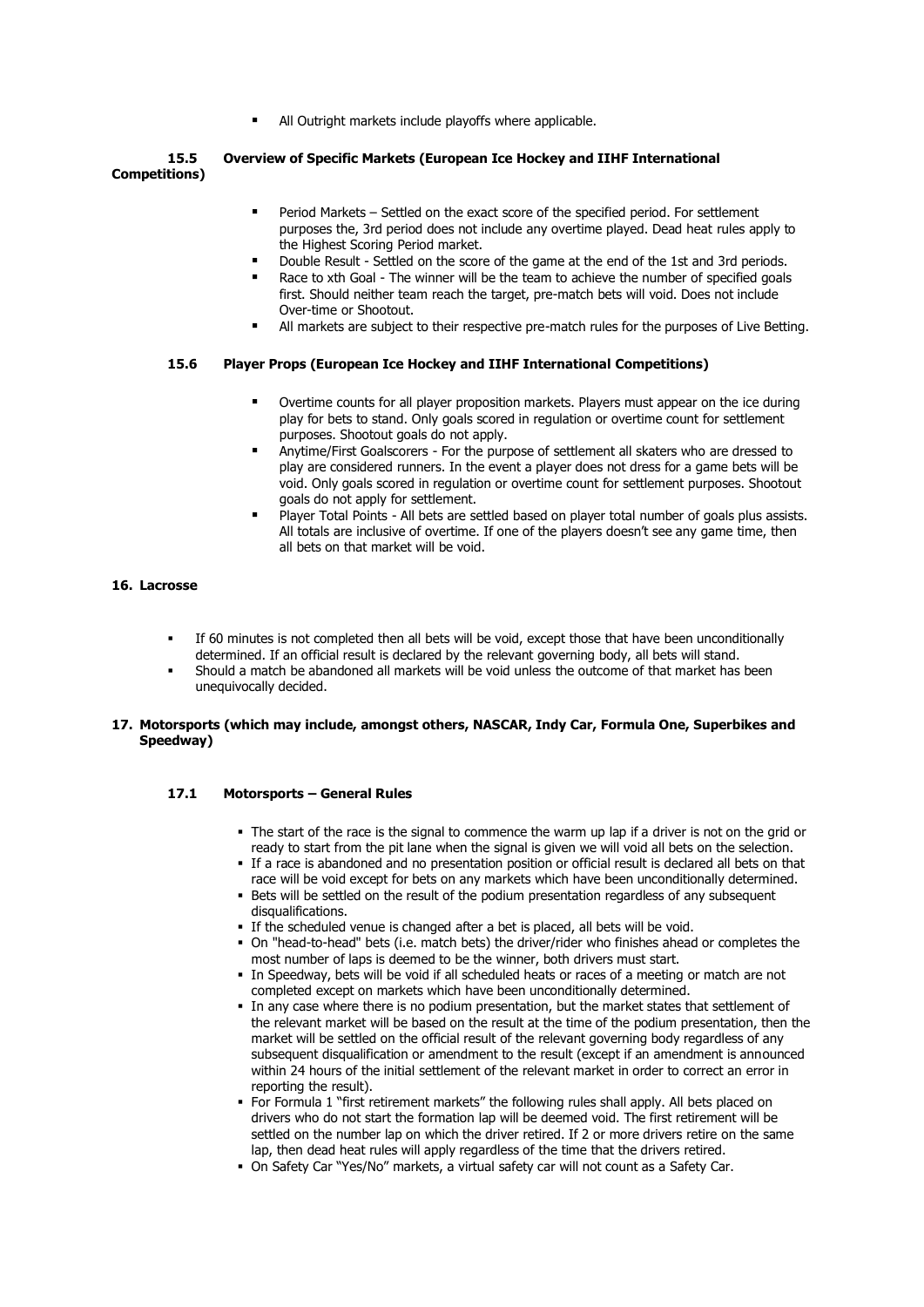**.** In the event of a driver switching race teams during race week, or a driver not originally listed entering the field, all bets taken prior to these changes being factored into the betting will be re-settled at the correct price taking into account the team/car change. This is inclusive of all markets offered for F1 and the Sportsbook's decision is final in this regard.

# **17.2 NASCAR**

- Race Betting
	- The Field includes any driver who is not listed
	- Any drivers who do not qualify for the race will be deemed no action
	- The race must be run within one week of the scheduled off time for there to be action
	- The podium presentation will count as the result and any subsequent inquiries will not affect settlement of bets
- Race Driver Matchups
	- All match-ups will be settled as per the official NASCAR result. If one driver fails to complete the race then the other driver will be declared the winner. Where both drivers fail to complete the race then the number of full laps completed will determine the result. In the event of both drivers failing to complete on the same lap, then the official placing as assigned by the official NASCAR result.
	- Both drivers must start the race (e.g. cross the start line) for bets to be action. If any driver is replaced before the start of the race then all match-ups will be void.
- Race Props
	- Race props will be settled on official NASCAR results (e.g. cautions, caution laps, lead changes, number of leaders, winning car etc.). If a race is shortened and no official results are posted then all bets will be deemed no action.
- **Futures**
- All prop futures are deemed action when drivers qualify for at least 27 races. Outright Drivers Championship will be deemed as action when driver has qualified for at least 27 races.

## **17.3 IndyCar**

- Race Betting
	- The Field includes any driver who is not listed
	- Any drivers who do not qualify for the race will be deemed no action
	- The race must be run within one week of the scheduled off time for there to be action
	- The podium presentation will count as the result and any subsequent inquiries will not affect settlement of bets
- Race Driver Matchups
	- All match-ups will be settled as per the official IndyCar result. If one driver fails to complete the race then the other driver will be declared the winner. Where both drivers fail to complete the race then the number of full laps completed will determine the result. In the event of both drivers failing to complete on the same lap, then the official placing as assigned by the official IndyCar result.
	- Both drivers must start the race (e.g. cross the start line) for bets to be action. If any driver is replaced before the start of the race then all match-ups will be void.
- Race Props
	- Race props will be settled on official IndyCar results (e.g. cautions, caution laps, lead changes, number of leaders, winning car etc.). If a race is shortened and no official results are posted then all bets will be deemed no action.

# **18. Netball**

- Overtime counts for the settlement of Match Betting, Point Spread (Handicap) Betting, Total Goals, Home Team Total and Away Team Total Goals.
- Dead Heat rule will apply for Match Betting if no overtime is played. All other markets will be settled according to the result at the end of regular time.
- In the event of a match not taking place or is cancelled or the starting but not being completed all bets are void and wagers will be refunded.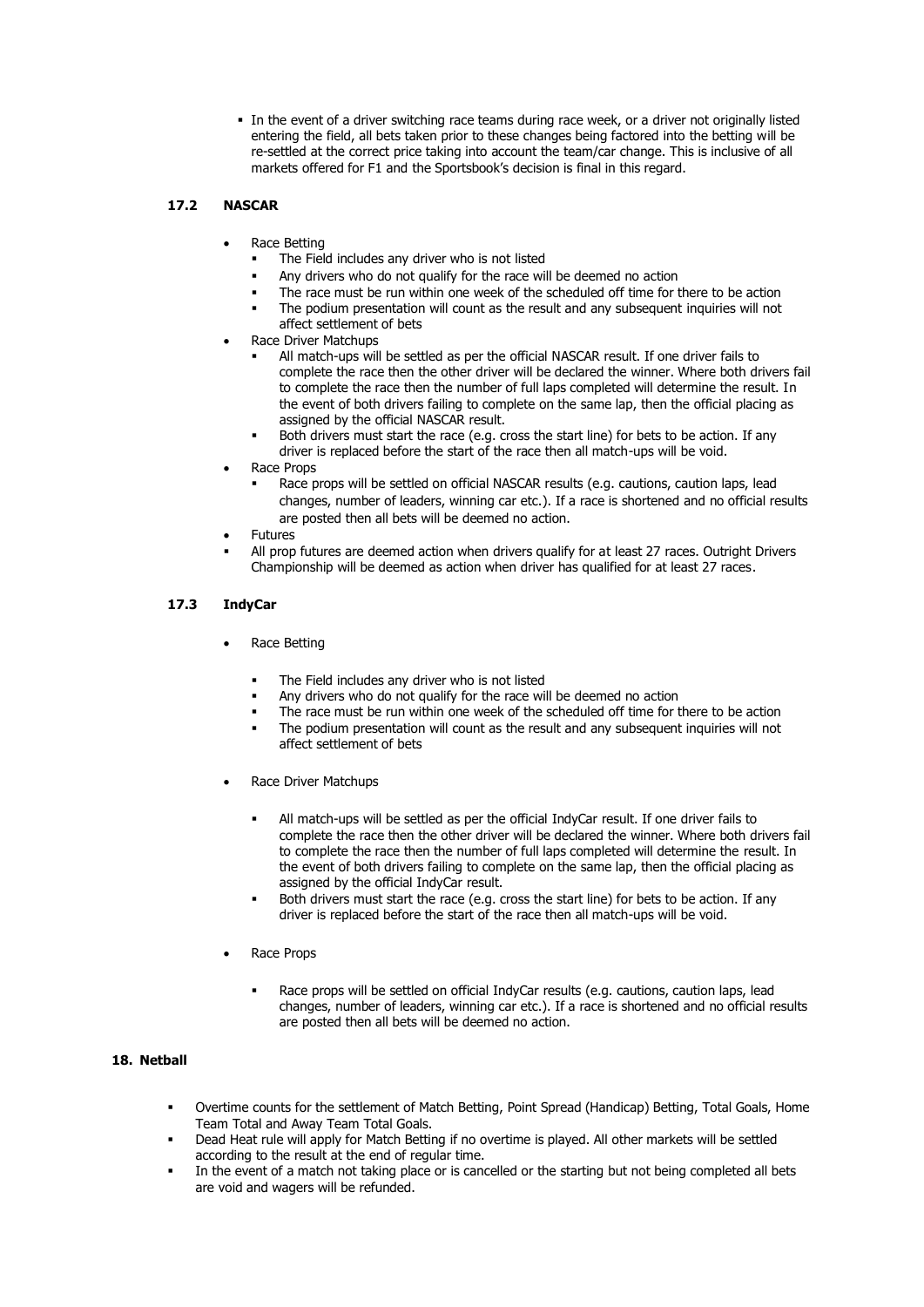#### **19. Olympics**

## **19.1 Olympics - General Rules**

- . The final medal table declared by the governing body will be used to settle all bets. Any subsequent changes will not be taken into consideration.
- For the Olympic Games all events will be settled on the official IOC results at the time of the medal/podium ceremony only. Subsequent disqualifications or amendments will not be counted for settlement purposes.
- In the event of a team/participant not competing in an event for any reason we reserve the right to apply a deduction in returns relevant to the price of the scratched selection per Section B, Rule 7.3 above.
- Unless otherwise explicitly stated in the market or the sports specific rules below; all bets will be settled according to the rules for the relevant sport and/or the relevant general rule.
- Dead Heat Rules apply.
- If an event is postponed, bets will stand as long as the event takes place within 48 hours of the initial scheduled time. If the event is cancelled or takes place after this period, bets will be voided.

#### **19.2 Olympics - Specific Sport Rules**

- Olympic Basketball Matches are played under FIBA rules. Therefore all bets will be settled according to 'European Basketball Rules'.
- Olympic Field Hockey Match betting will be settled based on the result at the end of 60 minutes. In the event of a two-way match betting/to qualify market being offered, then this will be settled on whichever team progresses.
- Olympic Rugby 7s all bets will be settled according to rugby 7s rules within the 'Rugby Union and Rugby League' section.

#### **20. Rowing**

- If a crew or individual starts a race but does not complete it then they will be deemed a loser providing at least one other crew or individual completes the race. If no crew or individual completes a race then all bets will be void.
- **.** If a regatta is cancelled for any reason, all bets will be void, except those on markets which have been unconditionally determined.
- Where there is a presentation ceremony, markets will be settled on the official result of the relevant governing body at the time of the ceremony, regardless of any subsequent disqualification or amendment to the result.
- **•** If there is no presentation ceremony, outcomes will be determined in accordance with the official result of the relevant governing body, regardless of any subsequent disqualification or amendment to the result (except if an amendment is announced within 24 hours of the initial settlement of the relevant market in order to correct an error in reporting the result).

#### **21. Rugby Union and Rugby League 21.1 Rugby Union Rules**

- **.** Unless otherwise stated, all rugby union bets are settled on 80 minutes' play plus any injury time.
- For Rugby 7s tournaments, all bets are settled on the result at the end of extra time unless the market has a "Draw" or "Tie" selection in which circumstances the market is settled on the result after the completion of normal time. Double Result will be settled after extra time. The "Any Draw" or "Tie" selection will only be a winner in the case of a half time draw in games where extra time takes place.
- **.** If a match is postponed, bets will stand until 48 hours from the original kick off time, after which time they will be void.
- If the venue is changed from the one advertised, all bets on that match are void.
- Any parlay bet reduced by an abandoned, postponed or re-arranged match will stand on the remaining selections.
- **.** If a match starts but is abandoned before its completion, all bets will be void unless an official result is declared by the applicable governing body. Where an official result has been declared by the official governing body, that official result will govern match and point spread (handicap) market settlement but all other markets will be void unless their result has already been determined at the point of abandonment (i.e. at the point of abandonment, it would not have been possible for the outcome of the bet to change had the match continued to its natural conclusion). By way of example, if 37 points have been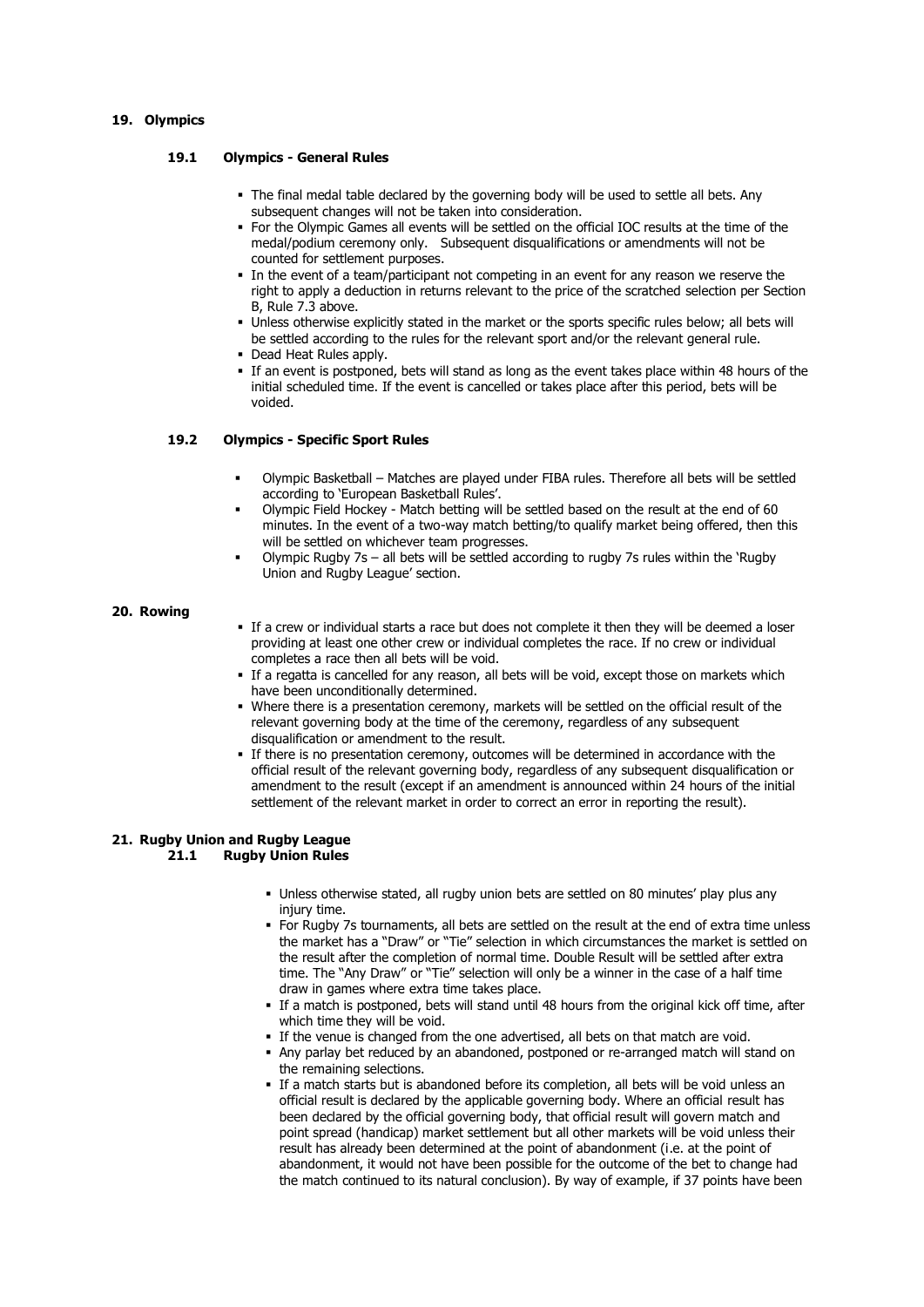scored at the time a match is abandoned: (i) a bet placed on 35 points or more to be scored would be settled as a winning bet, (ii) a bet placed on 30-35 points to be scored would be settled as a losing bet and (iii) a bet placed on 40-45 points to be scored would be void. In such circumstances, bets on last tryscorer / team to score last / team to score last try / last scoring play would all be void.

- Outright Bets: all bets placed on outright markets will be settled on official tournament results. For betting purposes, any team which has points deducted due to breaches of rules and regulations will be deemed a starter. If, at the time a deduction of points is announced, the loss of points means that only one eventuality can occur then all bets on that competitor are void and monies will be returned. Any bets placed after a points deduction may have prices adjusted accordingly.
- All outright markets which state "Regular Season" (or similar) are deemed to mean the official standings of teams after all matches of the predetermined season are played and before any playoff matches have commenced.
- Tournament Tries/Points: Bets will apply to all playing time, including any extra time in any match where an official result is declared.
- To Miss Top 2 / Top 4 / Top 8: For betting purposes, any team which has points deducted due to breaches of rules and regulations will be deemed a starter. If, at the time a deduction of points is announced, the loss of points means that only one eventuality can occur, then all bets on that competitor are void.
- Tryscorers: All bets will be refunded if they were placed on players not included the official match day 22 or 23 (depending on the competition). If a substitute is not on the field before the first try is scored then bets on that player will be void in the 'First Tryscorer', 'First Team Tryscorer' and 'First Tryscorer Insurebet' markets. If a substitute comes on at any stage during the game, they will be considered 'All In' for all other tryscorer markets. If they do not take any part in the game, they will be void in all tryscorer markets.
- First/Last Tryscorer: In the event of a penalty try being the first / last try scored, we will pay out on the penalty try option if offered. If the penalty try option is not offered, we will pay out, for "First Try" markets, on the next tryscorer following the penalty try (where the first try is a penalty try) and, for "Last Try" markets, on the tryscorer immediately preceding the penalty try (where the last try is a penalty try). For 'Xth try scorer' markets, if the penalty try option is not offered, we will void any bets placed on the Xth try to be scored by a particular player if that try is in fact a penalty try. If there is no try scored after the penalty try then "First Try" and "Last Try" markets will be void.
- First Tryscorer Insurebet: If the player fails to score the first try but does score a try in the match then the bet stake will be returned. If a substitute is not on the field before the first try is scored then bets on that player will be void.
- Position to Score First Try: In the event of a penalty try being the first try scored, we will pay out on the position of the next tryscorer for "Position to Score First Try" markets. For 'Position to score xth Try' markets, in the event of a penalty try, we will pay out on the position which scores the next try (e.g. if the first try scored in a match is a penalty try and the second try is scored by a 'forward', then a 'forward' will be deemed to have scored both the first and second tries). If there is no try scored after the penalty try then this market will be void.
- To win in Extra Time: If there is no winner following extra time, dead heat rules will apply to bets on this market.
- Tryscorer Matchbets / Kicker Matchbets / To Score the Most Points Matchbets: Both players must be in the starting 15 for bets to stand. If there is no 'Tie' or 'Draw' selection offered and the result is a tie then all bets will be void.
- **EXECT:** Best Kicking Percentage Matchbets / Kicker Matchbets / To Score the Most Points Matchbets: Bets will be void if both players do not attempt at least 1 placed kick at goal.
- Player Total Points / Perfect Kicking record: Bets will be void if the selected player does not attempt at least 1 placed kick at goal.
- **Top Tryscorer / Top Team Tryscorer / Top Points Scorer: dead heat rules apply.**
- Regular Season Team Matchbets: dead heat rules apply.
- Head to Head: Any extra time will be counted for settlement purposes. In the result of a draw where no extra time is played, this market will be settled according to dead heat rules.
- **.** Line: Any extra time will be counted for settlement purposes.
- . Man of the Match: for Rugby World Cup Man of the Match markets, the market will be settled based on the official 'Man of the Match' as determined by the Rugby World Cup official site. If the Rugby World Cup official site fails to declare an official Man of the Match for any reason, all bets will be void.

#### **21.2 Rugby League Rules**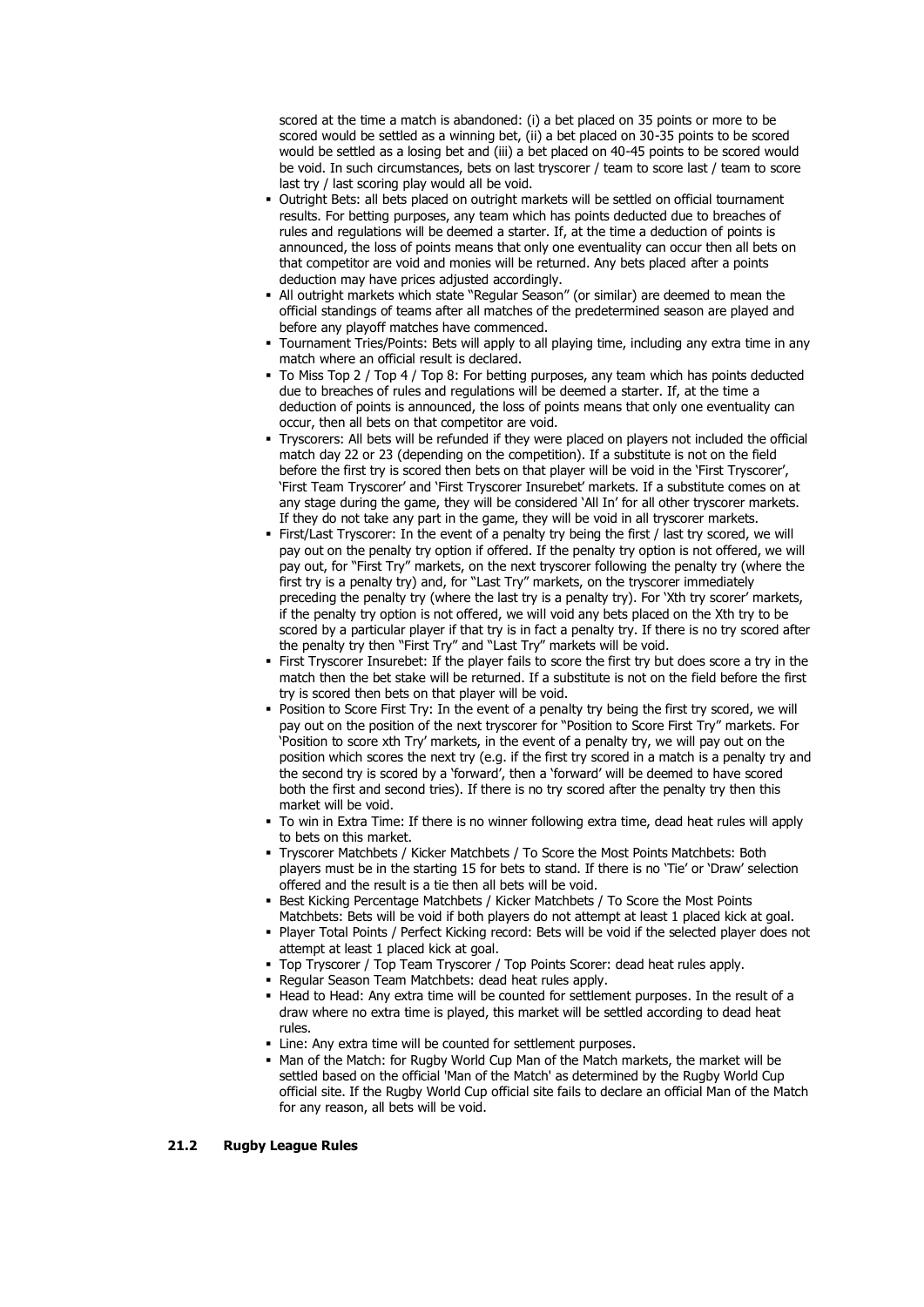- Unless otherwise stated, all rugby league bets are settled on 80 minutes' play plus any injury time.
- All bets on NRL matches will be settled on the official declared result including any extra time, except 'Match Betting, 'Point Spread (Handicap) Betting, 'Will There Be Extra Time?', 'Highest Scoring Half' and 'Half With Most Tries' markets (which will be settled on the basis of 80 minutes' play plus any injury time). In Point Spread (Handicap)/Line and Totals betting where the value selected is a whole number (e.g. 6.0), and the result lands on that number, then all wagers related to that line number will be refunded, and any such bet will be deemed an excluded leg for the purpose of any applicable parlay, which will be recalculated excluding that leg. The same rules apply for State of Origin and any other Australian Rugby League match where extra time is played.
- If the result of an NRL match after extra time is a draw, then the Dead Heat Rule will apply to all bets where a winner has not been officially declared. All winning margin bets, including Dozen Winning Margins, will be deemed unsuccessful bets as neither team has won the match.
- If a match is postponed, bets will stand until 48 hours from the original kick off time, after which time they will be void.
- **.** If the venue is changed from the one advertised, all bets on that match are void.
- Any parlay bet reduced by an abandoned, postponed or re-arranged match will stand on the remaining selections.
- **.** If a match starts but is abandoned before its completion, all bets will be void unless an official result is declared by the applicable governing body. Where an official result has been declared by the official governing body, that official result will govern match and point spread (handicap) market settlement but all other markets will be void unless their result has already been determined at the point of abandonment (i.e. at the point of abandonment, it would not have been possible for the outcome of the bet to change had the match continued to its natural conclusion). By way of example, if 37 points have been scored at the time a match is abandoned: (i) a bet placed on 35 points or more to be scored would be settled as a winning bet, (ii) a bet placed on 30-35 points to be scored would be settled as a losing bet and (iii) a bet placed on 40-45 points to be scored would be void. In such circumstances, bets on last tryscorer / team to score last / team to score last try / last scoring play would all be void.
- **.** Outright Bets: all bets placed on outright markets will be settled on official tournament results. For betting purposes, any team which has points deducted due to breaches of rules and regulations will be deemed a starter. If, at the time a deduction of points is announced, the loss of points means that only one eventuality can occur then all bets on that competitor are void and monies will be returned. Any bets placed after a points deduction may have prices adjusted accordingly.
- NRL & Super League Outright / Regular Season Outright / Top 2 / 4 / 8 Finish: All In Betting. Any Team which has points deducted due to breaches of rules and regulations will be deemed a starter for resulting purposes. Any loss of titles after the completion of the Grand Final will be deemed null and void and all bets will stand. All outright markets which state "Regular Season" (or similar) are deemed to mean the official standings of teams after all matches of the predetermined season are played and before any playoff matches have commenced.
- NRL & Super League Wooden Spoon: This market is settled on the team which has the least wins for the season. A draw is considered as half a win. In the event of more than one team having the same number of wins, the outcome will be determined by the worst 'for and against' points total. Points deducted because of breaches of rules and regulations are excluded for resulting purposes. All In. Win Only.
- To Miss Top 2 / 4 / 8: For betting purposes, any team which has points deducted due to breaches of rules and regulations will be deemed a starter. If, at the time a deduction of points is announced, the loss of points means that only one eventuality can occur, then all bets on that competitor will be void.
- Tournament Tries/Points: Bets will apply to all playing time (including any extra time) in any match where an official result is declared.
- Tryscorers: All bets will be refunded if they were placed on players not included in the official match day 17. All players that are named in the match day 17 will be considered 'All In' for all tryscorer markets (including "First Tryscorer" and "First Team Tryscorer" markets).
- First/Last Tryscorer: In the event of a penalty try being the first / last try scored, we will pay out on the penalty try option if offered. If the Penalty Try option is not offered we pay on the next tryscorer for first try or preceding tryscorer for last try. For xth Try betting if the Penalty Try option is not offered we pay on the next tryscorer i.e if the second try scored in a match is a penalty try and the third try is scored by Paul Smith, then Paul Smith will be deemed the winner for the second and third tries. If there is no try scored after the penalty try then this market will be void.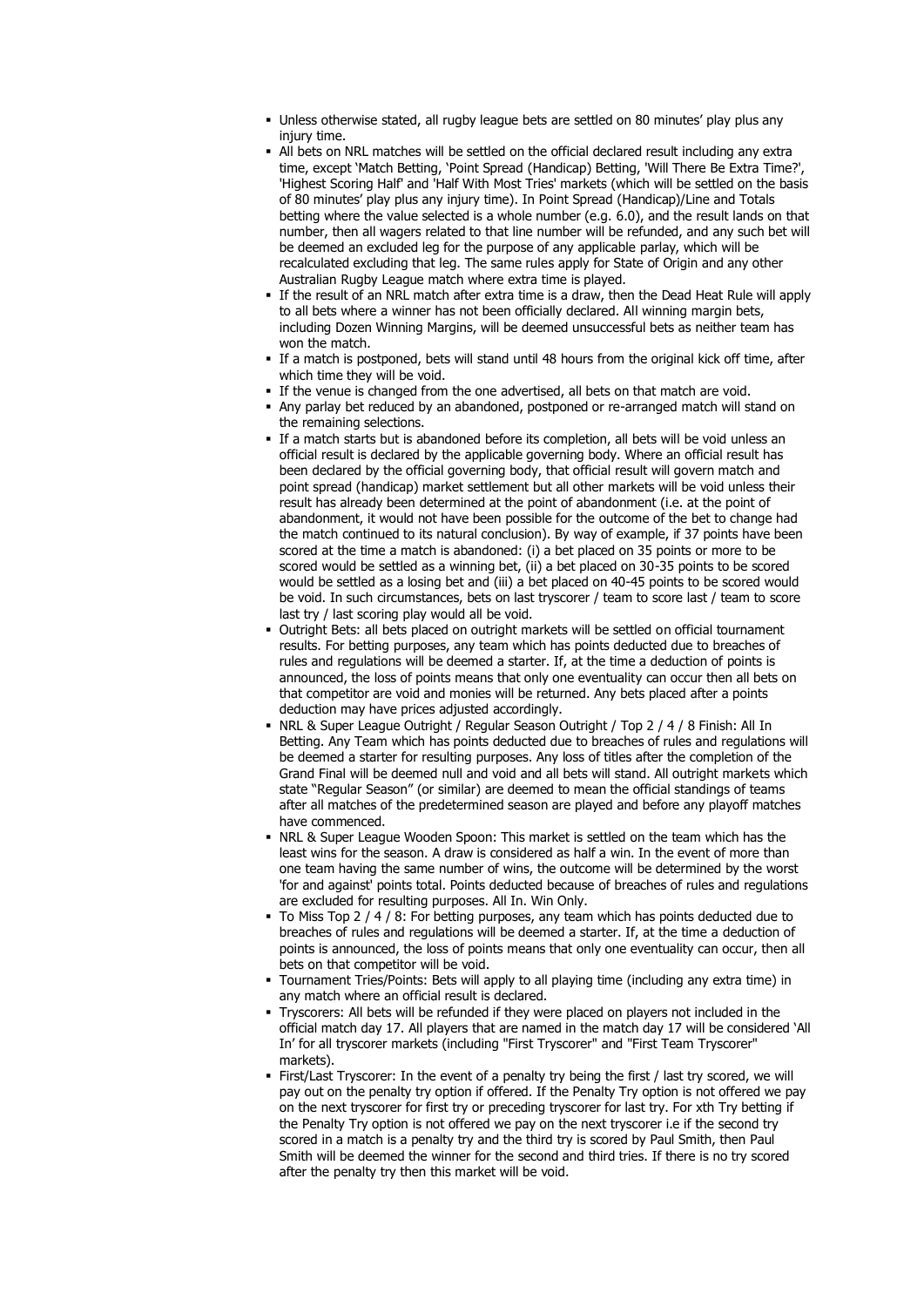- First 2nd Half Tryscorer: If a player is included in his team's matchday 17 man squad, all bets on that player will stand regardless of whether the player is on the field for the first 2nd half try or not.
- $\blacksquare$  To win in Extra Time: If there is no winner following extra time, dead heat rules will apply to bets on this market.
- Tryscorer Matchbets / Kicker Matchbets / To Score the Most Points Matchbets: Both players must be in the starting 13 for bets to stand. If there is no 'Tie' or 'Draw' Selection offered and the result is a tie then all bets will be void.
- Best Kicking Percentage Matchbets / Kicker Matchbets: Bets will be void if both players do not attempt at least 1 placed kick at goal.
- Player Total Points / Perfect Kicking record: Bets will be void if a player does not attempt at least 1 placed kick at goal.
- Statistics/Supercoach Markets: All bets on players not in the starting 13 will be void. All statistic bets will be paid at the completion of each round in accordance with official NRL statistics. Supercoach markets will be paid at the completion of each round in accordance with the Daily Telegraph (Australia) results.
- Top Tryscorer / Top Points Scorer: dead heat rules apply.
- Regular Season Team Matchbets: dead heat rules apply.

#### **22. Pool**

- In the event of a match starting but not being completed, the player progressing to the next round will be deemed the winner (or in the final the player declared the winner).
- **.** If a player fails to start a tournament or match all bets on that player or individual match will be void.
- If a match is not completed for any reason then bets on 'any correct score' or 'next frame' market will be void.
- If a match is not completed for any reason, bets on any point spread (handicap) market will be void unless the market has been unconditionally determined.
- First Colour Potted The first colour legally potted scoring its own value (i.e. not taken as a free ball) will be considered the winner, irrespective of whether there are any subsequent re-racks.
- Next Frame First Player to Pot a Ball The first player potting a ball legally will be considered the winner, irrespective of whether there are any subsequent re-racks.
- Point Spread (Handicap)/Total Rack betting If the statutory number of racks are not completed, then all bets will be void. In the event of a match starting but not being completed, bets will be void unless the outcome is already determined.
- **.** Match betting In the event of a match starting but not being completed then player progressing to next round, or the player awarded the victory (points) in a team competition, will be deemed the winner for settlement purposes.
- To win next Rack betting In the event of the specified rack not being played or not being completed, bets will be void.
- Next Rack (Golden Break/Balls Potted off Break) In the event of the specified rack not being played, bets will be void. Only legally potted balls will count for settlement purposes.
- Top Points Scorer/Top Team Points Scorer Dead Heat rules will apply.
- Markets for this sport may not currently be offered in all jurisdictions.

#### **22. Snooker**

- Outright markets are offered on a Non-runner no-bet basis. Future wagers on any player who takes part in a qualifying tournament but fails to qualify for the main tournament will be classed as losers.
- Next Frame Total Points In the event of a re-rack, only points scored in the completed frame will count towards settlement.
- In the event of a player being awarded a frame due to non-appearance of opposing player, to win 1st frame, to win xth frame and all related markets to that frame will be settled as void. Frame betting, handicap betting, total frames, race to three frames & 1st 4 & 6 frames outright/correct score will be settled as normal.
- Next Four frames outright and correct score, Next Session outright/correct score. If Four Frames/Next Session are not completed due to the match result having been determined before this point, then bets will be deemed void unless already determined as a losing bet. If all frames are not completed due to time constraints, bets will be settled when play resumes and settlement point is reached.
- Session outright/correct score: If a session is reduced in length due to time constraints, bets will be settled on completion of the original intended number of frames in that session.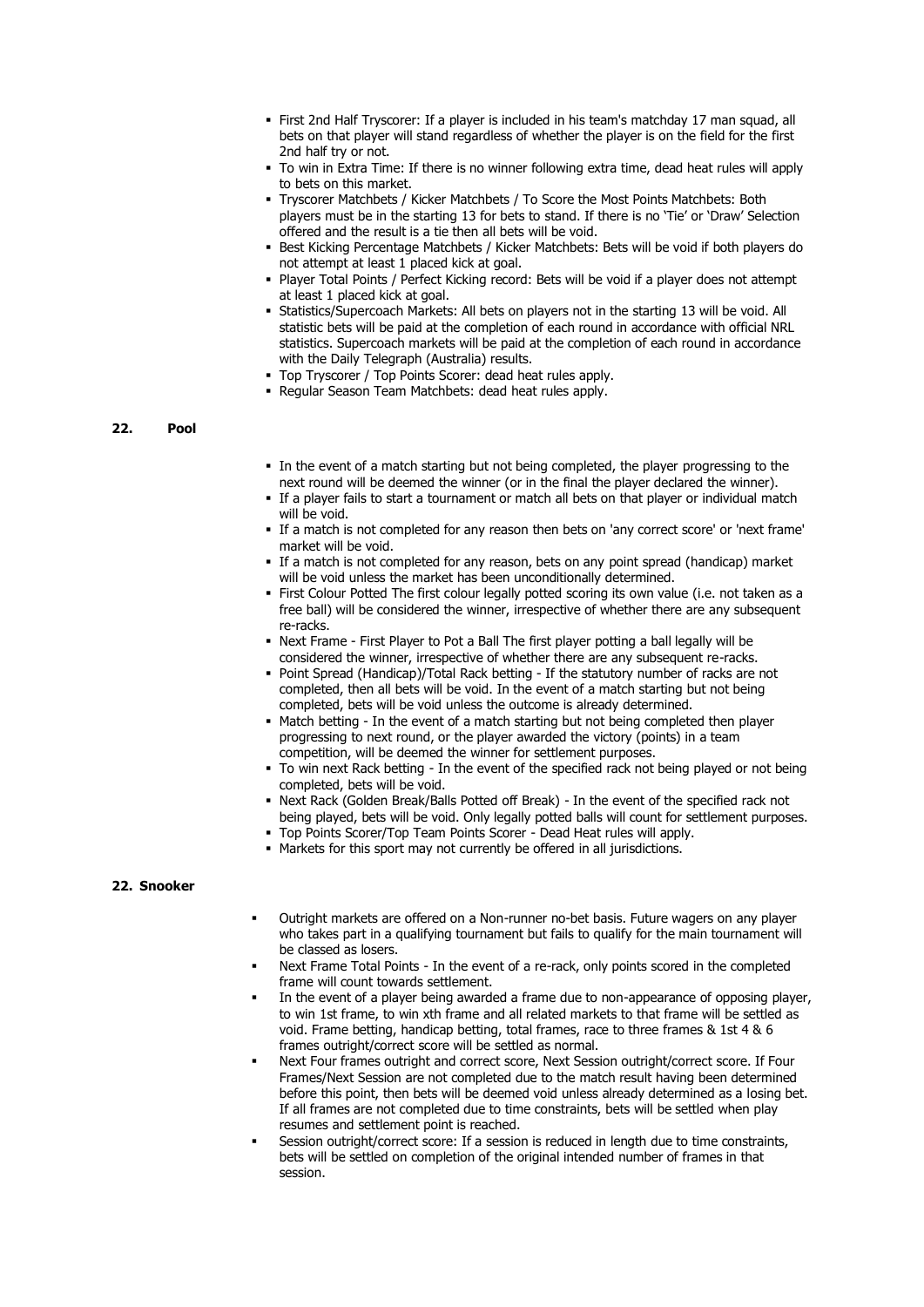- Foul in Xth Frame: If a foul is committed in a frame and is then followed by a re-rack, the foul will count for settlement purposes.
- Stage of Elimination: Player must play one shot in the tournament for bets to stand.
- Official match sheets will be used for settlement purposes.

#### **23. Soccer**

- **.** Unless otherwise stated, all bets on soccer markets apply to 90 minutes of play according to the match officials, plus any added injury or stoppage time. However extra-time and penalty shoot-outs are not included. The only exceptions are for: matches that are scheduled for a lesser duration (e.g. 60, 70,80 or 120 minutes) as agreed by the laws of the competition in which they are competing or agreed by both sides prior to kick-off. In such cases, if the match is played in the traditional format of two halves, all bets will be settled at the end of the agreed game length which includes time added on by the referee for stoppages (whether the game length is advertised by the Sportsbook or not). If the game is played in an unusual format (e.g. 3 or 4 periods) then all half-time markets will be voided but all other markets will be settled on the basis of the score at the end of the match (including any time added on by the referee for stoppages).
- In relation to soccer markets that are scheduled to be turned in-play, the Sportsbook aims to use its reasonable efforts to turn such markets in-play at kick-off and to suspend such markets on the occurrence of a Material Event (see definition of "Material Event" below). However, the Sportsbook does not guarantee that markets will be suspended and turned in-play at kick-off.
	- o If a market is scheduled to be turned in-play but the Sportsbook fails to suspend the market at kick-off and the market is not turned in-play at any time during the match, all bets matched after the scheduled time of the kick-off will be void UNLESS it can be established that the bet was actually placed before the actual time of kick-off.
	- $\circ$  If a market is scheduled to be turned in-play but the Sportsbook fails to suspend the market at kick-off, but the market is turned in-play at a later time during the match, all bets matched after the scheduled time of the kick-off will stand. HOWEVER the price may be adjusted by the Sportsbook and the bets may be settled in accordance with the correct price at the time on which the relevant bet was placed (such price to be determined by the Sportsbook, acting reasonably).
	- $\circ$  For the purpose of this rule, a "Material Event" shall mean a goal being scored, a penalty being awarded, VAR being reviewed or a player being sent off.
- For 'Extra-Time' markets, bets apply to 30 minutes of play according to the match officials, plus any added injury or stoppage time. However extra-time and penalty shoot-outs are not included. In 'Extra-Time' markets, bets apply to the result during the extra-time period only. For the purposes of this market the score shall be deemed to be 0-0 at the start of the extra-time period.
- In circumstances where over 90% of the scheduled match time has been completed and the referee ends the match before the allotted time has elapsed then we will use that result for the settlement of all bets placed on the game. Otherwise, if a match starts but is later abandoned or postponed and the Sportsbook believes that the match will not have been completed by 23:59 (local time) on its scheduled start date, then all markets, with the exception of any unconditionally determined markets, will be void unless the Sportsbook has knowledge that the match has been rescheduled to be played within three days of its original start date. If the Sportsbook does have knowledge that the game will be played within three days and the game is played within three days, then all bets will stand except if the match is restarted from the beginning. If the match is restarted from the beginning then all bets matched before the market went in-play will stand, but any bets placed in-play will be void, except for any bets placed in-play on markets which have been unconditionally determined, which will stand.
- **.** If a match has not started (or if the Sportsbook believes that a match will not have started) by 23:59 (local time) on its scheduled start date, then all bets will be void unless the Sportsbook has knowledge that the match has been rescheduled to be played within three days of its original start date.
- In the case of ambiguity over the official result from match officials, the outcome will be determined by the Sportsbook (acting reasonably) using information from independent sources.
- **.** If an official fixture lists different team details to those listed on the FanDuel Sportsbook Website (for example, the team name, reserves, age group, gender, etc), then all bets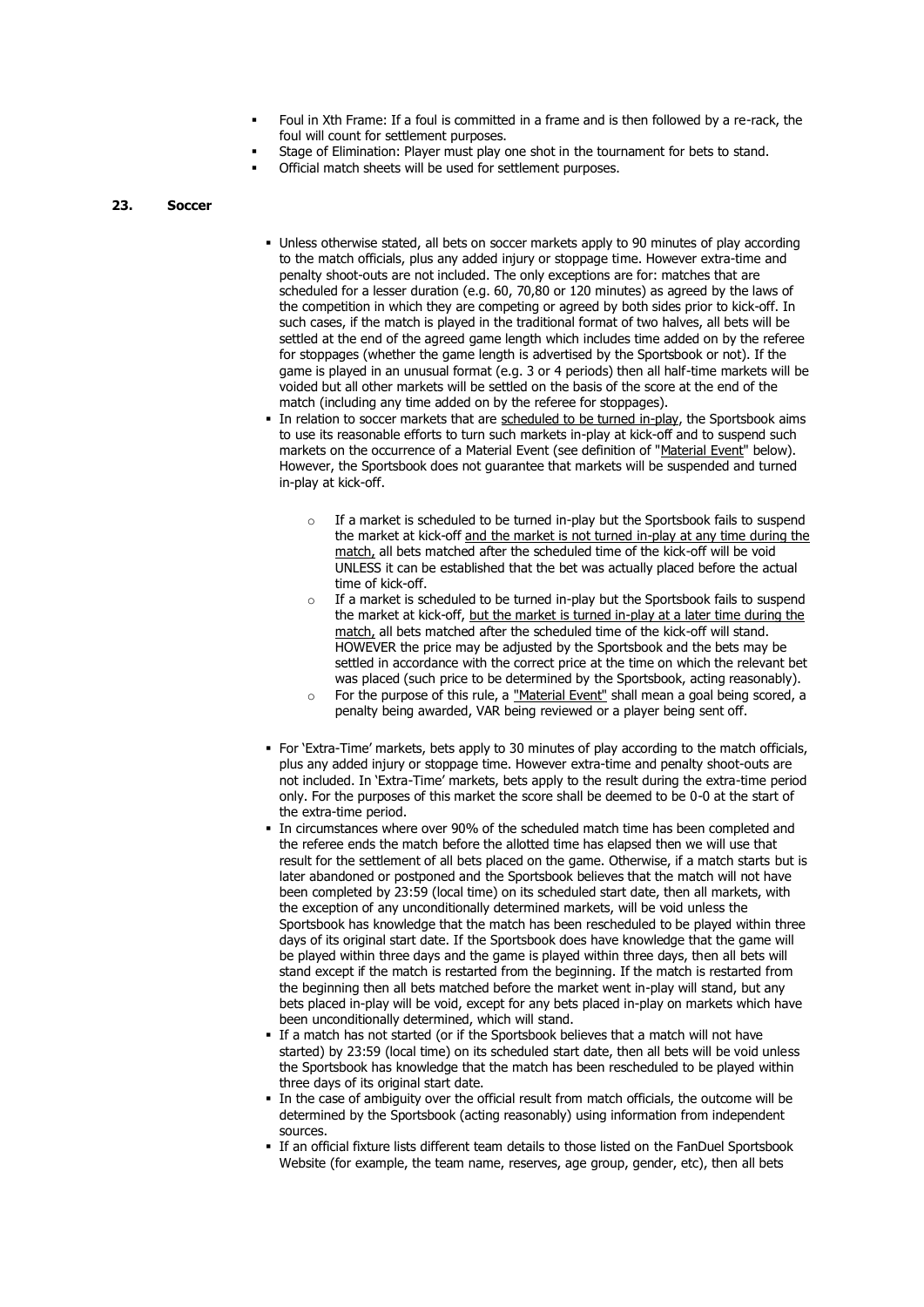matched on the affected markets will be void. In all other cases, bets will stand (including instances where a team name is listed without specifying the term 'XI' in the name).

- To the extent that a video assistant referee is consulted, the event which led to the referral will, for the purposes of these rules, be deemed to have occurred at the actual time of its occurrence (rather than the time on which the relevant referral, or decision, was made).
- Where we have settled a bet and, due to a subsequent VAR decision, it becomes apparent that such settlement was inaccurate, we reserve the right to reverse such settlement (provided that the VAR decision occurred prior to the conclusion of the match or other timeframe relating to the bet).
- Bets which are placed between the occurrence of an incident which leads to a VAR review and the related VAR decision will be deemed void unless: (i) the VAR review (and subsequent decision) did not ultimately alter the decision made by the on-field officials or (ii) the VAR review (and subsequent decision) altered the decision made by the on-field officials but did not have any material influence on the bet(s) in question. All bets which were not materially influenced by the VAR review (and subsequent decision) will stand.
- **.** In order to eliminate any doubt, we will consider the VAR as having been used if this is understood from the referee's gestures (e.g. hand gestures or stopping the match to review the incident themselves) and/or VAR usage is confirmed by the match report issued by the official governing body who is ultimately responsible for oversight of the applicable match. In cases where it is unclear whether the VAR has been used due to missing TV coverage and/or conflicting reports, PPBF will settle the bets based on the information acquired from feed providers and generally reputable online sources (acting reasonably).
- There is a small possibility that we will inadvertently offer soccer bets in respect of which it is impossible for the outcome to occur (for example, we continue to offer bets on a player to be the first goal scorer in a match after that player has been substituted). While we have implemented systems which aim to prevent this from occurring, in the small number of circumstances where it does, we will void the bets in question (and return the relevant stakes to customers accordingly).
- Whoscored.com will be used to determine the settlement of any bets which are placed on: (i) a given player to achieve a certain number of shots or shots on target, (ii) the total number of offsides awarded in a match or against a particular team, (iii) the total number of shots on target achieved by both sides, or either side, in a match or (iv) the total number of tackles made by either team in a match.
- If a team is disqualified, thrown out or otherwise removed from a league before the relevant season has started then all bets involving that team will be made void.
- 'Shirt numbers' bets will refer to the shirt number allocated at the start of the match. 'Shirt numbers' bets will include own-goal scorers. Any player whose shirt bears no number will be allocated the number 12.
- For 'time of first goal' bets (i.e. "First Goal Odds" markets), the first half is deemed to last 45 minutes, regardless of stoppage time. Also for these markets, please note that the "0 - 10 Minutes" selection covers the first 10 minutes of the match. In other words, it runs from 0:00 until just before the clock hits 10:00. The "11 – 20 Minutes" selection runs from 10:00 until just before the clock hits 20:00. The same principle applies to each of the other selections in this market.
- For FIFA Man of the Match markets, the market will be settled based on the official 'Man of the Match' as determined by FIFA. If FIFA fail to declare an official Man of the Match for any reason, all bets will be void.
- For domestic games live on Sky Sports the market will be settled based on who Sky give the award to during their live broadcast. If no award is made during the live broadcast the result will be settled as the player who is listed as the man of the match in the match report on skysports.com. If the result on skysports.com is different from the result of the Sky live broadcast then the markets will be settled on the result from the live broadcast. For live domestic games on BT Sports, BBC and ITV Man of the match bets will also be settled in accordance to who the broadcaster names during the programme. In the case of games on these channels, if no player is named during the programme then all bets will be voided. The player must be specifically named as the man of the match and not just simply referred to as the man of the match by one of the pundits.
- For matches that are broadcast live on Sky Sports as well as another channel, preference for settlement will be given to Sky Sports unless the Sportsbook have specifically outlined in the naming of the market that the result will be settled on the official tournament or sponsor award.
- **.** Likewise an official tournament or sponsor award outlined in the naming of the market take precedence over the BT, BBC, and ITV pundit's award.
- Any player who takes the field for any part of a match will be deemed as a runner for settlement purposes. Only players not in the squad or unused substitutes will be deemed non-runners.
- **.** Anytime Score markets, If one or more of the players do not participate in the game, then they will be deemed non-runners and the original price will be reduced by the price of the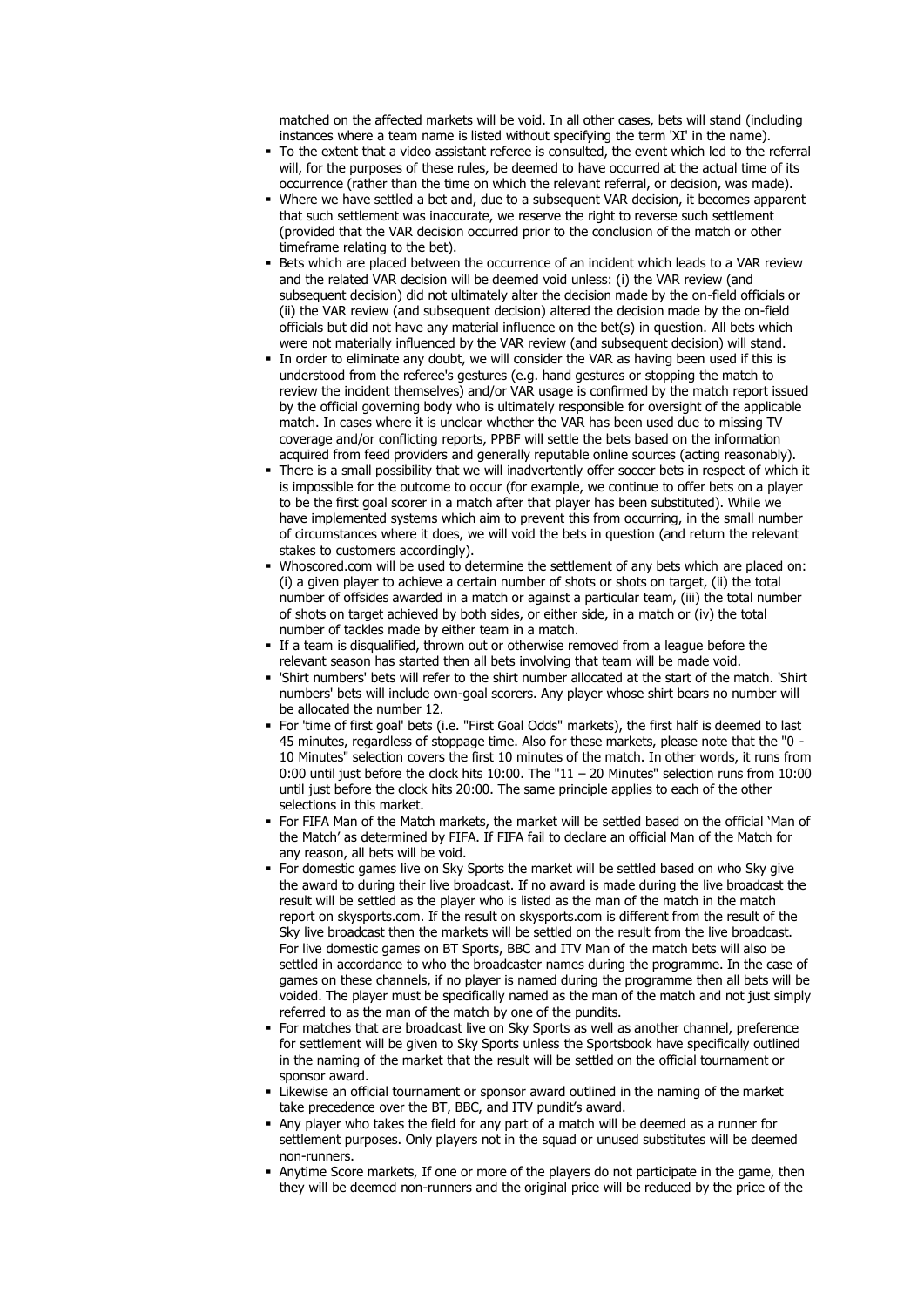said player(s), and settled according to the performance of the remaining selection(s). Players will be deemed a participant in the listed market should they enter the game at any point in 90 minutes play plus injury time

- For First/Last Goalscorer markets:
	- 1. All bets placed on players that do not take part in the match will be void. Bets placed on players who take the pitch after the first goal is scored will be voided for First Goalscorer purposes. Players will be deemed a participant for Last Goalscorer and Anytime Scorer markets should they enter the game at any point in 90 minutes play plus injury time.
	- 2. Own goals do not count and will be ignored for settlement purposes. Effort will be made to quote all participants but that will not discount a player that is not quoted from being settled a winner. Bets will only apply to 90 minutes play plus injury time.
	- 3. The following markets will also follow the rules applied to Anytime Scorer betting above:
		- a. To Score 2 or More
		- b. To Score A Hat-trick
		- c. First Team Goalscorer
		- d. To Score And Win
		- e. To Score First Or Second
		- f. To Score First and Second
		- g. To Score in First Half
		- h. To Score in Second Half
		- i. To Score in Both Halves
		- j. To Score and be Carded
		- k. First Scorer and Anytime Carded
		- l. First Scorer and First Carded
		- m. To Score in First 20 Minutes
		- n. To Score in Last 20 Minutes
		- o. To Score in First 20 Minutes
		- p. To Score in Last 20 Minutes
- For each way First Goalscorer markets:
	- 1. Each-way bets will be settled on first goal, second goal, third goal, fourth goal and fifth goal only. Players who do not score until after the fifth goal has been scored will be treated as losing selections. If less than five goals are scored in any given match, the Sportsbook will settle bets on the basis of those goals that are scored. If no goals are scored, all each-way bets will be regarded as losing bets.
	- 2. If a player enters the field of play after the first goal is scored, both the win and place part of the bet will be voided unless the first goal is an own goal (in which case bets will stand). If a player is sent off or substituted before the first goal is scored, bets on that selection are deemed as losers.
	- 3. If a player scores the first goal of the match, both his win and place part are winners. If a player scores the second, third, fourth or fifth goal, only his place part is a winner.
	- 4. A player cannot be placed twice (i.e. if he scores the second and third goal, only the second goal is deemed a winner).
	- 5. Each-way bets on no goalscorer, last goalscorer, first team goalscorers and scorecasts are not accepted. If any such bets are taken in error then the full stake will be invested as a win only bet.
	- 6. Place-only betting is not accepted.
	- 7. Extra time does not count.
	- 8. Own goals do not count. In cases where an own goal is one of the first five goals then the sixth goal will be settled as a winner on the place part of the each-way bet. If two of the first five goals are own goals then the sixth and seventh goals will be settled as winners on the place part of the each-way bet, etc. In all other cases, the Sportsbook's Soccer rules apply.
- For 'Tournament Hat-trick' markets, extra-time is included, however penalty shoot-outs and own goals are not included. In the event of any dispute as to who has scored any goal we will follow the decision made by the relevant governing body.
- For Scorecast markets: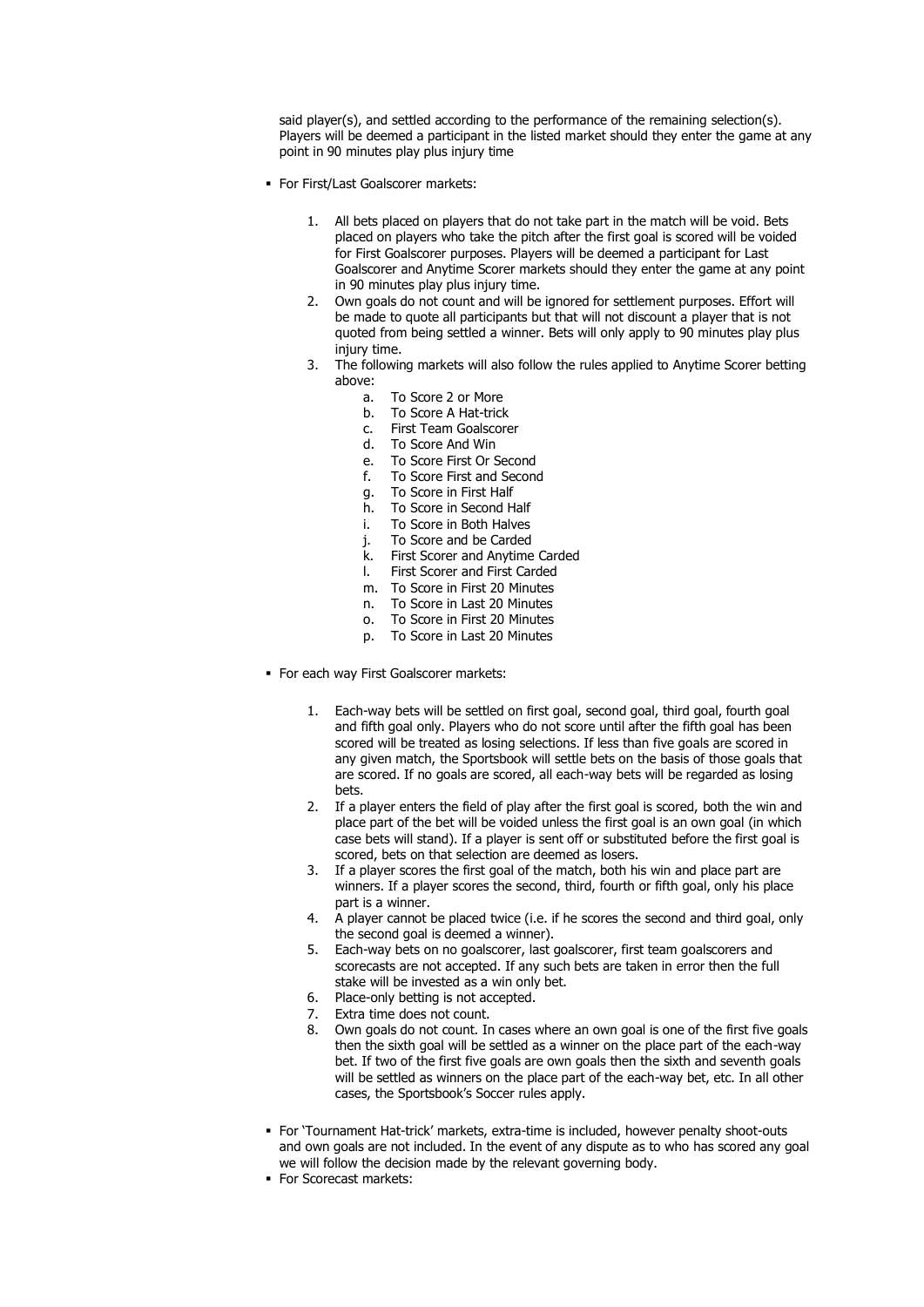- 1. Scorecasts are defined as First Player to Score / Correct Score Doubles.
- 2. Players either not taking part in the game or taking part after a goal has been scored will cause a Scorecast bet to revert to a single on the correct score market at the relevant odds offered at kick-off. Should the initial goal (or goals) be own goals then bets on the subsequent Scorer / Correct Score Double will be deemed winners. If the only goals scored in the match are own goals then bets will be settled as singles on the Correct Score market at the relevant odds offered at kick-off. Should a match be abandoned after a goal has been scored then all bets will be settled as singles on the First Goalscorer market at the relevant odds offered at kick-off.
- For Wincast markets:
	- 1. Wincasts are defined as First Player to Score / Team to Win Doubles.
	- 2. Should a player not have taken the field by the time the first goal has been scored then bets will be settled as singles on the Match Odds market at the relevant odds offered at kick-off.
	- 3. Should the initial goal (or goals) be own goals then bets on the subsequent Scorer / Result Double will be deemed winners.
- For 'Top Goalscorer' markets:
	- 1. all bets stand irrespective of whether or not the player takes any part in the relevant league, tournament or competition. If there is any dispute as to who has scored a particular goal, we will follow the decision made by the relevant governing body.
	- 2. only the goals scored in the relevant league, tournament or competition count. For example, if a player joins a club mid-season any goals scored in a different league will not count. However goals scored for a different club in the same league will count. Own goals will not count
	- 3. any goals scored in Play-Off matches will not count.
	- 4. goals scored in extra-time are included, however goals scored in penalty shootouts are not included
- 'Mythical Match' markets:
	- 1. "Mythical Match" bets are offered on the highest number of goals, corners or yellow cards (as applicable) achieved by, or awarded to, two teams who are playing in different matches. For example, where matches are due to occur between Team A and Team B (on the one hand) and Team C and Team D (on the other), we might offer a Mythical Match Market on whether, within those matches, Team A scores more goals, or is awarded more corners or yellow cards, than Team C (even though those teams are playing in separate matches).
	- 2. If both teams score the same number of goals, achieve the same number of corners or are awarded the same number of yellow cards (as applicable), the draw is the winning selection.
	- 3. The respective next fixtures of both teams will be displayed on our website.
	- 4. If a team's next fixture is played on a different day from that displayed on our website, all Mythical Match bets involving such team will be void.
	- 5. Each relevant team's applicable fixture must be completed and have its result upheld by the competition's official governing body (e.g. the FA Premier League or FIFA) in order for mythical match bets between those teams to stand.
	- 6. In the case of a fixture not starting or being shortened due to external factors (e.g. unplayable conditions, security concerns, technical faults) all mythical match bets involving either of the two competing teams will be void.
	- 7. If a match official shortens a match for any reason (e.g. foul play) all mythical match bets involving either of the two competing teams will be void.
- 'Shots on Target' markets:
	- 1. for any bets involving a given player to achieve a number of shots on target, the final determination of whoscored.com will be used to determine the number of shots on target which the relevant player achieved.
	- 2. all shots on target bets are settled on the basis of 90 minutes' play (plus injury time) unless otherwise stated.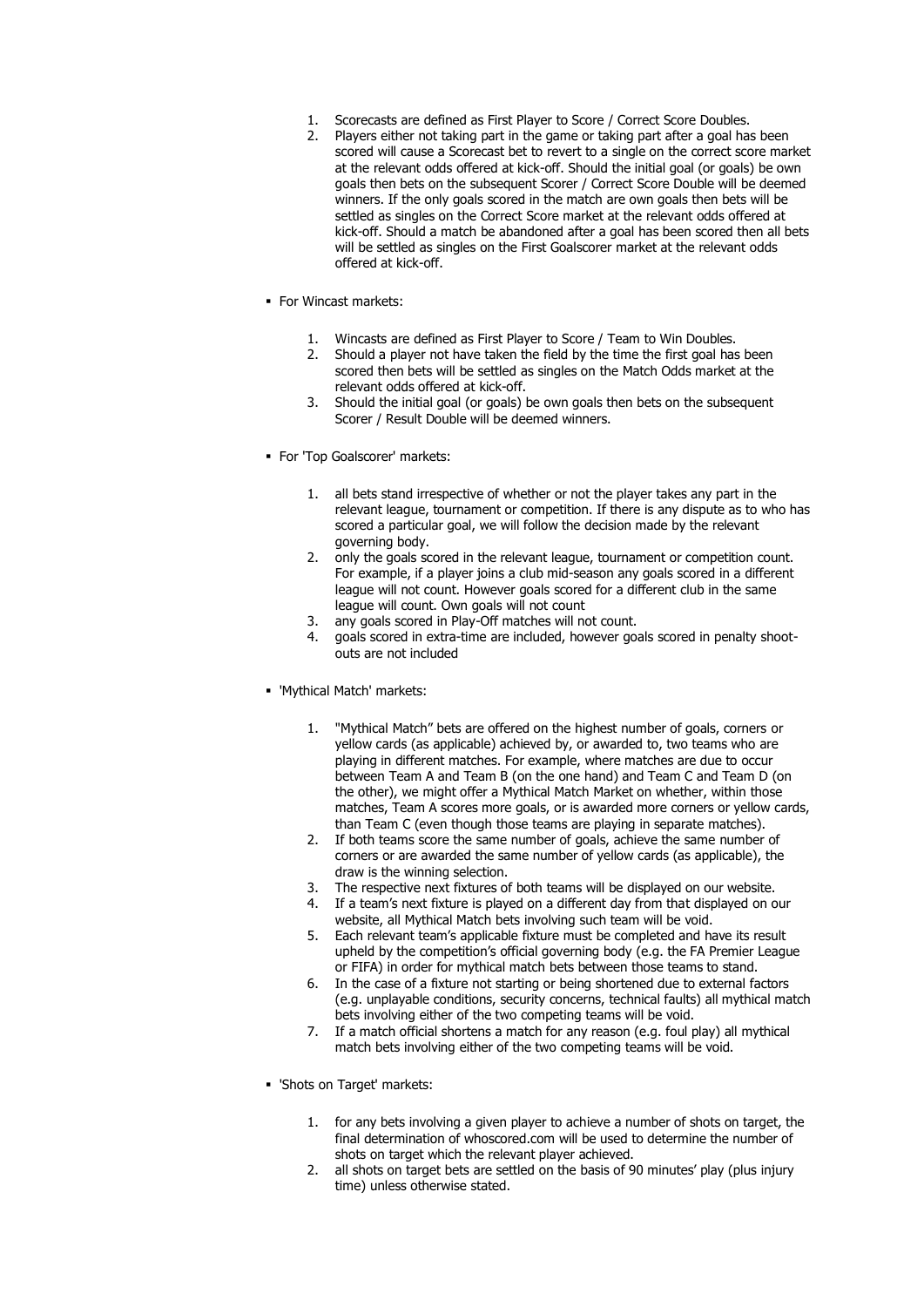- For "Player not to score" markets, Players who are not on the field at the beginning of 90 minutes play will not be considered runners in this market and be settled as void.
- In markets which relate to the number of incidents to occur, such as 'number of corners', these will be determined on the basis of the number taken, rather than awarded. This will also apply to incidents where time is a consideration.
- "Team Multi Corner" markets are those which are offered on the number of first half team corners multiplied by the number of second half team corners.
- For markets that relate to the number of bookings given, the number of corners taken, any goalscorer or the time of a particular goal, the result will be determined by the Sportsbook (acting reasonably) using information from independent sources. In such cases, if any new information comes into the public domain within 72 hours of settlement, then the Sportsbook shall (acting reasonably) determine either:
	- whether the market should be reinstated or resettled in light of this new information; or
	- to wait for further information before deciding whether to reinstate or resettle the market. Except where the Sportsbook has announced that it is waiting for further information, any information that comes into the public domain more than 72 hours after a market has been settled shall not be considered by the Sportsbook (regardless of whether or not such information may have led to a different result).
- For Bookings markets the following points system will be used:
	- Yellow card 10pts
	- $\blacksquare$  Red card 25pts
	- Maximum points awarded per player 35pts
	- Two yellow cards leading to an automatic red will score as one yellow and one red card
- For Bookings markets, cards shown to non-players do not count. Cards will only count that are shown to players after they take the pitch for the first time and before they leave the pitch for the final time.
- For 'Shown a Card' markets, the player does not need to play the full match and bets will stand if the player plays any part in the match. Bets will be void on any player that does not play any part in the match. In any dispute over whether or not a card was shown, the Sportsbook will settle the market when the ruling body has given its verdict. Subsequent appeals or rulings will not be considered. Cards will only count which are shown to players after they take the pitch for the first time and before they leave the pitch for the final time.
- For 'Player Carded' markets, all bets placed on players that do not take part in the match will be void. Players will be deemed a participant for Player Carded markets should they enter the game at any point in 90 minutes play plus injury time. In any dispute over whether or not a card was shown, the Sportsbook will settle the market when the ruling body has given its verdict. Subsequent appeals or rulings will not be considered.
- If a team is relegated from a league because, at the end of a season, it has finished within the relegation positions which are relevant to that league (i.e. usually any of the bottom three league positions), bets on that team to be relegated will be settled as winning bets. If a team is otherwise disqualified, thrown out or removed from a league (i.e. in circumstances other than those where it has finished the season within the relevant relegation positions): (i) if such team is disqualified, thrown out or removed from the league before the relevant season has started, all bets on the affected **market** will be void (and a new market will subsequently be loaded) and (ii) if such team is disqualified, thrown out or removed from the league after the relevant season has started (or a determination is made by the applicable governing body, during the season, that the team will be thrown out or removed from the league following the season's conclusion), all bets on the affected **team** will be void. For the avoidance of doubt, if a points deduction is imposed on a team such that it finishes the season within the relegation places which are relevant to the applicable league, bets on that team to be relegated will be settled as winning bets.
- For 'Rock Bottom' markets, all teams must complete all their league fixtures for bets to stand. If one or more teams do not complete all their fixtures for any reason this market will be void. Any fixture that is abandoned, but an official result is awarded, will be classified as a completed fixture, and bets on this market will stand. Any subsequent amendments to league tables after all games have been completed will not affect settlement of this market.
- For Handicap Win and Handicap Bottom markets, goal difference does not count.
- For 'Top at Christmas' and 'Bottom at Christmas' markets, the market will be settled based on league position as of 25th December regardless of games played and any postponements and/or abandonments. For 'Bottom at Christmas' markets, if a listed team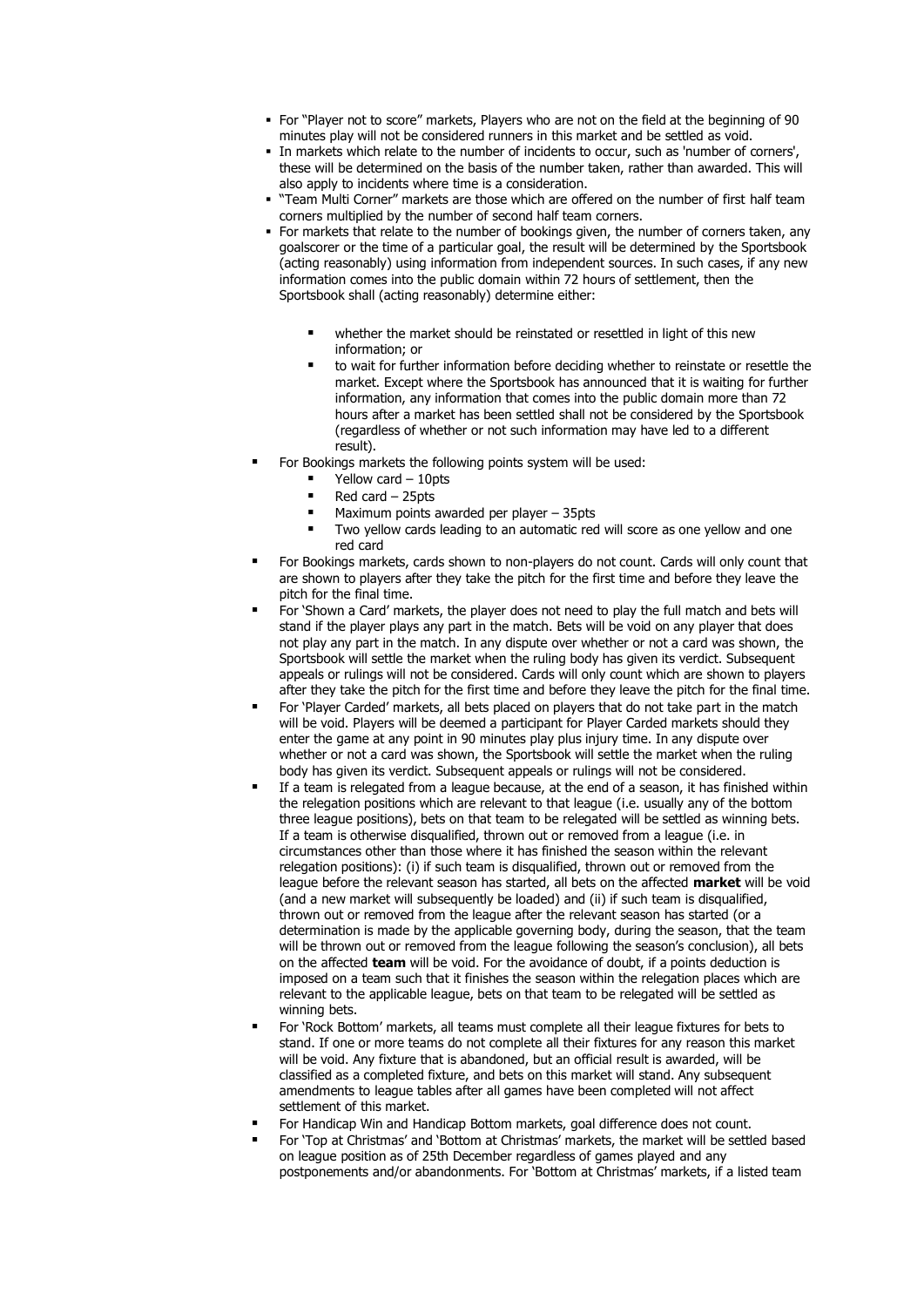is disqualified, thrown out or otherwise removed from the league prior to the 25th December, all bets will be made void on the relevant market.

- For Top Team from a particular Continent or other selection (for example Top South American, European or African Team), the market will be settled on the team that progressed furthest. Should two named teams play each other in the Final or 3rd/4th Playoff, the winner of the match will be deemed as having progressed furthest. Dead Heat rules apply if two or more teams, which have progressed furthest in a particular market, exit in the tournament at the same stage.
- For Team Scoring Most Goals, Team Conceding Most Goals, Team Shown Most Cards, Total Tournament Goals, Team Top Goalscorer, Total Tournament Hat-tricks and City With Most Goals markets, extra-time is included, however penalty shoot-outs are not included.
- For Team Shown Most Cards markets, only one card will count for a second bookable offence. If a yellow card shown is immediately followed by a red card shown the total number of cards shown will count as one. Therefore the maximum number of cards issued to any one player in a match will be two.
- For Player to Score a Goal, Player to Miss a Penalty and Player to Be Sent Off markets in respect of a particular tournament all bets will STAND irrespective of whether or not the player takes part during this tournament. Extra-time is included for such markets, however penalty shoot-outs are only included for Player to Miss a Penalty market and not for the other two. In the event of any dispute as to who has scored any goal we will follow the decision made by the relevant governing body.
- For "next goalscorer markets", "first, second, third etc goalscorer markets" or any other market relating to a particular specified goalscorer (including "player to score a goal markets"), own goals will not be taken into account. Should the 9nth(next) goal be an own goal then bets on the subsequent Scorer will be deemed winners. The active goalscorer market will always be representative of the next goal to be scored in the game regardless of the previous goal being an own goal.
- For Goalscorer Match Bets markets, the market will be settled on the player who scores the most goals in their respective games out of the players listed (the listed players may or may not be playing in the same game). The 'tie' will be the winning selection should both players score the same number of goals or both players not score. Both players must start (but need not finish) their respective games for bets to stand. Own goals will not count.
- For 'Anytime Correct Score' markets: This market offers betting on the chosen selection being the score at any time within 90 minutes of the match plus any injury time added. Where a match is 0-0 at the end of 90 minutes plus any injury time added, all selections will be losers. Extra time does not count.
- For 'Extra Time Correct Score' markets this market applies to the result during the extra time period only. For the purposes of this market, the score shall be deemed 0-0 at the start of the extra time period.
- For '10 Minute Markets':-
	- "Goal Scored  $X Y''$  markets are defined as betting on whether there will be a goal scored by one of the teams within the time period  $X - Y$  of the event's match clock.
	- "Corner Awarded  $X Y''$  markets are defined as betting on whether there will be a corner awarded to one of the teams within the time period  $X - Y$  of the event's match clock.
	- "Card Shown  $X Y''$  markets are defined as betting on whether there will be a yellow or red card shown to a player within the time period  $X - Y$  of the event's match clock.
- Please be aware that although the current score, time elapsed and other data provided on the Sportsbook site is sourced from a "live" feed provided by a third party, you should be aware that this data may be subject to a time delay and/or be inaccurate. If you rely on this data to place bets, you do so entirely at your own risk. The Sportsbook provides this data 'AS IS' with no warranty as to the accuracy, completeness or timeliness of such data and accepts no responsibility for any loss (direct or indirect) suffered by you as a result of your reliance on it.
- For all Monthly Premier League Markets:
	- The Sportsbook will use the standard Barclays Premier League competition format adjusted to treat each month as a separate competition beginning the 1st of the relevant month and ending at the final whistle of the final match of that month ("Month End").
	- On the 1st of every month, each premier league team is deemed to have no points accrued, goals scored or goals conceded
	- Each Monthly Premier League Market, will be determined using the following points rules:
		- 1. Teams receive three points for a win
		- 2. One point for a draw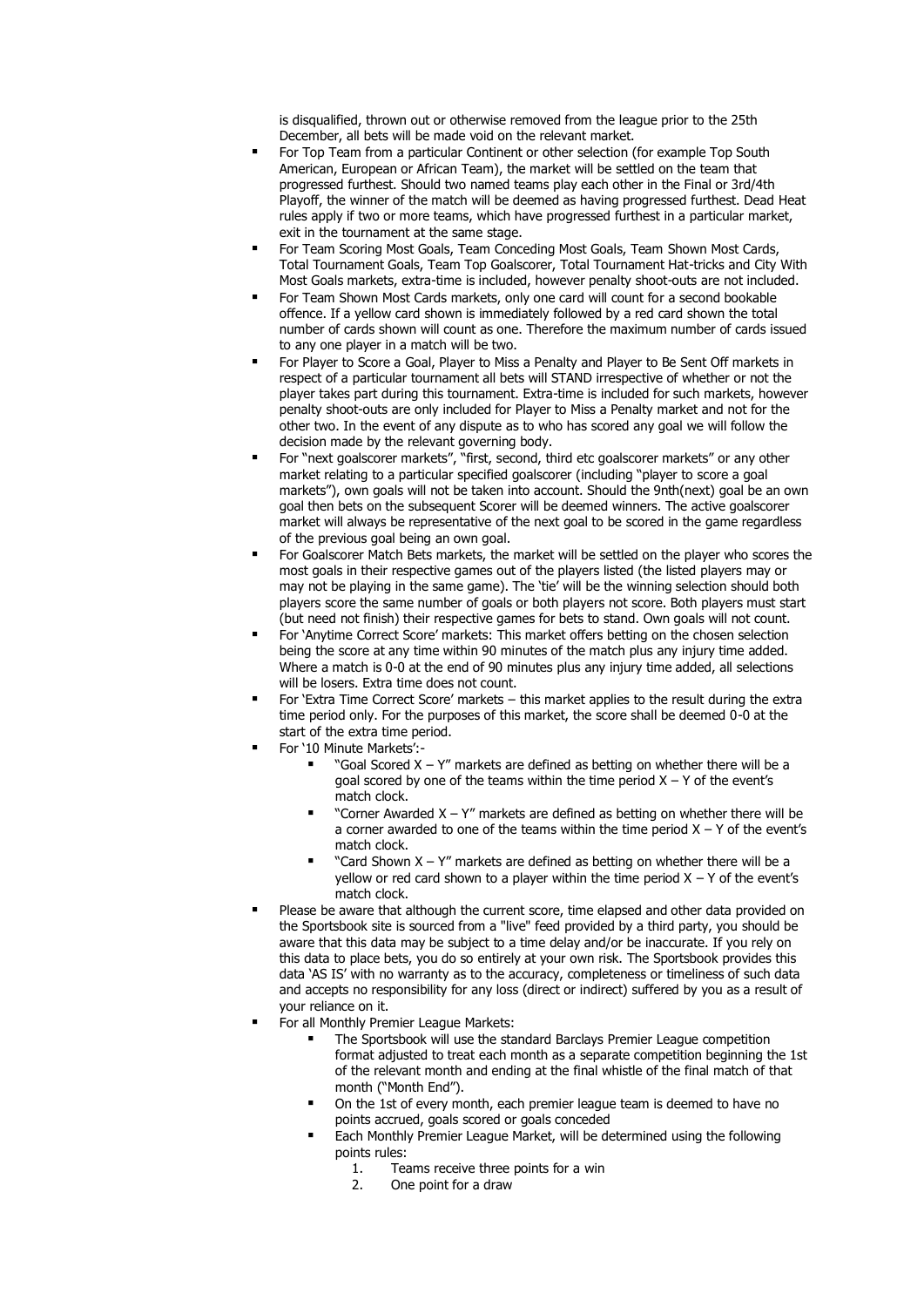- 3. No points are awarded for a loss
- 4. Teams will be ranked by total points, then goal difference and then goals scored
- 5. If after this there is still a tie between teams the Dead Heat Rule will apply.
- Any postponed or rescheduled games will be included in the monthly market in which they are played and not the month in which they were originally scheduled. Bets will not be voided on any selection affected by any postponed or rescheduled games.
- If the result of an abandoned or forfeited match is determined by the Premier League governing body, the Sportsbook will follow that result provided always that the result is determined before Month End, otherwise the Sportsbook will settle the Monthly Premier League Market based on the result as known at Month End (including by allotted 0 points to both teams if the result is unknown).
- Except for the reversal of match results in accordance with the rule above, any points deductions issued by the Premier League governing body (for example for teams going into administration) will not be taken into account by the Sportsbook in the Monthly Premier League Market.
- 'Ouickbet' markets:
	- Settlement in all cases will use the time of the event supplied to us by our data provider (such data provider to be selected by us at our absolute discretion from time to time).
	- If none of the stated outcomes occur during the stated period, all bets will be settled as losing bets.
	- For the 'goal' selection, a goal will be deemed to have been scored the moment the ball completely crosses the goal-line within the confines of the goal posts, provided that the referee ultimately awards the goal. For example, if the ball completely crosses the goal-line but the goal is not awarded because, for example a foul occurred before the ball crossed the line or because the referee did not believe that the ball did cross the line, then a goal will not be deemed to have been scored. Own goals scored will count towards settlement of this market.
	- For the 'free kick' selection, a free-kick will be deemed to have been awarded the moment the referee and or assistant referee signal any of the following: A direct free-kick following a foul, an indirect free-kick following a foul or offside offence but not a penalty kick, corner or drop ball.
	- For the 'corner' selection, a corner will be deemed to have been awarded the moment the referee and or assistant referee signal for the award of a corner.
	- For the 'goal kick' selection, a goal kick is awarded and timed according to when it was indicated by the referee and/or assistant referees. A kick out from the hands of the goalkeeper or a free kick taken by the goalkeeper is not a goal-kick.
	- For the 'throw in' selection, a throw in will be deemed to have been awarded the moment the referee and or assistant referee signal the award of the throw in.
	- For markets where "hit the woodwork is offered", this will be defined as the ball making contact with any part of the posts or crossbar from an attempt on the opponent's goal during active play. Shots that hit the woodwork on their way into the goal will count.
	- For 'Exactacca" markets, all bets are for 90 minutes only, extra time and penalties will not count. If a player at any stage participates in the game they will be deemed a runner in the market. If a player does not participate, relevant selections will be void, and the bets settled at the combined price of the remaining selections.
	- First & Anytime assist markets:
		- Settlement of this market will be taken from www.statbunker.com.
		- Where www.statbunker.com do not offer a result for the assist of the 1st goal then the betting will apply for the 2nd goal and continue on to the 3rd goal etc (until an assist is awarded for a goal).
		- Own goals can count for settlement purposes where the preceding touch was by a member of the attacking team.
		- If a player wins a penalty or a free kick that leads to a goal, it does not count as an assist.
		- Bets taken on the first assist will be void if the player on whom a bet is placed does not take part in the game or if he or she comes on after the first goal is scored (and where an assist is awarded for that goal).
		- If a player enters the field of play after the first goal is scored (and where an assist is awarded for that goal), the bet will be voided. If a player is sent off or substituted before the first goal is scored (and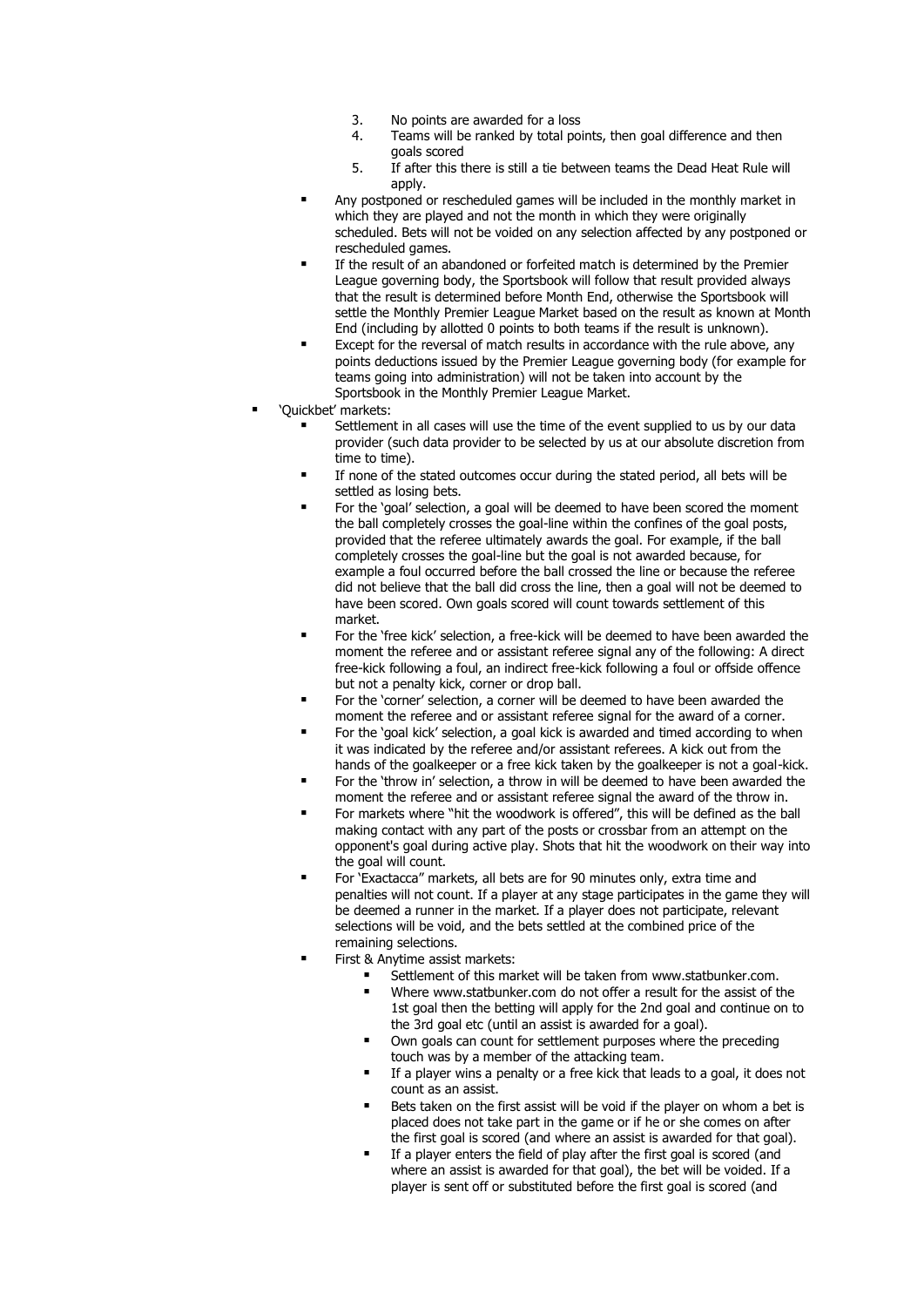where an assist is awarded for that goal) bets on that selection will be settled as losing bets.

- Time of Bets:
	- Bets on time of the first/last goal, time of first corner, time of first booking and interval bets will be settled as the time shown by the major television station broadcasting the match.
	- For time of first corner market, the time that the corner is taken will count.
	- For time of first booking market, the time that the player is shown the card will count.
	- In the event of a dispute, the decision of Opta Index will be final.
- Number of corners/number of goals/bookings: Bets on number of goals include own goals. Bookings of managers, coaches or players who are yet to participate in the game (ie. substitutes) do not count. In the event of an abandoned match all bets will be void unless the maximum quote has been obtained. For example, should a customer back 12 or more corners in a match and that match is abandoned when 13 corners have already been taken then that bet is a winner with all other bets on corners losers. Bets on 'number of corners' refers to corners taken and not corners awarded.
- Handicap (Point Spread) Betting:

For the purpose of deciding results on handicap betting, the actual score of the match (Team A v Team B) is adjusted for the handicap. If Team A or Team B are selected, then the handicap adjustment applies to the goals scored by that team. If the draw is selected then the handicap adjustment applies to Team A.

For example, Handicap markets are shown as:

- Team A  $(-1) + 350$
- $= 7/2$  Draw  $(-1) +300$ <br> $= 7$ cam B  $(+1)$  -180
- Team  $B (+1) -180$

If Team A win by 2 or more goals then all bets on Team A(-1) will be winners. Bets on the Draw  $(-1)$  and Team B  $(+1)$  will be losers. (Eq. Team A win 2-0 so becomes Team A 1-0 after the -1 adjustment so Team A are the handicap winners.

If Team A win by exactly 1 goal, then all bets on Draw (-1) will be winners. Bets on Team A (-1) and Team B (+1) will be losers (Eg Team A 1-0 becomes 0-0 after the -1 adjustment to the home team so it's a handicap draw)

If the match ends in a draw or Team B win by any number of goals, then all bets on Team B  $(+1)$  will be winners. Bets on Draw(-1) and Team A (-1) will be losers. (eg Team A 1-1 Team B becomes Team A 1- 2 Team B after the +1 adjustment to Team B so Team B are the handicap winners)

#### **24. Surfing**

Stakes will be refunded on surfers withdrawn prior to the start of an event. All wagers void if there's a venue change or delay of 10+ days. Wagers are paid on official result stated by the governing body. Tournament cancellation will result in all wagers being void and wagers will be refunded. Affected parlays will be recalculated excluding that event or leg.

## **25. Swimming**

- Where there is a presentation ceremony, markets will be settled on the official result of the relevant governing body at the time of the ceremony, regardless of any subsequent disqualification or amendment to the result.
- If there is no presentation ceremony, outcomes will be determined in accordance with the official result of the relevant governing body, regardless of any subsequent disqualification or amendment to the result.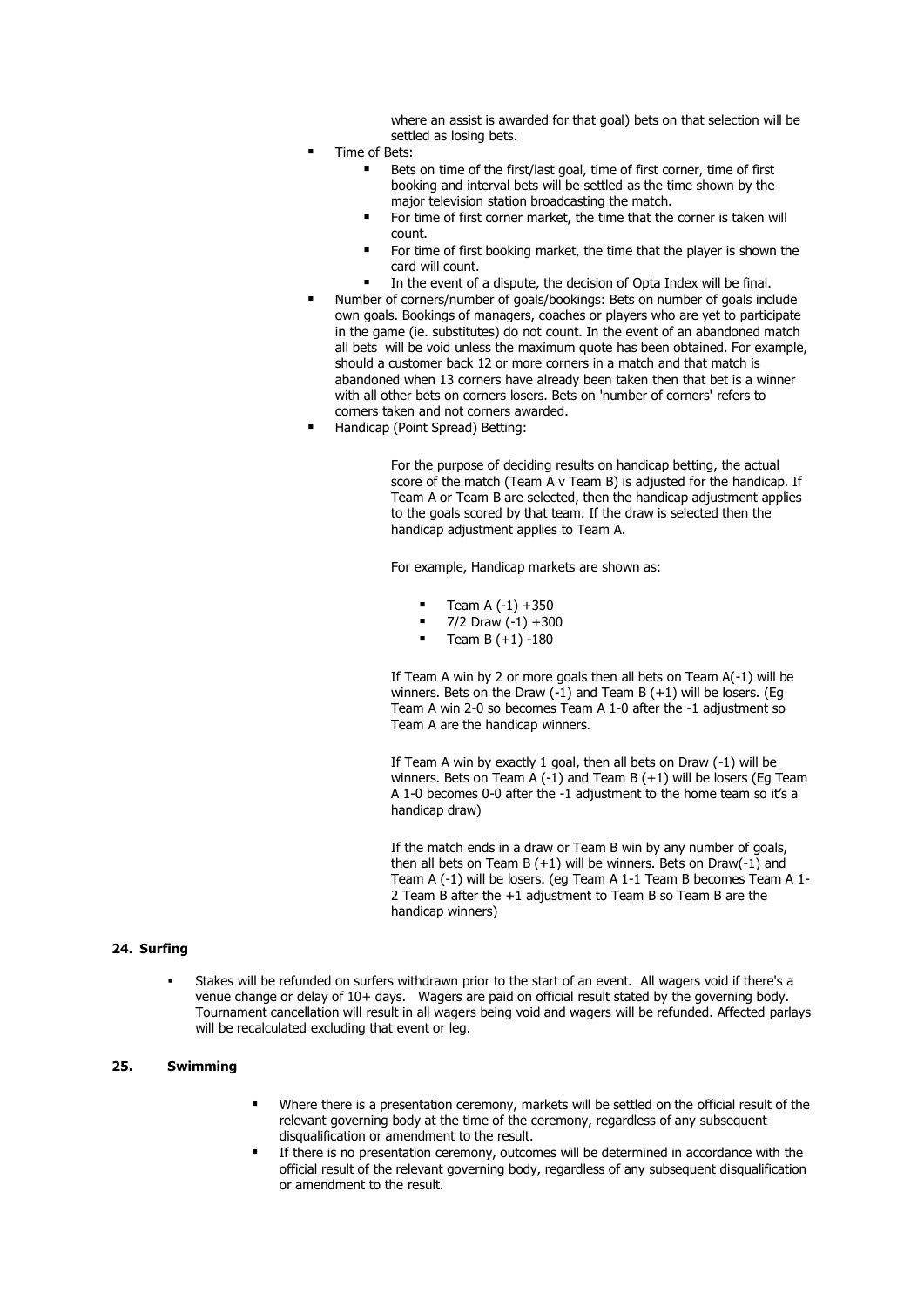Overall winner markets relate to the winner of the overall event and not for individual qualifiers or heats. If there is a presentation ceremony, markets will be settled on the official result of the relevant governing body at the time of the ceremony, regardless of any subsequent disqualification or amendment to the result. However, as a customer courtesy we may choose to settle prior to official publication of results.

#### **26. Table Tennis**

- In the event of a table tennis game not taking place or begins and does not finish, bets on the game which have not already been unconditionally determined are declared void.
- In the event a game is not decided competitively, for example a player is given a walkover, bets on this game are declared void.
- If a player or team withdraw prior to the start of an event, stakes will be refunded. Payouts on events where participants have withdrawn are subject to deductions to reflect the reduced number of participants.
- Bets are declared void in the event of a stated player being replaced.
- Official score sheets are used for the settlement of all bets. Where it is found that the official score sheet is clearly incorrect, FanDuel may use its own recorded statistics for settlement purposes.
- Players who are awarded at the podium are declared the event winner for settlement purposes. Any subsequent disqualifications will not overturn the original settlement.

# **27. Tennis**

- If a player or pairing retires or is disqualified in an ATP/WTA/Challenger Tour/Grand Slam/Davis Cup/Fed Cup/ATP Cup Match: (i) all match bets (i.e. bets placed on the winner of a given match) will be voided if the retirement/disqualification occurs prior to the conclusion of the first set and (ii) if the retirement/disqualification occurs following the conclusion of the first set, the player or pairing progressing to the next round (or winning the tournament in the case of a final) will, for the purpose of any match bets, be deemed the winner but match bets placed on the retiring player or pairing will be voided (and stakes in respect of those bets refunded accordingly). Bets on all other tournaments or matches (such as ITF or exhibition matches) and bets on other markets (i.e. other than match betting markets) will be voided where a player or pairing retires or is disqualified (regardless of whether the retirement occurs during or following the first set) unless, in the case of bets on other markets, the outcome of the bet had been unequivocally determined prior to the time of the retirement/disqualification (in which case, the bet shall stand and shall be settled accordingly).
- All tennis bets (including any specials or statistics-based bets) will be settled in accordance with the official website of each tournament's governing body. Please note that some tennis matches will have differing match formats (i.e. 4 Game Sets, Championship Tie Break etc). It is solely the customer's responsibility to understand the formatting of a match before placing a bet. The Sportsbook will not be liable for any erroneous bets made under the assumption that a match would use a certain format.
- In the case of any settlement disputes, the Sportsbook's decision is final.
- In the event of a change in the number of sets (or games per set) to be played, bets for match betting markets and "To Win First Set" markets will stand (save where the number of sets is reduced to one from a higher number of sets, in which case such markets will be voided). All other markets will be void. Where the format of the final set is changed (e.g. the number of games to be played in that set is changed) but the number of sets to be played remains the same, bets for match betting markets will stand.
- In the event of a tennis event not taking place or if a player is given a walkover, bets on the event are deemed void (in this context, "event" refers to a single match-up between players, rather than the tournament itself).
- In the event of a change to any of the following, all bets will stand:
	- a change in court type (indoor to outdoor or vice versa)
	- a change of playing surface (either before or during a match)
	- a change of venue
	- a change to the scheduling which affects the time or date of a match.
- Where a player, pairing or team does not participate in a tournament (i.e. they are withdrawn prior to the start of their first match), all bets (including outright, quarter or special bets) involving that player, pairing or team will be voided and stakes will be refunded accordingly.
- A tournament must be completed in full for all markets relating to the outcome to stand. This includes: Name The Finalists, To Reach/Not to Reach Xth Round, Big Guns, Stage of Elimination or any tournament specials. For the Stage of Elimination and Not to Reach the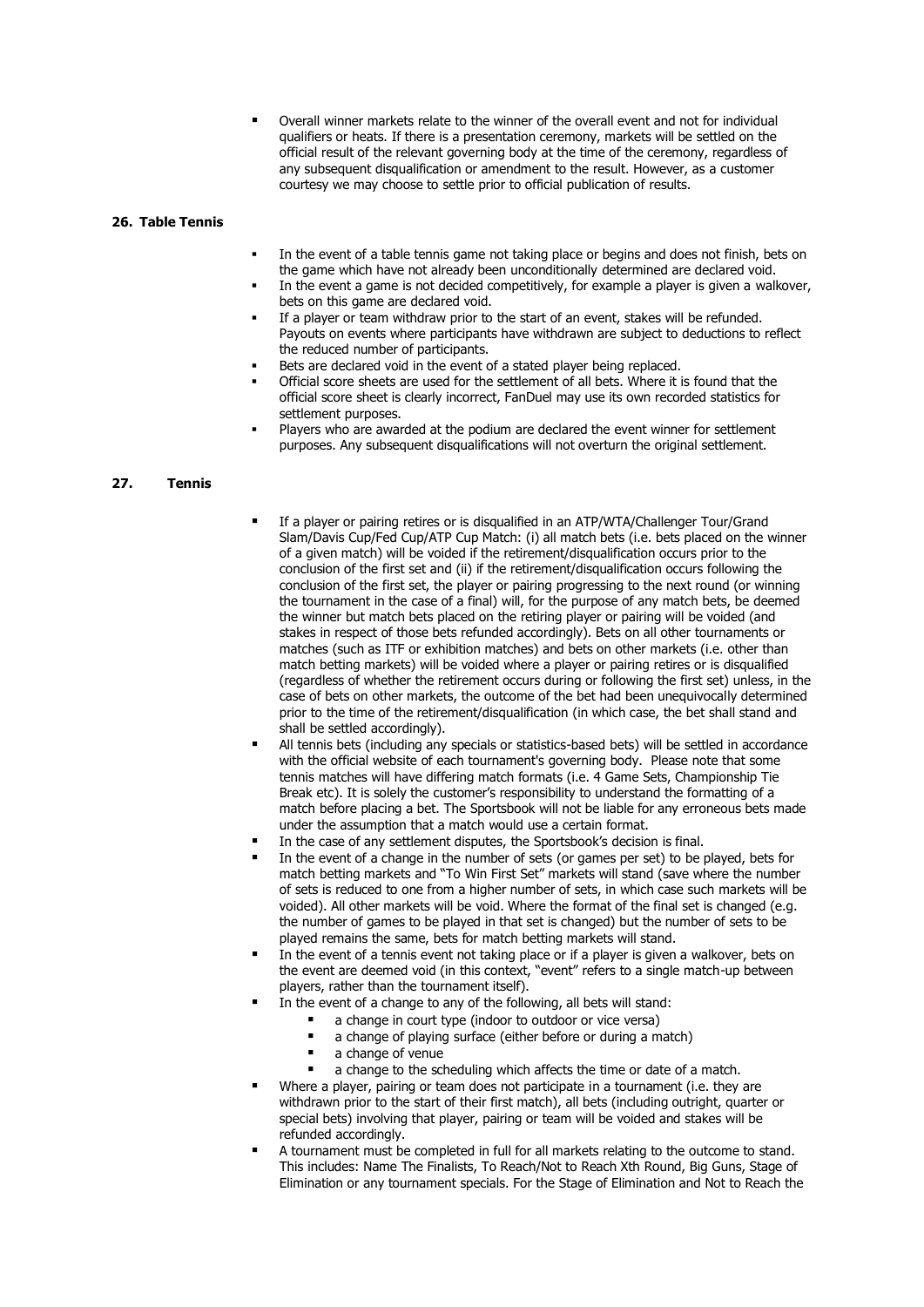Final markets, a player must play at least one point during the tournament for bets to stand.

- Total Games/Point Spread (Handicap) related markets: For the purposes of such markets, a tie-break is counted as one game. Forfeited points or games will count for final settlement purposes.
- Champions Tie Breaks: In some competitions, matches that reach one set all are decided by a Champions tie-break.
	- If a match is decided by a Champions tie-break then the Champions tie-break will be considered to be the third set.
	- Where, for a match involving a champions' tie break, we erroneously accept bets on the winner of a specified game in the final set, on the total number of games in such set or on handicap markets relating to such set (or similar), the bets in question will be void.
	- For the purpose of bets taken relating to Total Games market or Game Handicaps market for the match, the champions tie-break will be considered to be one game.
	- A Champions tie-break will not count towards any 'Will there be a Tie-Break' markets and will not be treated as a tie-break for any markets involving the occurrence of a number of tie-breaks.
- Game or Point related markets: If the wrong player has been set as the server for any individual game (Current or Next Game) then all markets relating to the outcome of that specific game will be void, regardless of the result. In the event of a game not being completed, all bets on the game will be void with the exception of Game to Deuce if the result has already been determined.
- Games / Alternative Games / Exact Games Won Margin: These markets are resulted on the absolute difference in total games won by player A and total games won by player B. For example, if Player A wins 17 games and Player B wins 19 games during the match, the market will be settled based on the absolute difference (which is 2).
- Aces / Double Fault related markets: The match must be completed for bets to stand, except in the case of the first ace or first double fault markets. These markets will be settled on the basis of official scoring providers or official tournament websites (and in the event of any discrepancies between data of official scoring providers and that of tournament websites, the data of tournament websites will take precedence). Notwithstanding the foregoing, for ace/double fault related markets:
	- ITF matches will be settled on the basis of data from Sportradar and the tournament website of the ITF (and, in the event of any discrepancy, the data of the tournament website of the ITF will take precedence); and
	- ATP and WTA matches will be settled on the basis of data from IMG and the tournament websites of ATP/WTA (and, in the event of any discrepancy, the data of the tournament websites of the ATP/WTA, as applicable, will take precedence).
- Where a handicap is attributed to an entire market (e.g. the market is entitled "To Win -1.5 sets)" and there is no handicap attributed to any individual selection within that market, the relevant handicap will be applied to each first named selection. For example, if a market is entitled "To Win  $-1.5$  sets" and one of the selections within the market is "Federer V Nadal", if the final score of the match is "Federer 3 sets, Nadal 2 sets", that selection will be settled as if it the final score had been "Federer 1.5 sets, Nadal 2 sets" (i.e. any bets on Federer will be settled as losing bets and any bets on Nadal will be settled as winning bets). Unless otherwise stated in the name/heading of a market or selection, totals/handicaps apply to the overall match (rather than to sets or games).
- Due to possible delays or inaccuracies, the Fanduel LIVE scoreboard may not be reflective of actual LIVE scores and therefore should not be solely relied upon in determining whether to place a bet or not

## **28. Volleyball**

- **■** In the event of a match starting but not being completed then all markets will be void, unless an official result is declared, in which case all bets will stand.
- If a match is not played on the scheduled date all bets will be void.
- The name/heading of a competition amounts to evidence of what a bet refers to. For example, if you place a bet on "Italy vs Brazil" under the competition name/heading U20 World Cup, the bet will apply to the match between Italy and Brazil which is part of the U20 World Cup.

#### **29. Winter sports (which may include, amongst others, Alpine Skiing, Biathlon, Cross-Country Skiing and Ski-Jumping)**